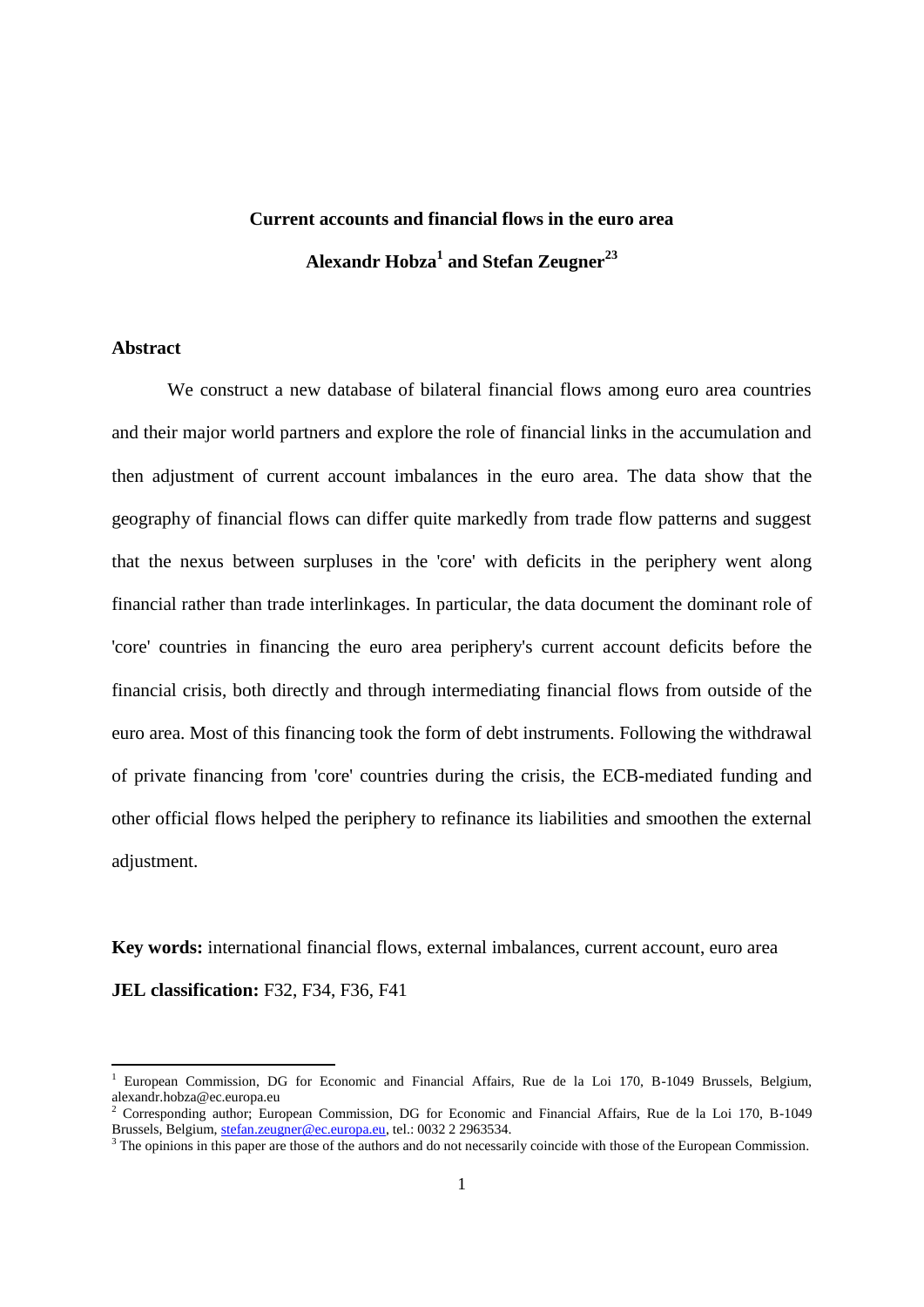### **1. Introduction**

**.** 

Large external imbalances became a distinct feature of the economic landscape in the euro area in the run up to the crisis of 2007-8. Some of its members accumulated increasingly large and persistent current account deficits, while others posted high and equally persistent surpluses. At the onset of the crisis, the collective deficit of Greece, Ireland, Italy, Portugal and Spain was almost 7% of their GDP. The surplus group, comprising Germany and the Netherlands among others, recorded a surplus of around 6% of their GDP. At the same time, the euro area as a whole, despite its economic weight and intensive participation in crossborder trade and finance, had a broadly balanced current account. This implies that the deficits were almost exclusively financed from the surpluses in other euro area countries.<sup>4</sup> Such 'downhill' capital flows from the capital-abundant 'core' to the catching-up periphery are a feature in line with theoretical predictions of inter-temporal approaches to the current account but hardly ever observed in reality (Lucas, 1990). The arrival of the crisis brought a 'sudden stop' to these flows (Merler and Pisani-Ferry, 2012). While the ECB-mediated flows softened the impact, external net borrowing of the deficit countries started to adjust quickly and, by the end of 2012, their current account positions were roughly balanced. On the other hand, current account surpluses have not substantially changed. As a result, the external position of the euro area has shifted into a surplus, which is expected to approach 3% of GDP if the current trends prevail (European Commission, 2014).

These developments highlight the role of financial flows and their geographical pattern both in the pre-crisis accumulation of imbalances and their post-crisis adjustment. The strength of financial linkages among the euro area countries has increased considerably in the pre-crisis period, riding on the wave of the global surge in gross financial flows and enjoying

<sup>&</sup>lt;sup>4</sup> This applies to the *net* financing needs, which does not rule out important gross financial flows with the rest of the world, as will be documented in our paper.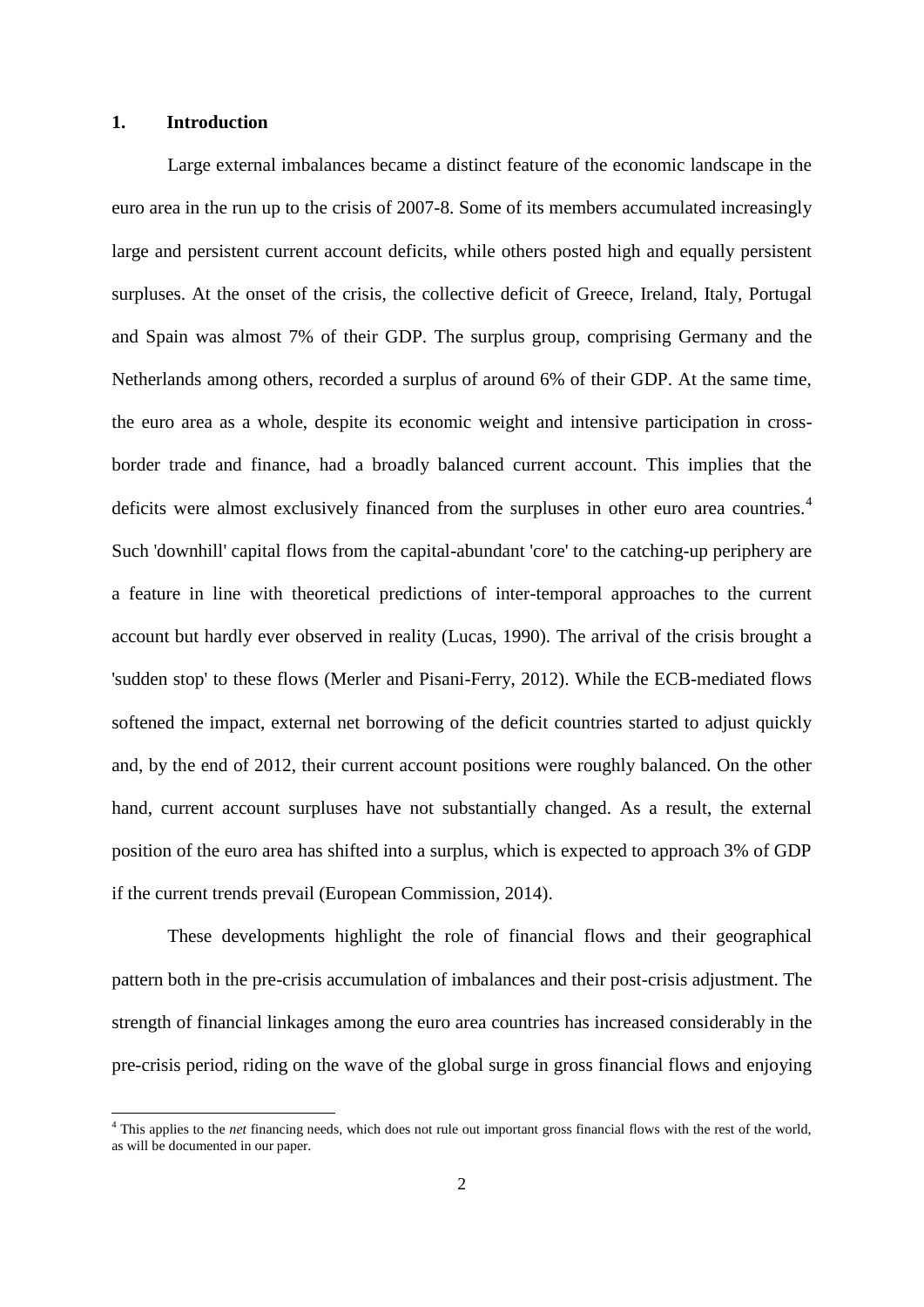an additional boost from the establishment of the euro and, *inter alia*, the related convergence in capital costs (Lane, 2013; Hale and Obstfeld, 2014). The euro has thus resulted in the emergence of the 'euro bias' in the cross-border holdings of different classes of financial assets (see Section 4.1). For example, German banks were the main investors – directly and indirectly – in the Spanish construction sector. France, on the other hand, "specialized" in intermediating financial flows from non-euro area investors to the Mediterranean economies such as Italy and Greece.

We, therefore, investigate external positions of euro area countries in view of the boom in cross-border financial flows, both worldwide and in particular in the euro area. For this purpose, we build a new dataset of bilateral gross and net financial flows. We combine data on (mostly stocks of) different classes of foreign financial assets and derive the underlying flows by accounting for valuation changes. We then document the specific patterns of financial flows in the euro area and with main financial partners and analyze the way they contributed to the build-up and the ensuing adjustment of current account imbalances.

Several recent papers focused on bilateral financial linkages at the global level (see, e.g., Kubelec and Sá, 2010, Milesi-Ferreti, Strobbe and Tamirisa, 2010, Gourinchas, Rey and Trümpler, 2012), while evidence on intra-euro area developments is rather scarce (see Waysand, Ross and de Guzman et al., 2012, Chen, Milesi-Ferretti and Tressel, 2013, or Hale and Obstfeld, 2014). Our work extends the existing literature in several aspects: first, the key conceptual contribution of this paper is to propose an approach to derive financial flows from the available data on stocks by estimating bilateral valuation effects on holdings of foreign assets. Such consistent data on cross-border financial flows has so far been missing and can be used for numerous analytical purposes. Most existing studies use bilateral *stocks* of foreign assets as reported in the original data sources, i.e., with mismatches between the reported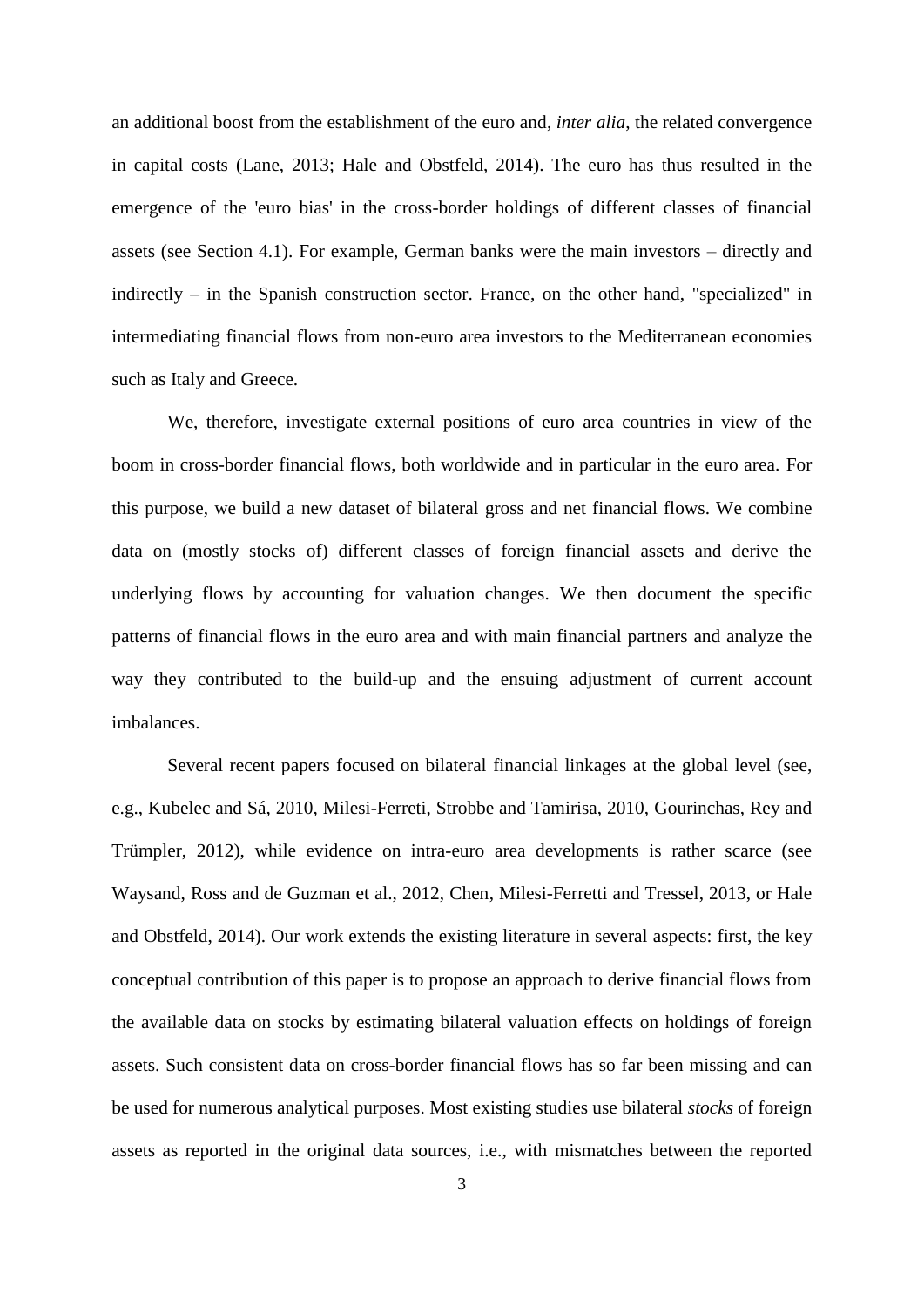bilateral liabilities from one country and the reported matching asset holdings from its partners. Second, the analysis zooms in on the situation in the euro area, which the bulk of existing research considers as a single entity. This often makes sense given the global perspective of much of this work. But it arguably hides important developments that are behind the accumulation of imbalances in the euro area and which are also shaping their adjustment and increasingly affecting the euro area's external position. Finally, we extend the time span of the data to cover the period 2001-12, which provides first insights into the behavior of financial flows in the period following the initial impact of the crisis. To our knowledge, none of the existing contributions goes beyond 2010. This does not allow them to analyze the effects of the euro area sovereign crisis on financial flows, which started in 2010, following the Greek public debt crisis and the launch of the EU- and IMF-sponsored adjustment program.

Our dataset documents several stylized findings: first, there has been an important degree of 'euro' bias in the gross as well as net financial flows. The current account deficits in the euro area periphery were almost exclusively financed from within the rest of the area, mostly by countries with current account surpluses but also through flows intermediated via France and the UK. Second, a lion's share of this financing took the form of debt in the precrisis period. Third, the intensity and direction of financial flows with the non-EU countries differ between surplus and deficit economies. While the deficit countries depended on their euro area partners to cover their net financing needs, they were only one among the many important financial partners of the surplus countries. Fourth, after the start of the crisis, gross flows reverted their direction and contracted in size. However, the net flows initially remained broadly unchanged. France became the periphery's main financier and substituted the withdrawn flows from surplus countries, mainly Germany. Once France reduced its exposure in a hasty asset withdrawal during 2011, the periphery had to rely on quickly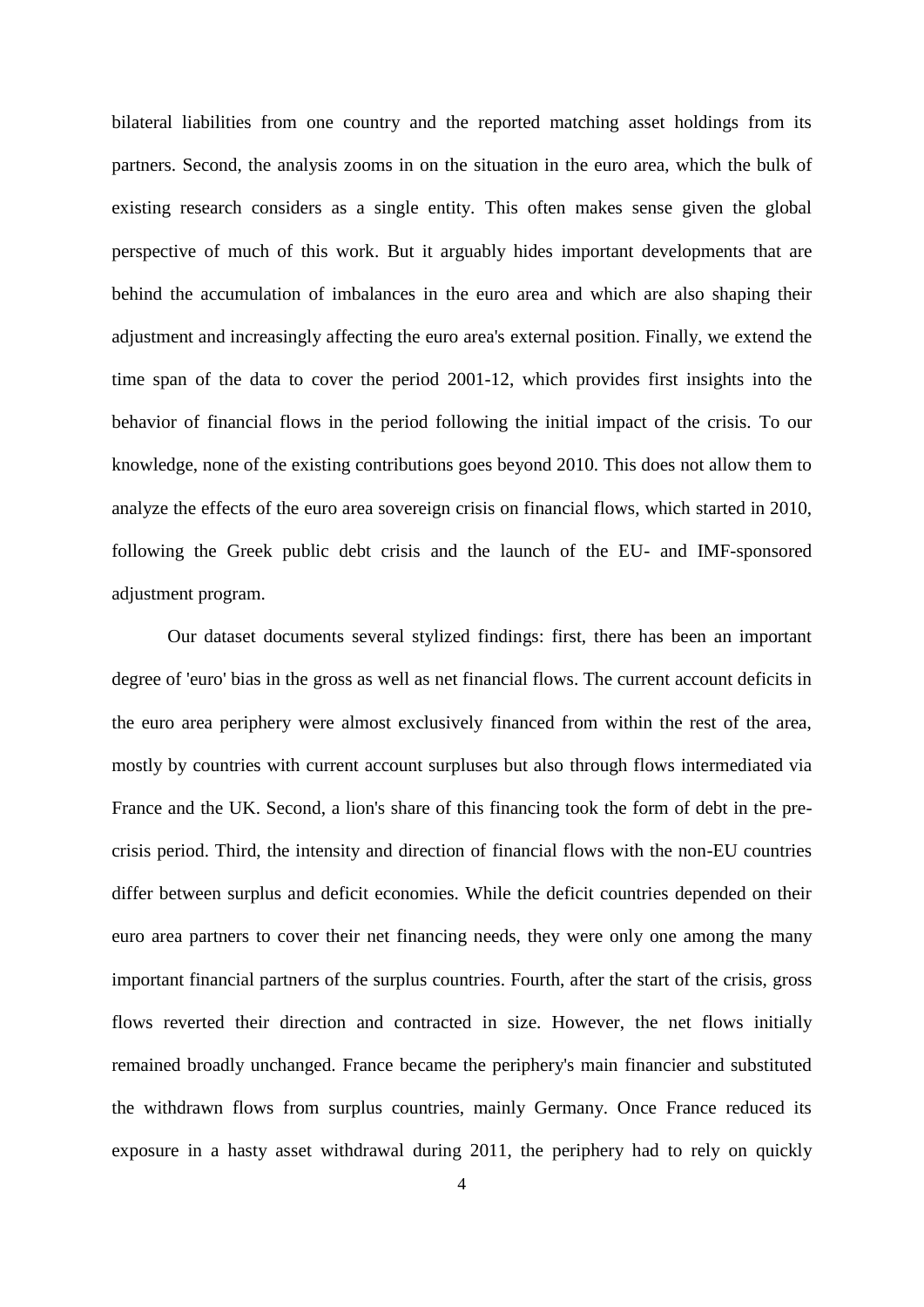increasing ECB-mediated liabilities and official assistance in order to refinance its liabilities. This helped to roll over debt and make the correction of deficits in the periphery smoother.

We also analyze the relative role of bilateral financial and trade flows in shaping the pattern of intra-euro area imbalances. We argue that financial flows have been key in driving the specific pattern of intra-euro area imbalances, overriding the traditional role of trade flows in determining external balances of countries. Bilateral net trade does not provide a good indication of net bilateral financial flows. In the euro area, the surplus countries financed the periphery by more than their bilateral trade balances, and effectively intermediated flows coming from the rest of the world. Using spatial econometric analysis, we then assess the relative importance of financial spillovers and interlinkages between surplus and deficit countries. We find that financial interlinkages are significant and negative: a country is more likely to run a deficit if its major financial partners run surpluses, and vice versa. In contrast, trade spillovers tend to have a different pattern and countries are more likely to run a current account surplus if their trade partners run a surplus. These findings are highly relevant for empirical analyzes of cross-border spillovers. Weights based on trade flows are usually used in this type of analysis as a measure of interlinkages. However, this may not be fully appropriate.

The rest of the paper is organized as follows: the next section briefly reviews the recent literature exploring the bilateral financial flows. Section 3 then presents the conceptual approach to building the dataset of bilateral financial flows, documents the data sources and explains some empirical issues related to the construction of the data. Section 4 uses the data to provide a picture of financial flows in the euro area and with the rest of the world before and after the onset of the crisis in 2007-8. Section 5 concludes.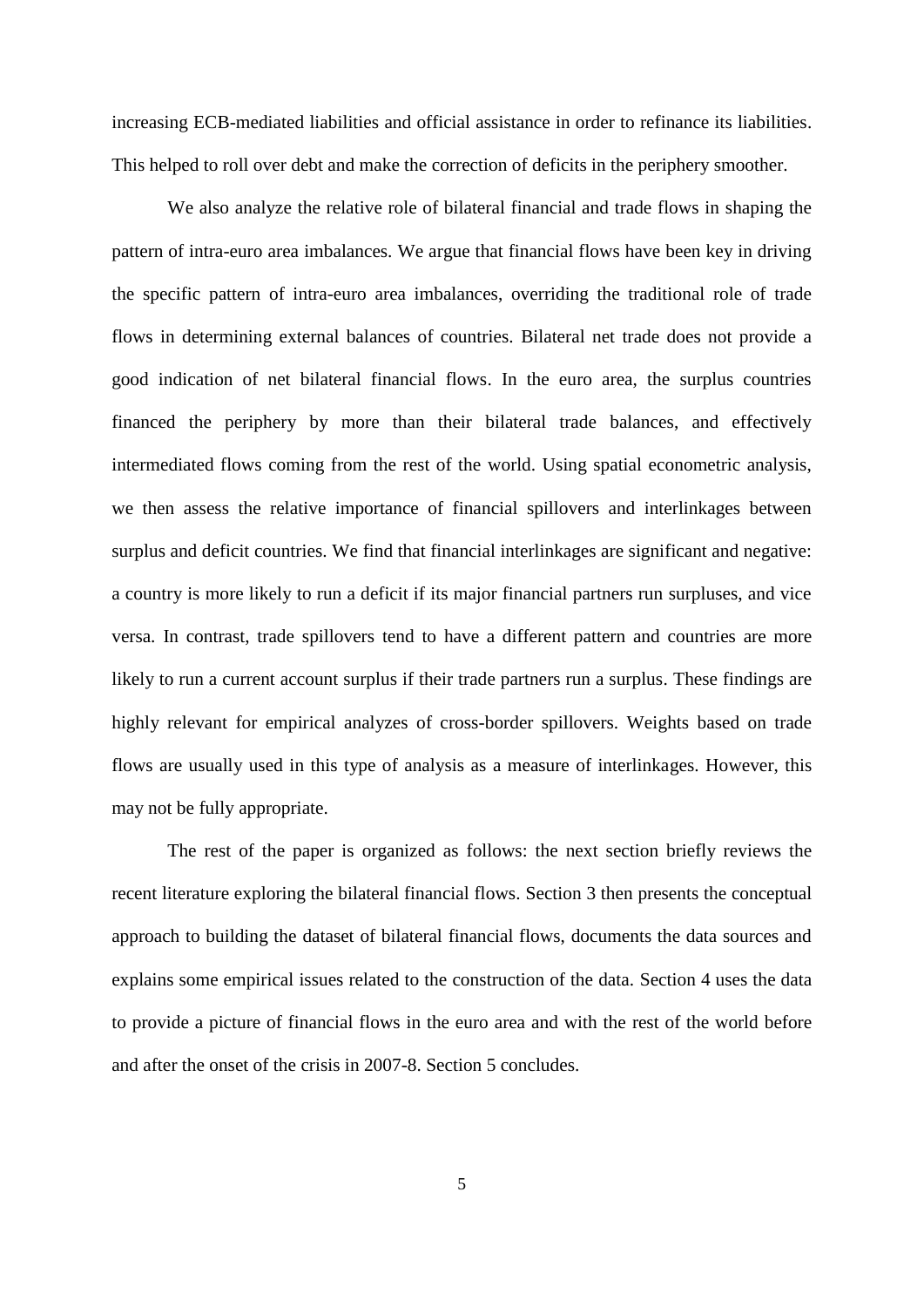### **2. (Bilateral) financial flows in the literature**

The fast progress in global financial integration over the past two decades and the associated surge in international financial flows have underlined the importance of understanding the developments in cross-border financial linkages. This has given an impetus to the construction and exploration of datasets on external asset and liabilities positions of countries. In their seminal work, Lane and Milesi-Ferretti (2001 and 2007b) compiled data on international investment positions (IIP) for over 140 countries, covering a period between 1970 and 2004 and distinguishing between the debt and equity components of external asset and liabilities. Their dataset as well as much of the ensuing work concentrated on the *aggregate* external positions of countries, without considering the geographical composition of foreign assets and liabilities. Information on bilateral cross-border holdings of financial instruments and their flows is, nevertheless, crucial to understand the developments in the modern financial world. For example, in order to study effects of exchange rate movements on the valuation of international portfolios, Lane and Shambaugh (2010) built a cross-country dataset of currency exposures of external positions.

Recently, several contributions explored the bilateral financial linkages among countries. In doing so, they typically have to tackle important constraints related to data availability and reliability as well as numerous conceptual issues. Kubelec and Sá (2010) constructed a dataset of financial flows covering 18 world economies and spanning a period from 1980 until 2005. The long time span of their dataset required that much of the data had to be estimated using VAR models. They document the rapid strengthening of financial linkages over the past two decades and their concentration around several major financial centers. Some other papers exploited newly available data sources such as the IMF's Coordinated Portfolio Investment Survey (CPIS) or the BIS data on cross-border banking exposures and explored the geographical composition of countries' IIPs. Milesi-Ferreti et al.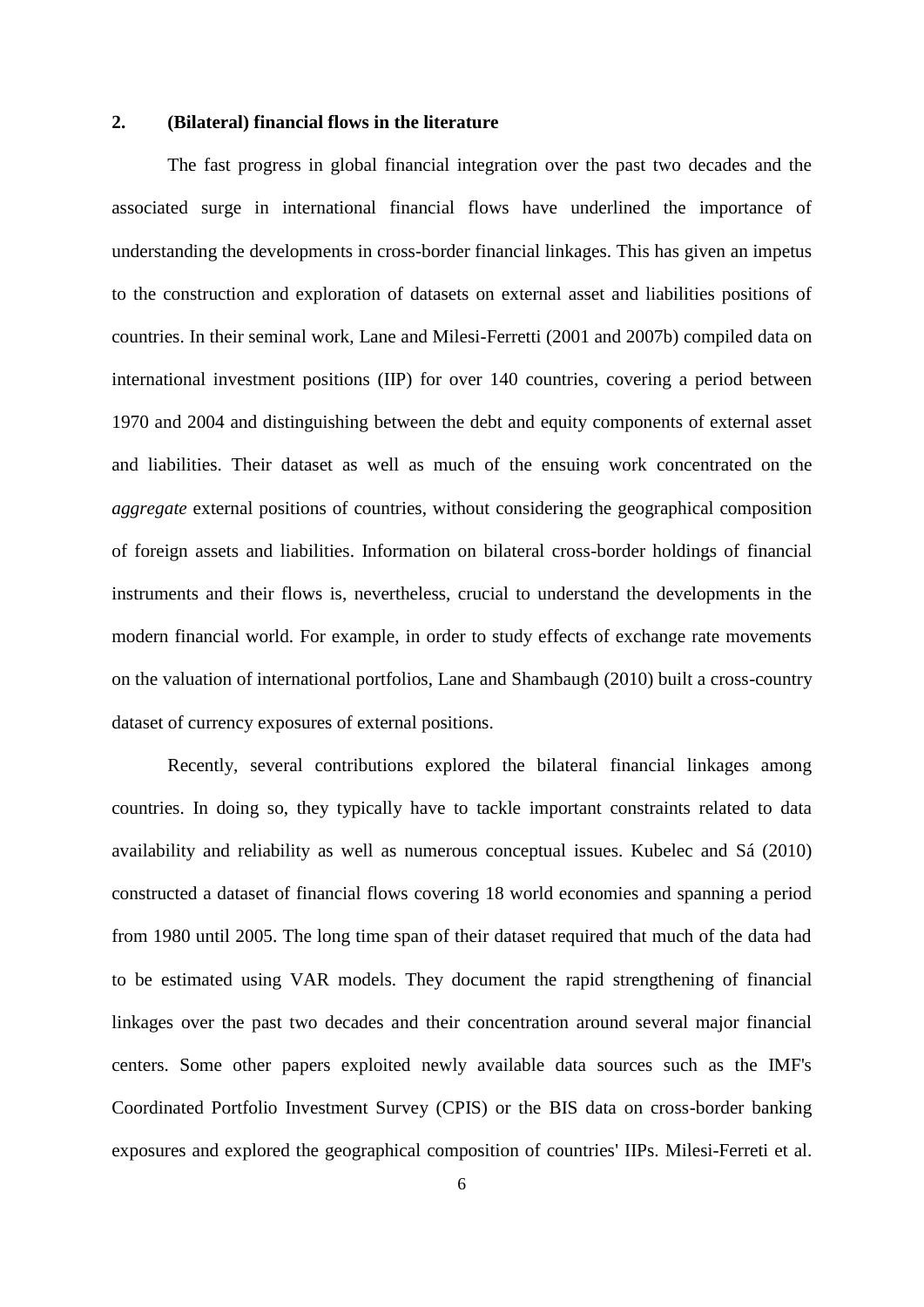(2010) provide a comprehensive map of bilateral holdings of asset and liabilities in several classes of instruments for around 70 countries (some presented as groups). They took advantage of the improved availability of data on bilateral holdings, which however limits their dataset to a cross-section for a single year (2007). This view of international financial linkages just before the start of the financial crisis is, nonetheless, very useful in documenting many stylized facts about the strength and nature of cross-border exposures, which consequently had a key impact on the spreading of the effects of the crisis and distribution of capital gains and losses. With a view to studying the geographical distribution of valuation effects on cross-border asset holdings at the height of the financial crisis in 2007-8, Gourinchas et al. (2012) compiled a dataset of bilateral net and gross external asset and liabilities positions for a number of world economies and country groupings and estimated the financial flows over this period.

All these datasets have a rather limited coverage of European economies, which impairs their use for studying developments within the euro area or the EU in a greater detail. For example, Milesi-Ferreti et al. (2010) or Gourinchas et al. (2012) consider the euro area as a single entity, although they note the important divergences among the individual countries in terms of level and composition of their net and gross external positions. Similarly, Kubelec and Sá (2010) included only five large European economies in their analysis.

Following the introduction of the euro, several papers analyzed changes in the geographical composition of holdings of specific financial assets. They generally found evidence of the "euro bias", i.e. a shift in the composition of financial portfolios in favor of other euro area countries' assets. Lane (2006) showed that the 'euro bias' was especially pronounced in the bond markets, as cross-border holdings of bonds within the euro area were twice as high as with other countries. Lane and Milesi-Ferretti (2007a) focused on equity holdings and found that this phenomenon was also present there, albeit somewhat weaker. In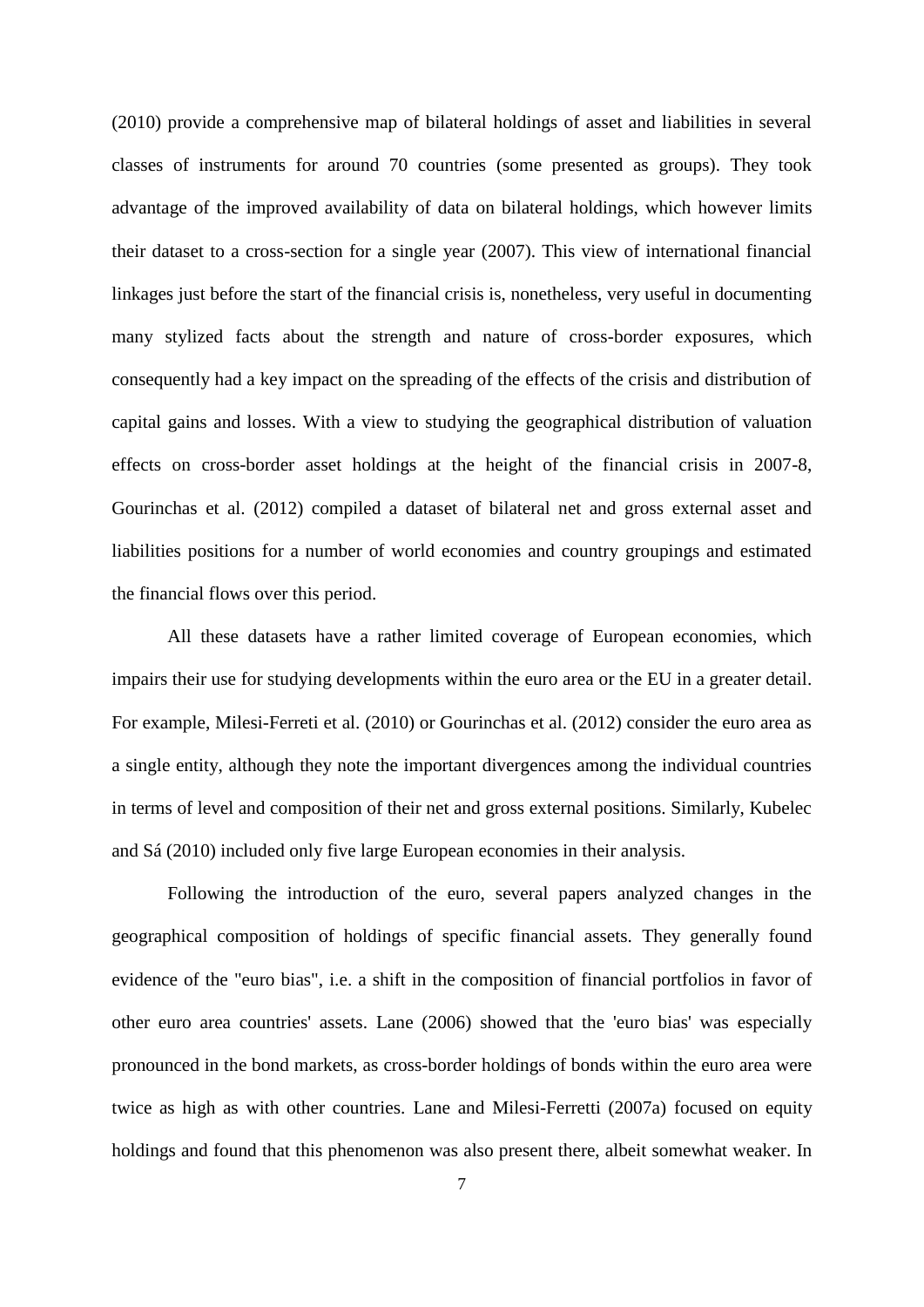a similar vein, Coeurdacier and Martin (2009) then considered equity, bonds as well as bank assets.<sup>5</sup> In the most comprehensive study focusing on Europe, Waysand et al.  $(2010)$  provide a database of the geographical composition of foreign asset and liabilities positions of 29 European countries with around 200 partners over the period 2001-2008. It uses the actual data from different sources and provides a split into foreign direct investment (FDI), portfolio equity, portfolio debt and 'other investment'. They present a number of salient characteristics of the pattern of financial interlinkages in the EU, in particular the increasing financial interdependency among the European economies and the intra-euro area financing of imbalances.

### **3. Data: methodology and sources**

**.** 

Despite the enormous progress in compiling data on *aggregate* external financial positions of countries, the availability of data on *bilateral* financial stocks and flows continues to be limited. Apart from a handful of exceptions, such data is not usually published by national statistical institutes.<sup>6</sup> Various international institutions report bilateral *stocks* for different financial instruments, such as the OECD on FDI, the IMF on portfolio assets, and the BIS on other investment for banks. The data on cross-border financial *flows* is even scarcer. An exception is the data on bilateral FDI flows (and stocks) that are reported by several international institutions such as the OECD or Eurostat (although the geographical coverage of the latter is limited to the EU membership).

We combine the available data to construct a comprehensive dataset of bilateral financial *flows*. For classes of financial assets, where data on flows is not directly available, we first construct the data on bilateral cross-border *stocks* and then proceed to estimating flows. In doing so, we face two major challenges. First, the conceptual challenge is to

<sup>&</sup>lt;sup>5</sup> Schmitz and von Hagen (2009) analyze bilateral capital flows in the euro area. However, they proxy them via bilateral trade balances, which is highly problematic as is shown in our paper.

<sup>&</sup>lt;sup>6</sup> In the euro area, bilateral data on financial flows is, for example, published by the German central bank.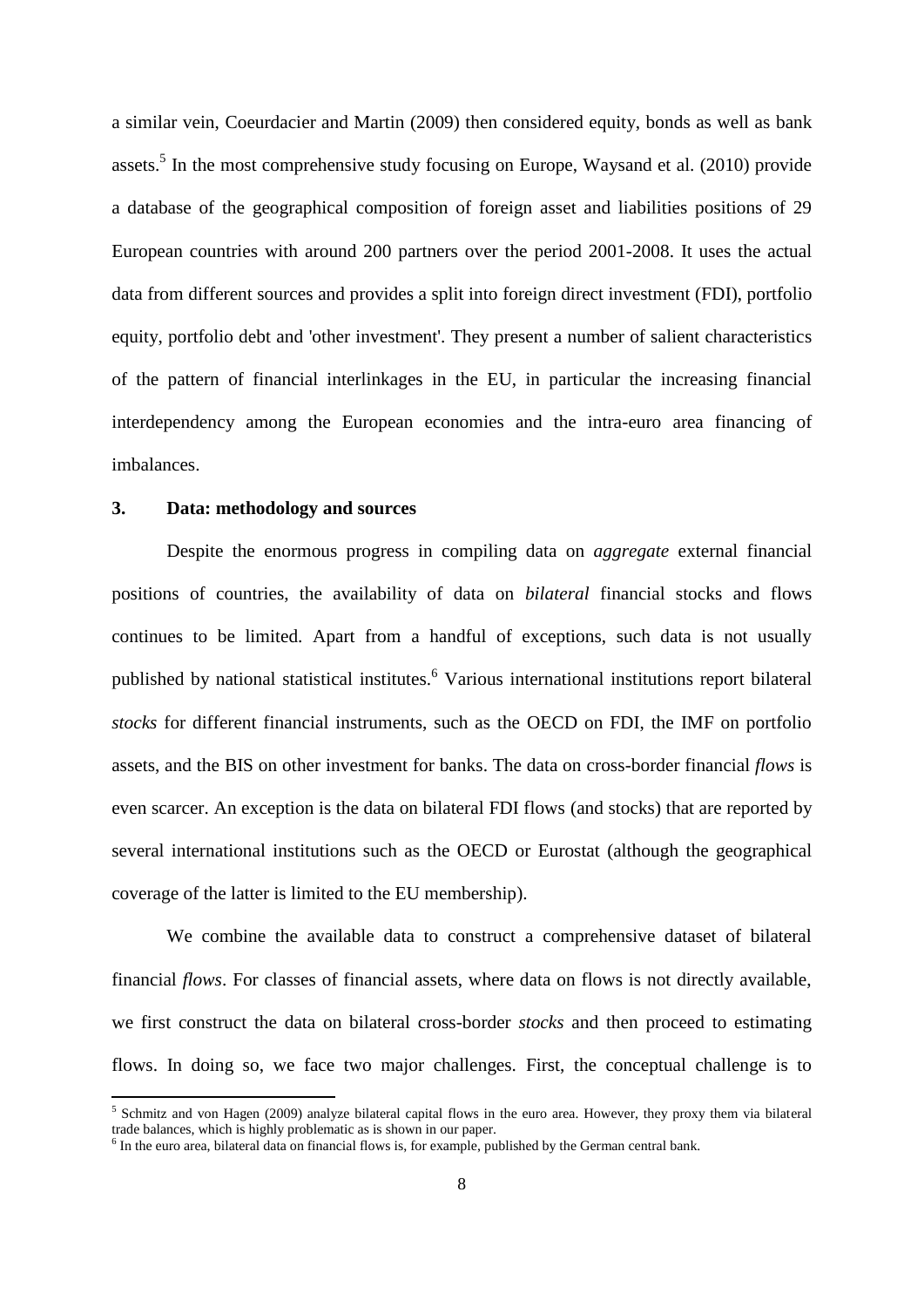estimate bilateral financial flows from the available data on cross-border holdings of financial assets, accounting for the valuation effects. The second – practical – challenge relates to the fact that the estimation of bilateral flows requires consistent stock data. However, available datasets often feature important internal inconsistencies, i.e. the reported liabilities of country A vis-à-vis a country B do not always correspond with the reported holdings of country A's assets in country B. The web appendix discusses such issues relating to data treatment, while this section provides a brief overview.

### **3.1 The conceptual approach to estimating financial flows from the stock data**

The estimation of flows from the stock data requires disentangling the transactions that took place in a given period from the valuation effects on the initial holdings of foreign assets. Such valuation effects can be quite substantial, particularly in periods when asset prices are subject to significant fluctuations (see, e.g., Gourinchas, 2008, for an overview).

Our strategy to compute the bilateral financial flows is to first estimate the bilateral valuation effects and then derive the bilateral flows as a difference between them and the changes in bilateral financial stocks. Equation (1) shows that the gross acquisitions of an individual asset over some period can be derived as the change in gross bilateral stock less the valuation effects on the holdings of this asset at the beginning of the period:

$$
f a_{ij,t}^l = (p_{j,t}^l a_{ij,t}^l - p_{j,t-1}^l a_{ij,t-1}^l) - (p_{j,t}^l - p_{j,t-1}^l) a_{ij,t-1}^l,
$$
\n(1)

where  $a_{i,j,t}$  denotes country i's holdings of asset *l* in country *j* at time *t*;  $p_{i,t}^l$  denotes the price of asset *l* in country *j* at the end of period *t*;  $fa_{i,t}^{l}$  represents country *i*'s acquisitions of asset *l* in country *j* during time  $t^7$ . From the available data sources, only the bilateral holdings

1

<sup>&</sup>lt;sup>7</sup> This equation assumes that all asset acquisitions or disposals are made at one point in time (at the end) of period t, i.e. valuation changes apply only to the initial stock of the asset. In reality, portfolio allocation changes will occur also throughout the period t and the asset price is likely to differ with each transaction. This would lead to additional valuation effects on assets newly acquired during the period. In the actual data computation, we use a slightly more complicated version of equation (2), which is akin to a Fischer index, and which assumes that acquisitions are spread evenly across the period and the price changes gradually (linearly). See the web appendix for more detail.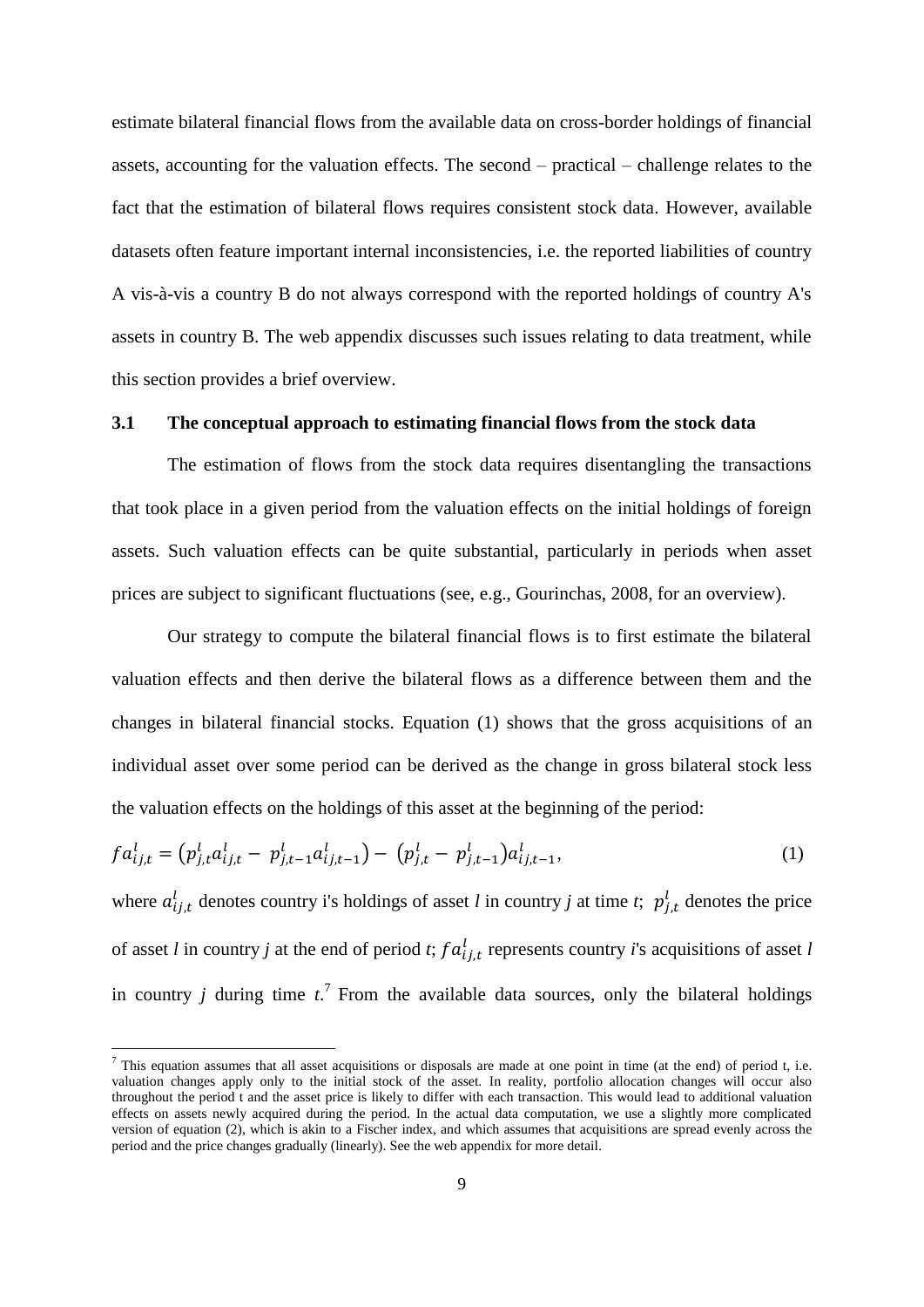$p_{i,t}^l a_{i,i,t}^l$  and  $p_{i,t-1}^l a_{i,i,t-1}^l$  are known. However, the applicable price changes for any particular asset can be inferred from the known data on gross aggregate holdings and acquisitions of this asset. Then, the individual asset acquisition  $fa_{i,i,t}^l$  is given by difference between the change in individual asset holdings and the asset's price growth times the initial asset holding:<sup>8</sup>

$$
f a_{ij,t}^l = (p_{j,t}^l a_{ij,t}^l - p_{j,t-1}^l a_{ij,t-1}^l) - \frac{(p_{j,t}^l A_{j,t}^l - p_{j,t-1}^l A_{j,t-1}^l - F A_{j,t}^l)}{p_{j,t-1}^l A_{j,t-1}^l} p_{j,t-1}^l a_{ij,t-1}^l,
$$
(2)

where  $A_{i,t}^{l}$  and  $FA_{i,t}^{l}$  denote aggregate gross holdings and acquisitions of the asset *l* of country j by other countries, respectively.

If data on asset holdings were available for individual assets and under high frequency, equation (2) would directly yield the asset acquisition by each investor. In the absence of such data, we apply this approach to the asset classes as reported in the available data sources. The aggregate valuation effects for different classes of assets can be retrieved from the Balance of Payments (BoP) statistics as a difference between change in their outstanding holdings and the corresponding flows.<sup>9</sup> In practice, we compute the aggregate valuation effects on different classes of external *liabilities*, i.e. domestic assets held by foreign investors, in a given country. Heterogeneity of price developments, within a specific class of financial instruments, is likely to be lower for foreign liabilities than for the portfolios of foreign assets.

This approach becomes more precise the higher the disaggregation of assets. For higher levels of aggregation of different classes of assets, the reliability of this approach rests

<sup>&</sup>lt;sup>8</sup> For instance, the IMF CPIS data show that Dutch holdings of Portuguese portfolio equity in 2006 were EUR 1161 mn, and EUR 1737 mn at the end of 2007. Valuation effects computed on the basis of Portuguese BoP data imply that foreign holders of Portuguese portfolio equity on average gained 6% during 2007. Assuming that also the Dutch holders experienced the same magnitude of valuation gains, their implied acquisitions of Portuguese equity during 2007 were therefore EUR 506 mn, i.e. EUR 1737 mn-EUR 1161 mn\*1.06.

<sup>&</sup>lt;sup>9</sup> For the computations, we use the flows reported on the components of the financial account of the BoP. This implies that any errors and omissions that affect the financial account rather than the current account are by construction included in the estimate of the valuation effects.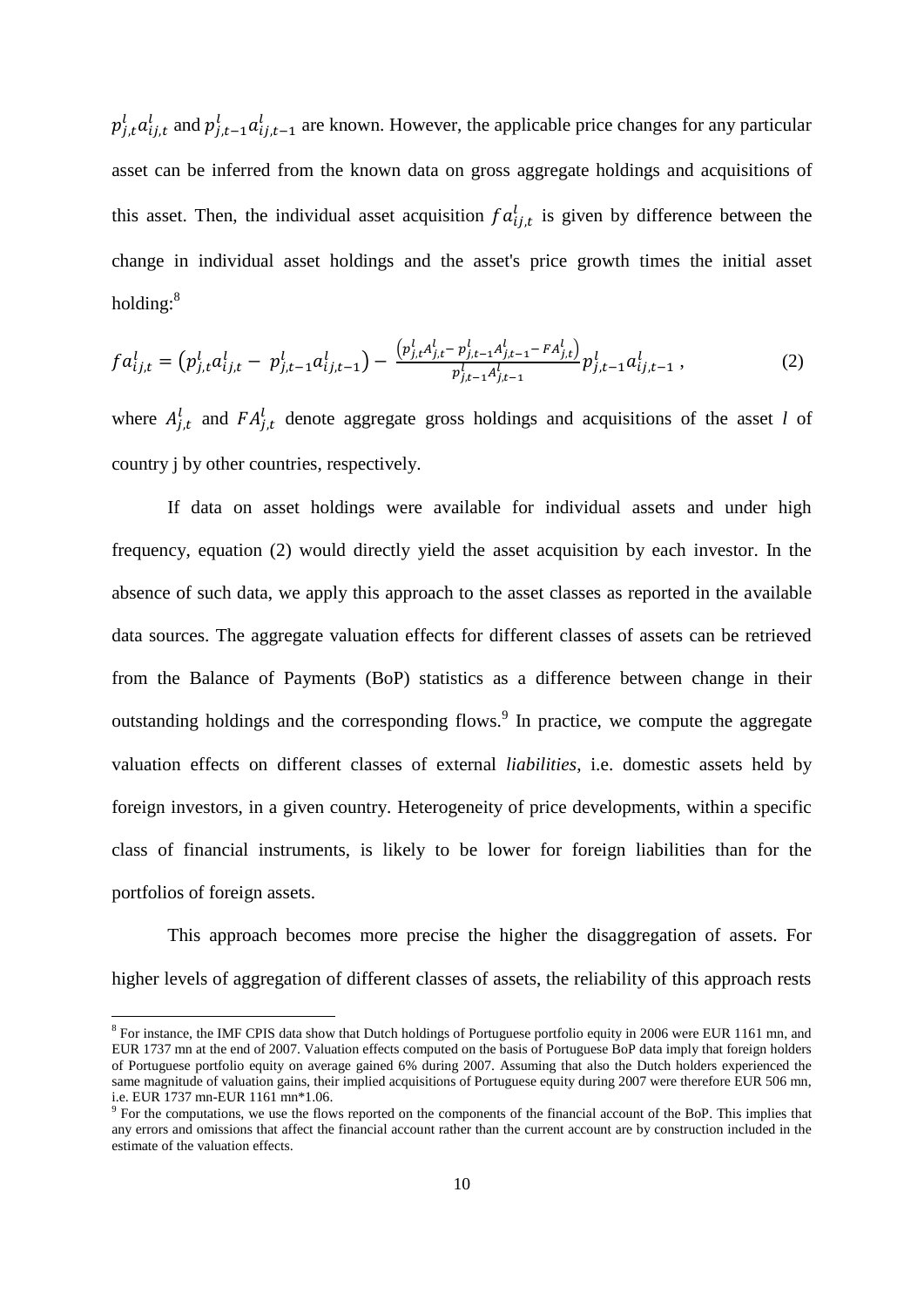on the assumption that for a particular asset class from a given country, price changes affect all investors' portfolios by the same proportion.<sup>10</sup> This may approximately be the case given the empirically strong co-movements among asset prices within asset classes in a given country.<sup>11</sup> Therefore, we use the finest level of disaggregation on which bilateral asset holdings are available.<sup>12</sup> Computing bilateral asset holdings in such a manner yields a matrix of gross financial acquisitions between countries for each time period.

An important advantage of our estimation method is that it would be precise if stock data were available at the individual asset level. This approach is thus theoretically consistent and any empirical shortcomings are thus due to data limitations. An alternative strategy would be to derive financial flows directly from the financial stocks, again relying on some assumptions. For instance, Gourinchas et al. (2012) assume foreign asset acquisitions to be proportional to foreign asset holdings in order to determine bilateral valuation effects. Such an assumption is more arbitrary from a conceptual point of view. While it may be reasonable to assume that disposals of foreign assets are proportional to the outstanding stock of these assets in times of crisis, it is less obvious why this should be the case with acquisitions of new assets in calmer times.

# **3.2 The construction of bilateral stock and flow data**

**.** 

We build the dataset of gross and net bilateral external financial positions by combining different data sources on specific classes of financial assets in a similar way to

 $10$  Investment behavior of different foreign investors may differ, but there is not much reason to expect returns within asset classes to differ considerably. For instance, Gourinchas et al. (2012) show a preference of emerging markets for US shortterm debt securities when compared to European investors. However, since their price is mostly determined by general money market rates, there is not much reason to expect the short-term debt held by Europeans to perform differently from the one held by, say, Chinese ones.

<sup>&</sup>lt;sup>11</sup> In addition, the more similar investors' portfolio shares within the asset class *l* are, the more precise the valuation effect estimate for each individual investor will be. For aggregate figures, one might expect this to hold. For instance, the performance of German holdings on the US equity market can reasonably be expected to be close to the performance of, e.g., Italian holdings in the US stock market.

<sup>&</sup>lt;sup>12</sup> Note that the estimation of valuation effects as in (2) may also be influenced by the the reclassification of assets (from, e.g. FDI equity to FDI 'other capital'). However, the higher the level of disaggregation, the less likely such reclassification issues will affect the estimated residual, i.e., bilateral financial flows.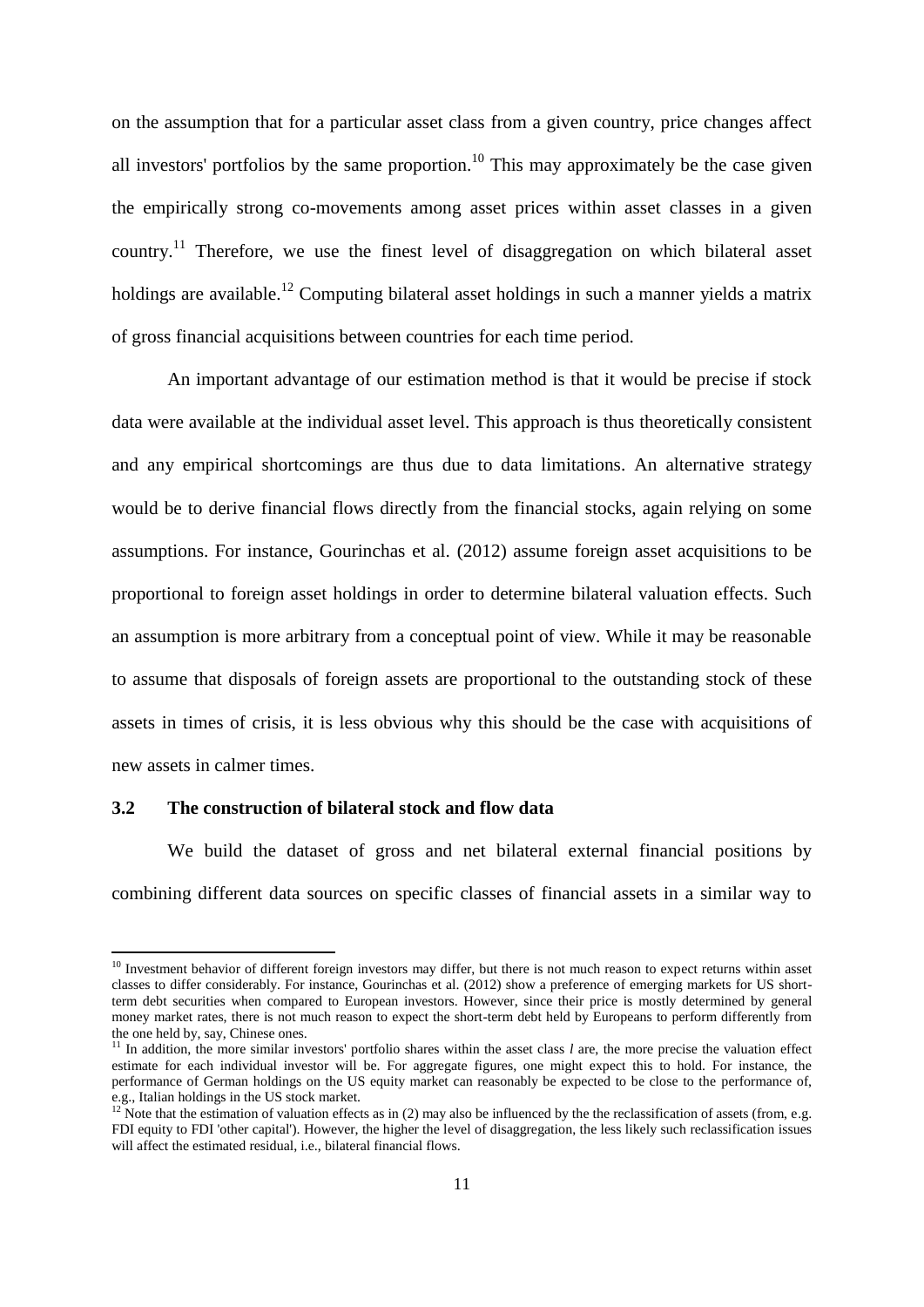Milesi-Ferretti et al. (2010) or Waysand et al. (2010). We follow the categories from the Balance of Payments statistics and cover portfolio investment, other investment (essentially loans), FDI and reserve assets.<sup>13</sup> Our dataset excludes holdings of financial derivatives because bilateral figures are hardly ever available. In order to account for most of financial flows affecting the euro area, we estimate a full bilateral matrix for a sample of 62 countries, territories and entities. $14$ 

The primary source for portfolio investment is the IMF CPIS, which reports bilateral holdings of assets.<sup>15</sup> In order to achieve a finer level of disaggregation, which is important for the reliability of the computation of financial flows, the portfolio investment is decomposed into portfolio equity and debt.<sup>16</sup> As regards the bilateral other investment (loans, currency and deposits) by the private sector, we use the locational banking statistics compiled by the BIS. Finally, the OECD provides both stock and flow data on bilateral FDI, thus stocks are not needed for computing FDI flows in most cases.<sup>17</sup>

The cross-border assets and liabilities reported by any two countries match adequately in most cases, but there are some important exceptions where major inconsistencies arise: for instance, in Waysand et al. (2010), France reports liabilities vs. Germany of USD 528 bn, whereas Germany reports assets in France of USD 418 bn. Where feasible, we attempt to obtain the most reliable estimates of bilateral exposures by using additional available

1

<sup>&</sup>lt;sup>13</sup> Due to data availability, reserve assets are not accounted for with any country, but instead ascribed to a special entity of 'international organizations and non-euro central banks'. However, those reserve assets are accounted for as portfolio liabilities in the asset-originating countries (see Waysand et al., 2010, for a discussion).

<sup>&</sup>lt;sup>14</sup> These countries are the EU and OECD members, as well as 17 offshore territories plus Hong Kong and Singapore, and the special aggregate of 'international organizations and non-euro central banks'. In addition flow estimates are partially available for more countries, but not considered in the analysis.

<sup>&</sup>lt;sup>15</sup> Note that the countries that report further disaggregation of portfolio debt (e.g. short-term vs. long-term) are too few to be representative. Moreover, note that portfolio asset holdings tend to be much more reliable than portfolio liability statistics. This is due to the fact that national statistics providers survey investors on their portfolio allocation, but have difficulties to track who is ultimately holding their liabilities. For instance, the German central bank reports Belgium and Luxembourg to be the most important holders of German portfolio liabilities. But this stems from major clearing houses being situated in these countries, while the residence of the actual investor is frequently unknown.

<sup>&</sup>lt;sup>16</sup> Note that CPIS also offers assets by institutional sector. However, our approach to estimating the valuation effects would require the institutional sector of the asset (and thus the borrower), and not the sector of the asset holder.

<sup>17</sup> In the few cases where missing links between non-OECD economies had to be estimated, OECD FDI data is complemented by the IMF's Coordinated Direct Investment Survey (CDIS).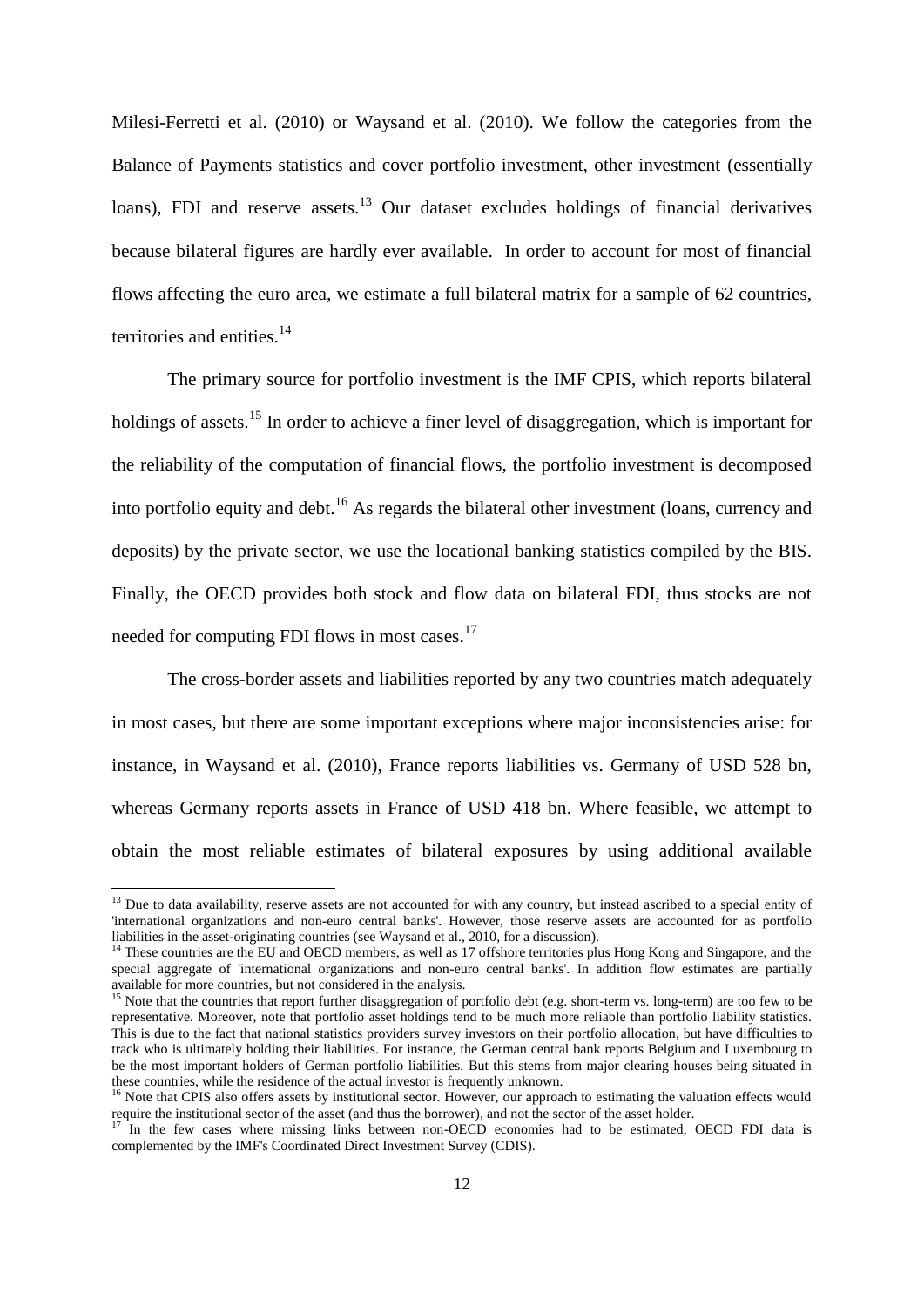information. For this purpose, we use the geographical decomposition of the BoP data provided by Eurostat, which is fully internally consistent, but offers only a limited geographical split. We also use national statistics, whenever it is available. To resolve the remaining cases of mismatches between data on a particular bilateral stock, we rank countries based on the absolute and relative size of such reporting residuals. We then use this ranking to build a matrix of consistent bilateral stocks iteratively: asset and liabilities from the firstranked country, i.e., that with the smallest mismatches, are taken as given. Subsequently, for each country, we only apply its reported assets and liabilities positions with lower-ranked countries.<sup>18</sup>

The most challenging issue in constructing such a bilateral matrix of financial positions is to properly account for offshore financial centers. Due to the magnitude of their exposures, reporting inaccuracies can have major implications for their financial partners. In the European context, such offshore financial centers serve as stopovers for cross-border investment: e.g., the Netherlands for FDI and eurobonds, Ireland for FDI and mutual funds, while the magnitude of Luxembourg's international assets is on par with that of Germany or France.<sup>19</sup> In addition to the above-mentioned countries, Singapore and Hong Kong, our dataset includes 17 'proper' offshore economies such as Bermuda, which allows us to cover the bulk of financial flows routed through the offshore centers.

The underlying sources point to severe underreporting in several instances. For example, the estimated total net financial position of Luxembourg with the 62 countries in the sample stood at around USD 1.7 tn in 2007, which is way beyond its reported position and

<sup>&</sup>lt;sup>18</sup> Note that in some cases, other countries report more holdings in a given domestic economy than what this economy reports as its liabilities. In particular this is the case for FDI and portfolio debt in economies with an offshore financial sector (and in particular when the country is a popular choice for Eurobond origination). While several of these countries do not include the offshore sector in their external assets and liabilities reported to the IMF or Eurostat, several publish additional data that incorporates their offshore sector (see web appendix).

<sup>&</sup>lt;sup>19</sup> We therefore refrain from the assumption used in Gourinchas et al. (2012) that assets in offshore centers immediately 'round-trip' to the originating country, although this may be an important element.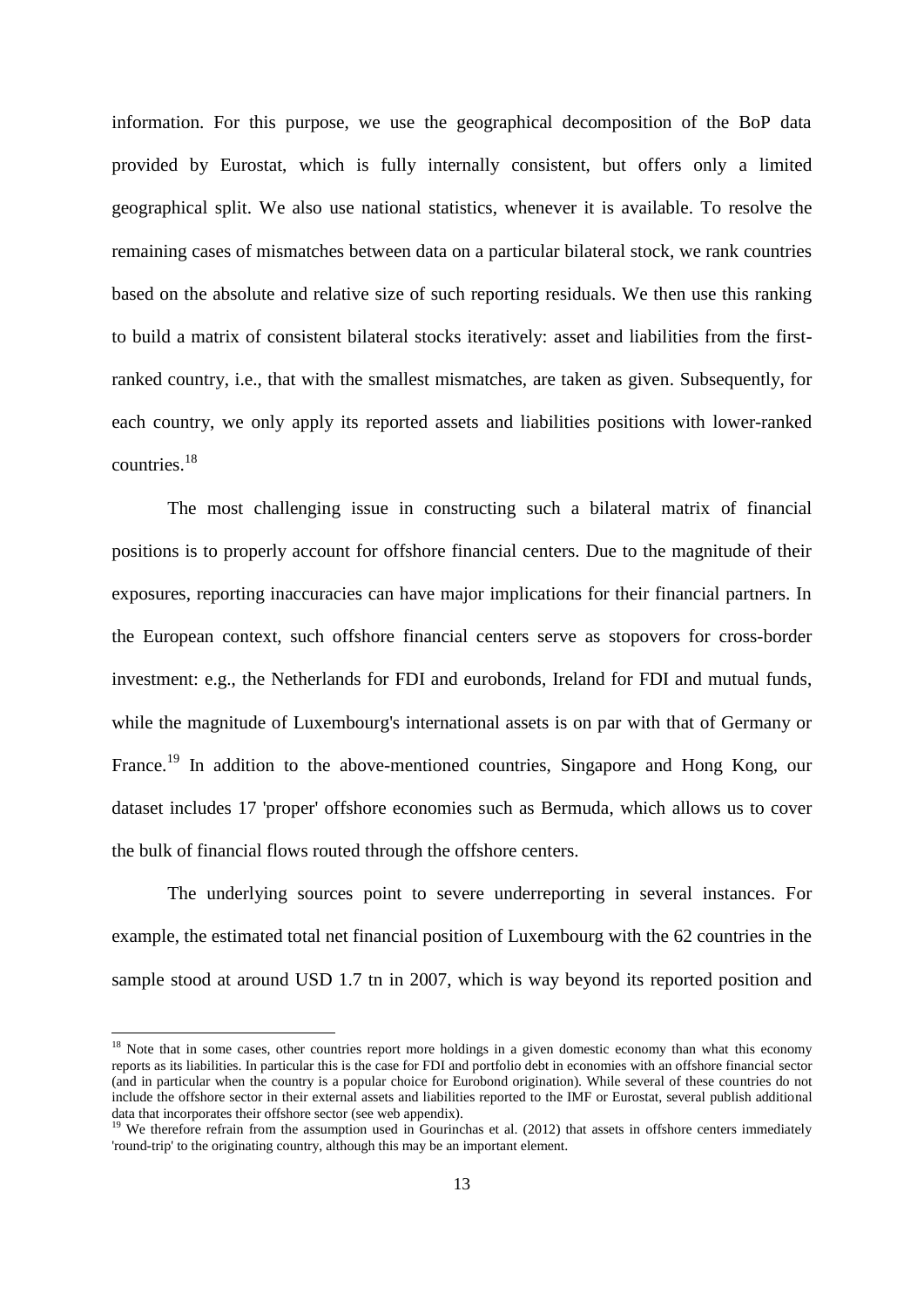not plausible. This, however, is a direct implication of the underlying data. In 2007, Luxembourg reported portfolio equity liabilities (mostly mutual funds) of around USD 2.8 tn. But in the CPIS data, only 60% of this amount were reported as assets held by other countries in the sample. A similar issue affects Irish portfolio equities liabilities (also mostly mutual funds), of which only a third are reported in CPIS. Similar mismatches affect most offshore centers in the sample, albeit at a much smaller scale.

Our major focus is the computation of financial flows. Since these reporting mismatches are relatively stable, they do not induce undue volatility in the estimated flows. If, however, the mismatches in Luxembourg and Irish data are due to underreporting by European partners, this will lead to 'under-reporting' in the estimates of European financial flows towards these offshore centers. Any such residual will, therefore, be picked up by the rest-of-the-world component in the data set. Therefore, CPIS data mismatches for Luxembourg and Ireland may tentatively lead to an over-estimation of flows between the EU and the rest of the world.<sup>20</sup> In general, the volatility of such reporting mismatches has most implications for financial flows, which we address by adjusting several estimated flows from these centers through visual inspection and scaling.<sup>21</sup>

Another major issue is to account for euro area countries' net asset holdings with the ECB (mainly TARGET2 balances), which are part of the 'other investment' component. Technically, net asset holdings with the ECB are a claim on or a liability to the euro area, not its individual members. For the purpose of our dataset, we distribute bilateral TARGET2 exposures between the individual euro area countries. We assign these to the implied bilateral

 $20$  As a robustness test we considered attributing more of Luxembourg's financial inflows to its European partners, but the result did not alter the implications in this paper

 $2<sup>1</sup>$  In general, we estimate flows to offshore centers in the same way as for the other economies, by relying on valuation effects from the balance of payments. Due to the large magnitudes involved, such valuation effects can sometimes induce aggregate inflows that are too large, which requires manual adjustment to render the valuation effects on the offshore center's liabilities more similar to those on its underlying liabilities. Only in the few cases where the BoP is not available (in particular for the Cayman and Channel Islands) we compute inflows by assuming zero valuation effects in the sender country's currency.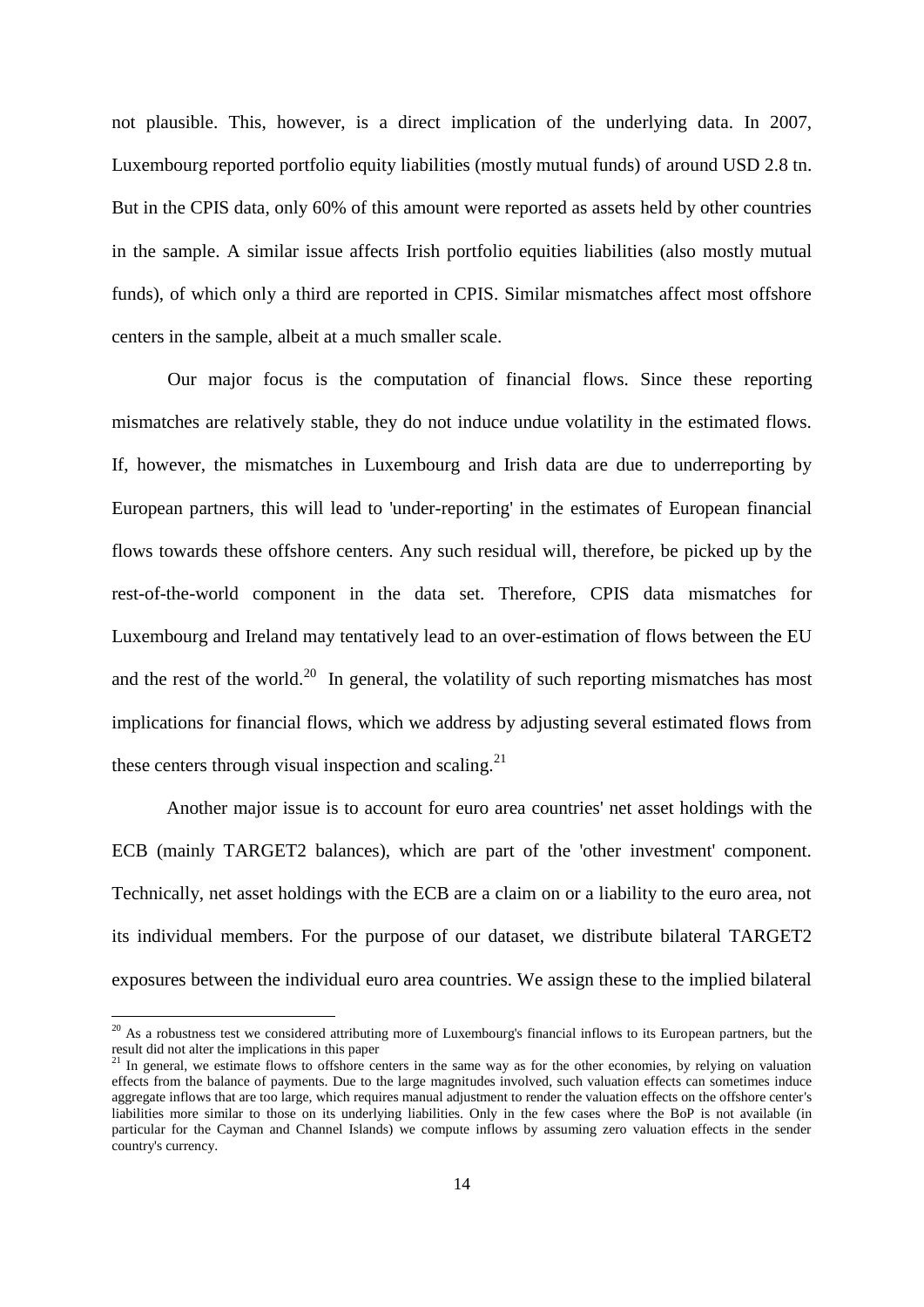balances among Eurosystem members as if the ECB's balances were an exchange-traded fund.<sup>22</sup> European financial assistance to Greece, Portugal, Ireland, and Spain during the crisis is also accounted for in the form of inter-governmental loans. For those countries, the ECB's quantitative easing measures during 2011-12 also matter, whose exposures are again allocated to individual member states. $^{23}$ 

The dataset of bilateral financial asset and liability positions constructed in this way is similar to the ones used in Lane and Milesi-Ferretti (2007b) and Waysand et al. (2010). As emphasized above, the major difference is that we strive for consistency of asset and liability data, in order to be able to construct financial flows. For portfolio and 'other' investment, these are obtained straightforward, in principle, according to equation  $(2)$ .<sup>24</sup> Overall, the resulting financial flow estimates match the little available bilateral financial data relatively well. We then refine the resulting estimated flows further by appropriately scaling the flows between EU countries and regional aggregates according to available Eurostat information. By definition, the resulting estimates provide a consistent matrix of bilateral financial flows for portfolio and other investment between the 62 countries and territories in the sample (see Table 2 in the annex). Reported FDI flows are added from OECD statistics. In order to resolve cases of mismatches between reported bilateral FDI asset and liability flows, we apply the ranking methodology used for the stocks. For each economy in the sample, the estimated total gross financial flows with 61 partners are closely correlated with the gross flows reported in the BoP.<sup>25</sup> In order to obtain a complete matrix, we construct the financial

 $^{22}$  The ECB is modelled like an exchange-traded fund (EIF) that allows for short positions. Intuitively, all the countries with net liabilities are treated as the securities underlying the ETF. Each country with net claims on ECB thus holds a 'share' of this fund, with proportional exposure to the underlying liabilities from other countries.

<sup>&</sup>lt;sup>23</sup> Financial assistance refers to funding under ESM, EFSM, GLF, EFSM, IMF, and bilateral assistance loans. For more detailed information, see the web appendix at http://www.zeugner.eu/studies/finflows/.

 $24$  Note that in each case, valuation effects are computed in local currency. The resulting financial flow estimates are converted into EUR / USD with the period average exchange rate.

<sup>&</sup>lt;sup>25</sup> Note, however, that in several cases flows were scaled with respect to reported financial flows with regional aggregates. This is particularly relevant for economies with a large offshore sector, such as the Netherlands, Luxembourg, Ireland, Hungary, or Cyprus.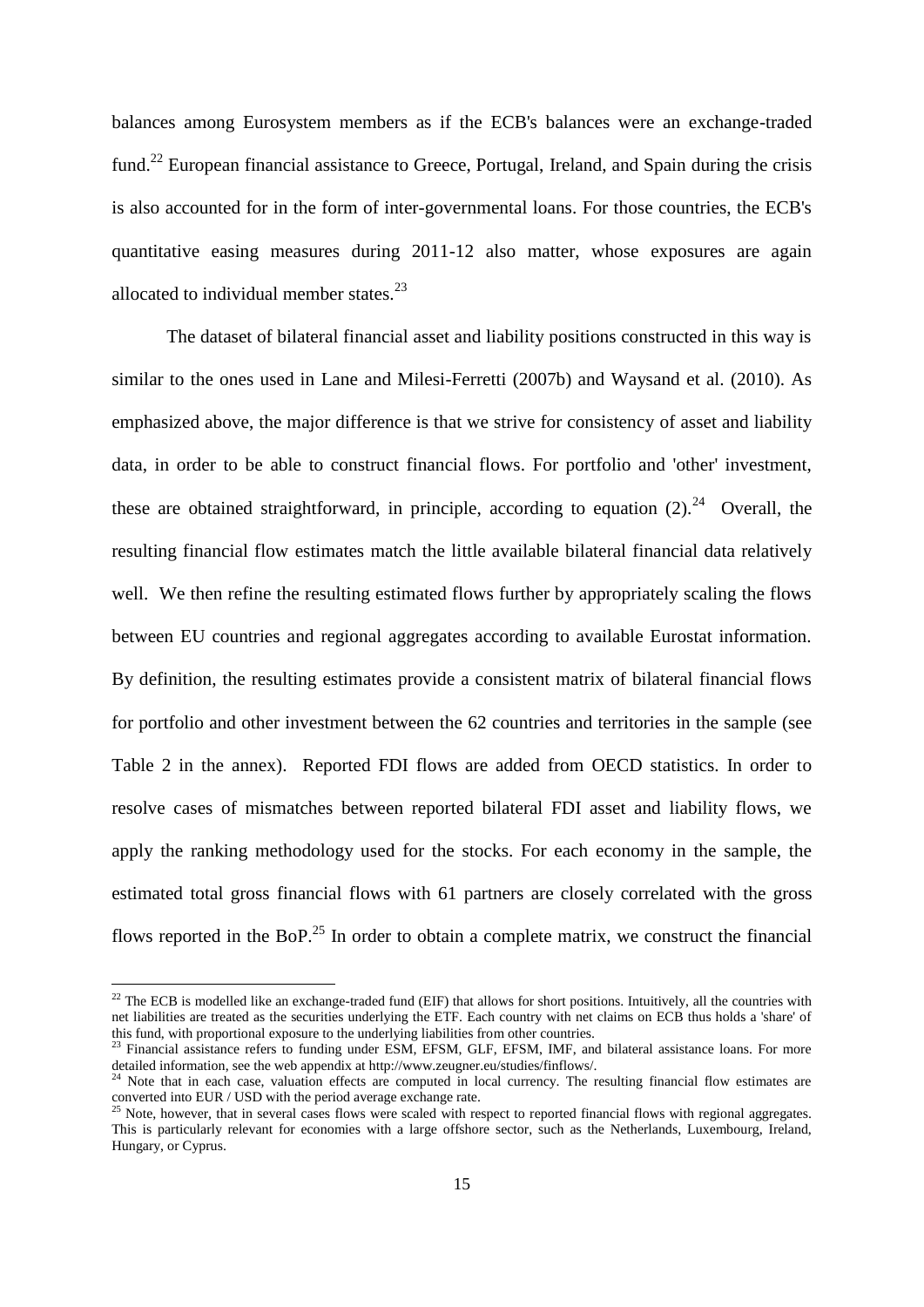flows with the rest of the world as a residual from reported total flows. The full dataset is available at: [http://www.zeugner.eu/studies/finflows/.](http://www.zeugner.eu/studies/finflows/)

#### **4. Financial links within and outside the euro area**

We use this new dataset to analyze the nature and strength of financial interlinkages within the euro area, with the rest of the EU and major global financial partners. However, it should be kept in mind that the economic interpretation of financial flows between two countries is not always straightforward. Such flows may be part of more complex financial intermediation chains.<sup>26</sup> As the bilateral financial data are usually reported on the basis of the residence principle, it is, moreover, not possible to disentangle the underlying transactions (Lane, 2013).

# **4.1 The concentration of financial flows in the euro area**

**.** 

The period following the establishment of the monetary union saw increases in crossborder capital flows among the euro area (and EU) countries. While the expansion in crossborder financial transactions has been a global phenomenon, the increase of flows within the euro area has been even more remarkable (Lane, 2013). Figure 1 shows the developments in the intensity of bilateral gross financial flows within the euro area and between the euro area and other groupings of countries. It shows the average of bilateral outflows and inflows of the euro area members with the other euro area countries, the rest of the EU (RoEU) and non-EU members of the OECD. It documents the fast expansion in gross financial flows within the euro area prior to the financial crisis, which even outstripped the dynamic growth in financial flows with other partners, particularly in the boom up to 2007. The reduction in transaction costs and increased substitutability between different financial assets were possibly among

 $^{26}$  This is particularly complicated in view of the existence of offshore financial centers and large financial intermediaries, both outside and inside the euro area. For example, the large financial flows with Luxembourg and the UK demonstrate the importance of international financial centers in intermediating capital.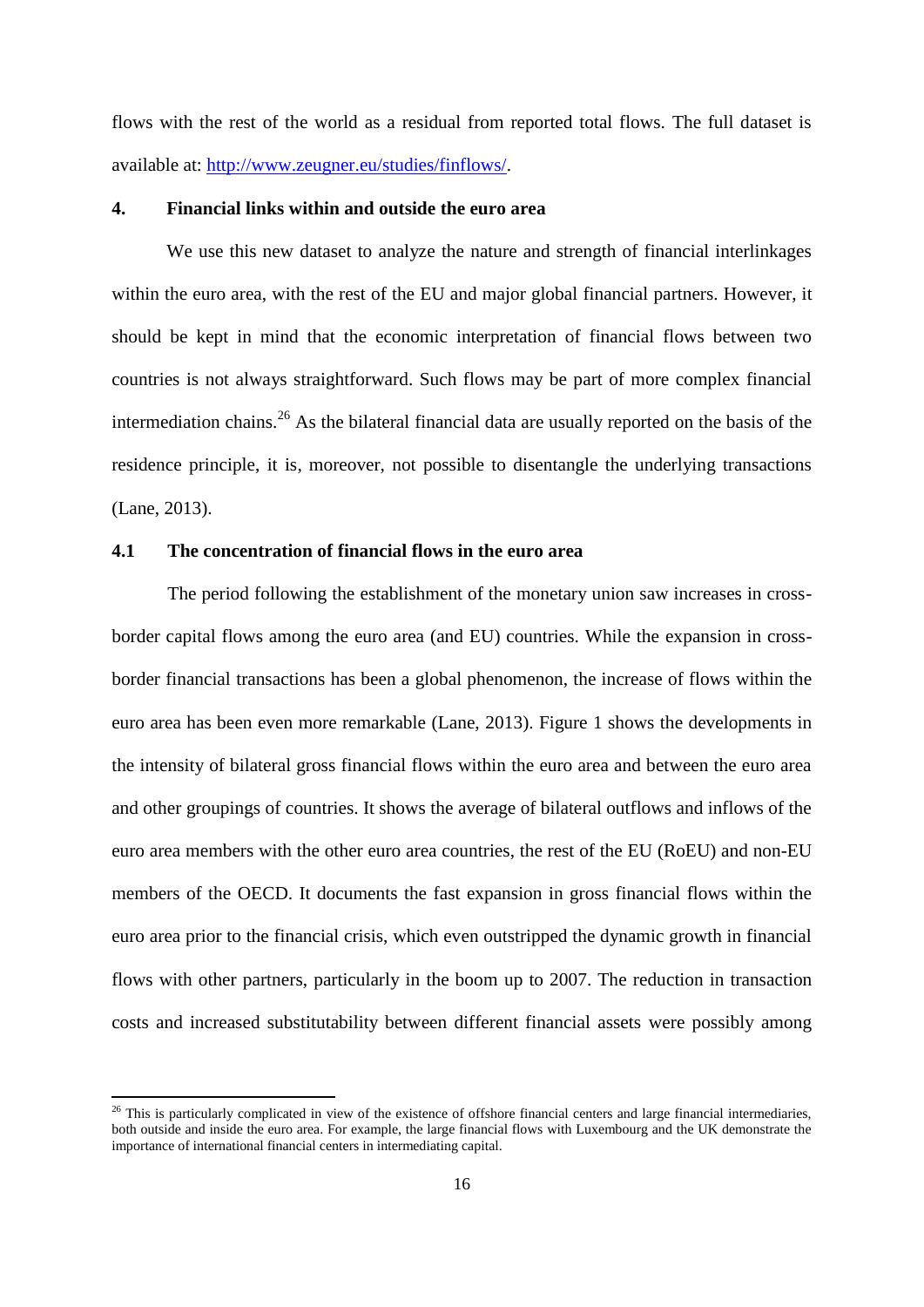the main drivers, although these effects varied across classes of assets (Coeurdacier and Martin, 2009; and Jappelli and Pagano, 2010; Kalemli-Ozcan et al., 2010; and Spiegel, 2009).

**Figure 1: Gross financial flows aggregated by partner**



Note: The figure covers direct, portfolio and other investment. It shows the average of absolute value of financial outflows and inflows of the euro area (EA) countries with different partners (other EA countries; rest of the EU (RoEU); and non-EU OECD countries). Note that it is based on matrices of flows as shown in the tables in the annex, i.e. with some countries aggregated into groups. This also applies to the remaining figures in this section.

Financial flows within the euro area and particularly towards the periphery countries were dominated by debt instruments (Figure 2).  $27$  For example, debt flows accounted for over ¾ of the total gross financial flows in the euro area in 2004-6. In Spain, the share of cross-border loans and portfolio debt exceeded 95%. A significant part of this was short-term inter-bank lending and investments of banks and other financial institutions into sovereign debt of the periphery countries (Lane, 2013). The accumulation of debt liabilities increased

1

 $27$  From the economic point of view, it is often important to distinguish between fixed-income instruments (like bonds and loans) and equity instruments, the remuneration of which is contingent on economic developments. Therefore, the discussion will largely use this split: portfolio debt and other investment will be treated together as debt, while portfolio equity and FDI form the equity category.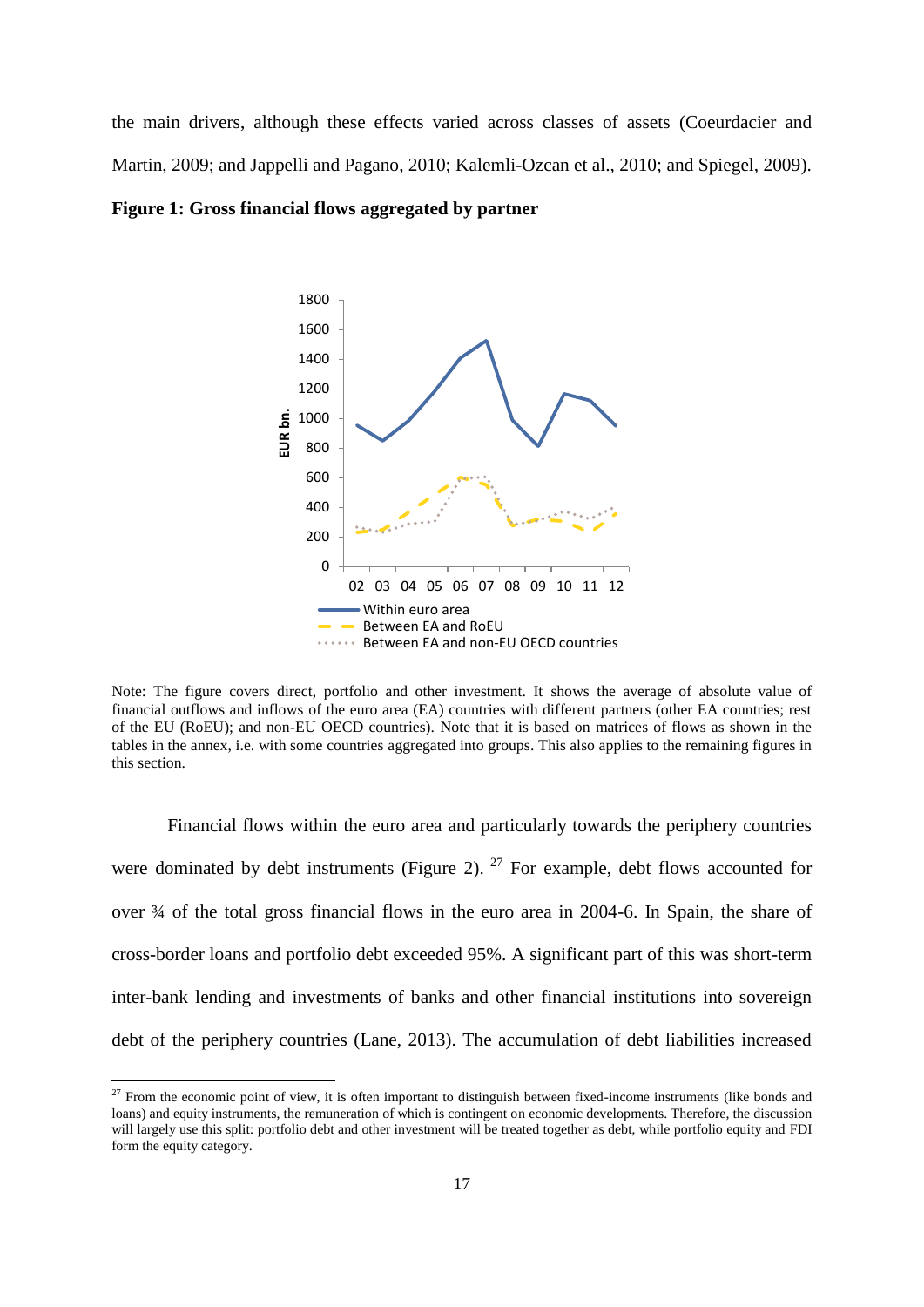the vulnerability of the periphery countries' financial systems. This is because an adverse macroeconomic shock that lowers income growth and suppresses inflation, can make the debt burden excessive and economic agents can start facing liquidity or solvency problems. The vulnerability was further accentuated by the declining share of equity liabilities, which reduced the scope for cross-border risk-sharing (adverse shocks affect domestic equity valuations and the burden is thus partially shared by the foreign holders of such equity).

**Figure 2: Gross debt and equity flows within euro area**



Note: Debt flows cover portfolio debt and other investment; equity flows cover portfolio equity and direct investment. The figure shows the sum of absolute value of bilateral gross debt/equity flows within the euro area.

The eruption of the crisis in 2007 then resulted in a collapse of financial flows both within the euro area and with the rest of the world. Figure 3 shows that the volume of crossborder flows within the euro area declined substantially (the full dark line). The contraction particularly affected debt flows, although equity flows also declined. 'Home bias' reemerged on private and sovereign debt markets, particularly in the periphery countries badly affected by the crisis (Battistini et al., 2013). Inter-bank markets effectively dried up and banks reduced their cross-border exposures in favor of domestic assets, increasingly sovereign debt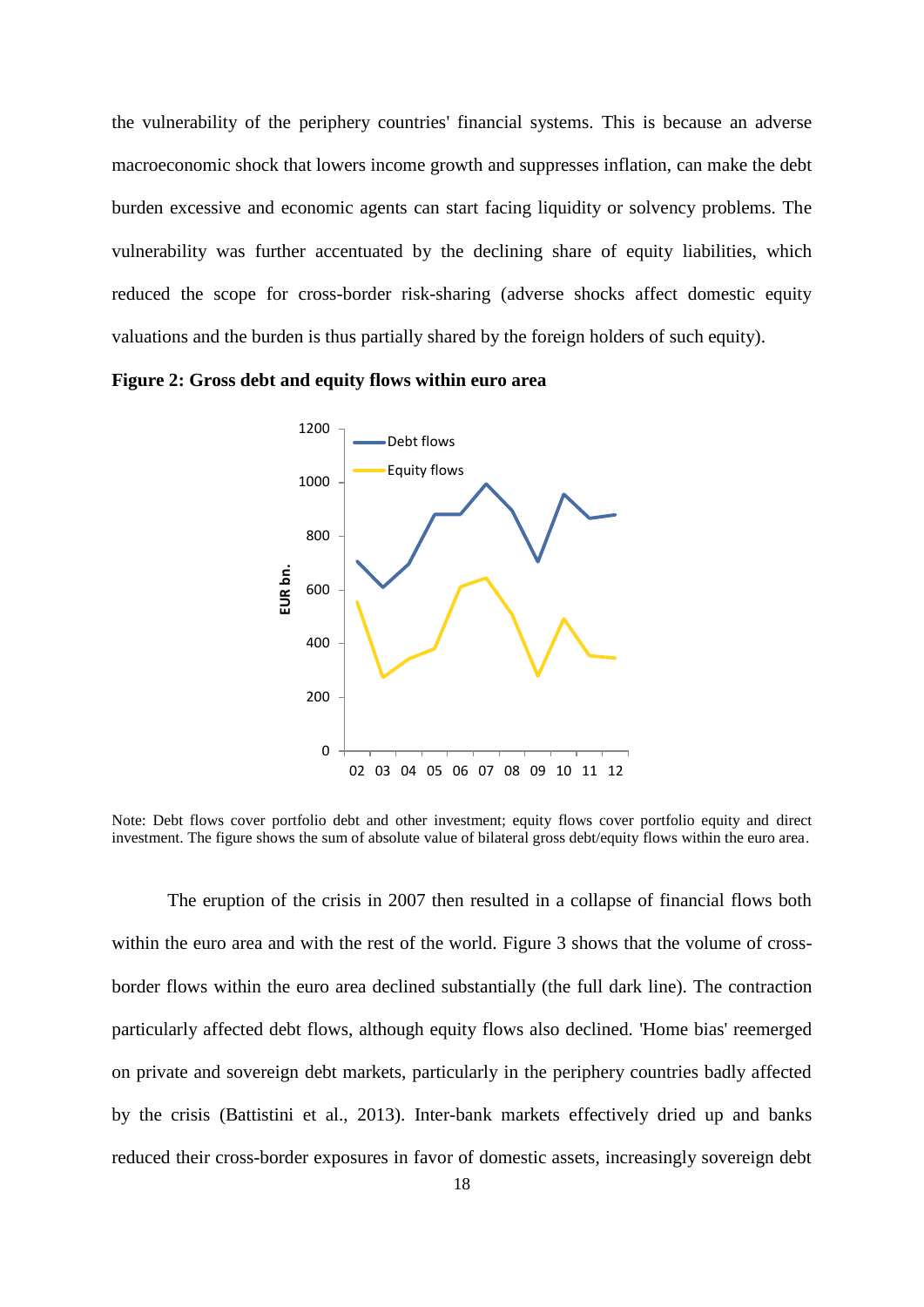(Reichlin, 2013). The full light line in Figure 3 shows that much of the flows during this turbulent period actually were withdrawals (negative entries in the underlying matrix of gross flows) of funds from other euro area countries. The situation further worsened during the euro area 'sovereign crisis' from 2010 onwards, and, in particular, the periphery countries effectively faced a 'sudden stop' of private financial flows. A complete shutdown of financing was, however, prevented through a substitution of private flows by the ECB-mediated funding, which was reflected in increasing TARGET2 balances, liquidity injections to banks through the ECB's Securities Market Programme and the financial assistance from EU- and IMF-sponsored programs.

**Figure 3: Gross financial flows within the euro area: private vs. official flows**



Note: The figure shows the sum of (absolute value of) bilateral gross financial flows within the euro area.

To see the degree of concentration of financial flows in the euro area, we use a simple benchmark based on the maximum entropy approach, which assumes that bilateral flows between different countries are distributed as evenly as possible subject to known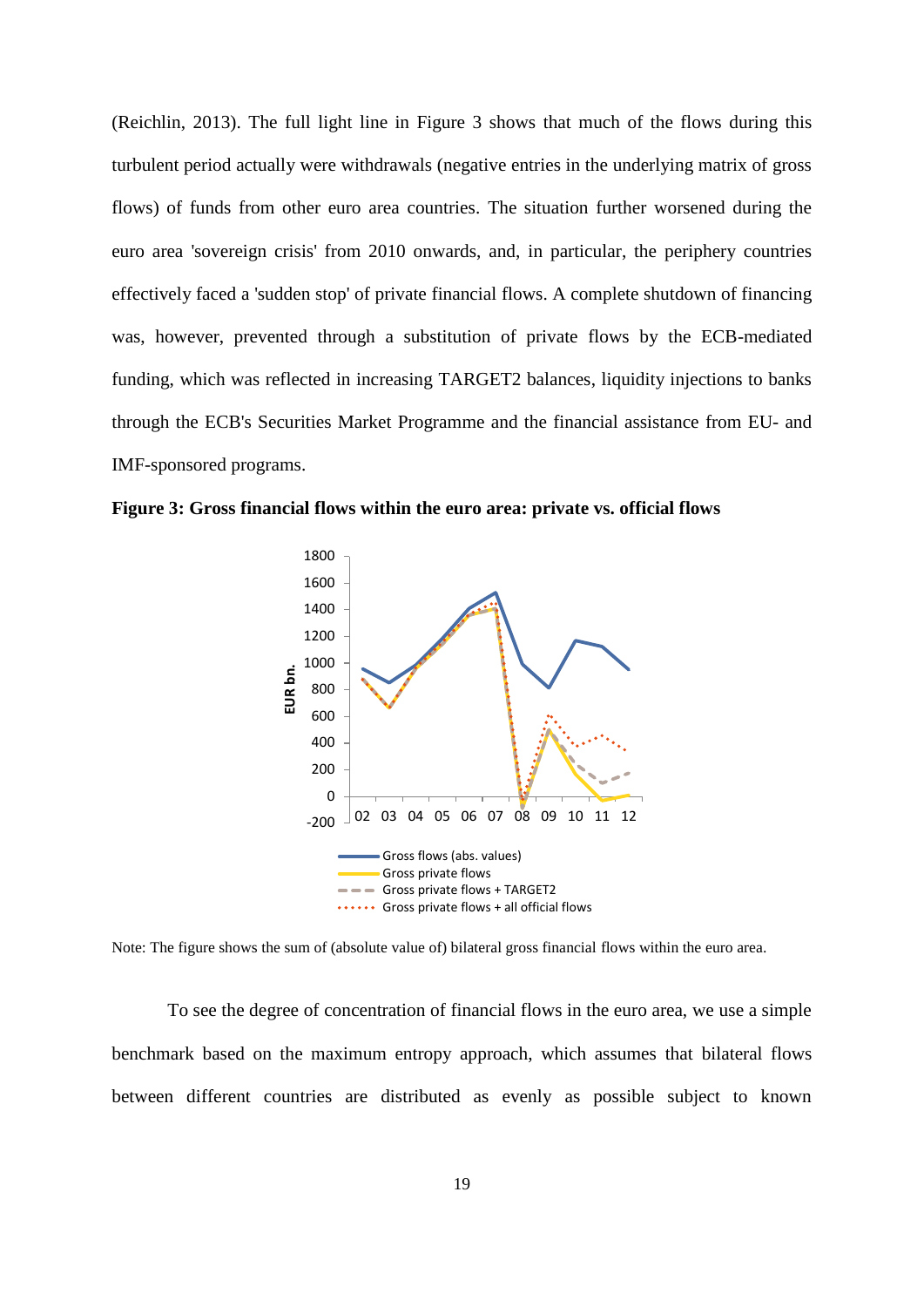information.<sup>28</sup> We compute the maximum entropy distribution of bilateral financial flows such that the sums of the estimated bilateral gross inflows and outflows equal the reported totals. A comparison of our financial flows matrices with this benchmark allows to get a firsthand idea of the extent of concentration of financial flows in the euro area.<sup>29</sup> Figure 4 shows the evolution over time of the differences between the estimated flows and the maximum entropy benchmark aggregated for flows among the euro area members themselves and with other groups of countries. Positive figures indicate that the financial flows exceeded what the benchmark would predict and *vice versa*. It shows that the financial flows from and to the euro area countries were disproportionately concentrated on their euro area partners, which is consistent with the existence of the 'euro bias'. The extent of the bias was, moreover, increasing in the pre-crisis period. The crisis-induced drop in financial flows among the euro area countries reduced the 'euro premium' substantially. By this measure, financial linkages with other EU countries have broadly corresponded to the maximum entropy benchmark. On the other hand, the intensity of financial links with the OECD countries outside of the EU, was below what the benchmark would predict.

<sup>&</sup>lt;sup>28</sup> In the absence of data on bilateral cross-border exposures of banking sectors, maximum entropy approach has been widely used to estimate their distribution such that they add up to the known aggregate positions (see Upper, 2011, for an overview). Similarly, Castrén and Kavonius (2009) applied this approach to estimate the sectoral balance sheet exposures from the euro area financial accounts. The numerical solution for this type of linear problems can be found with the use of the RAS algorithm (Blien and Graef, 1997).

A more in-depth exploration of the degree of euro bias would require controlling for determinants of financial flows (see, e.g., Okawa and van Wincoop, 2012, on the use of gravity models to estimate cross-border financial exposures).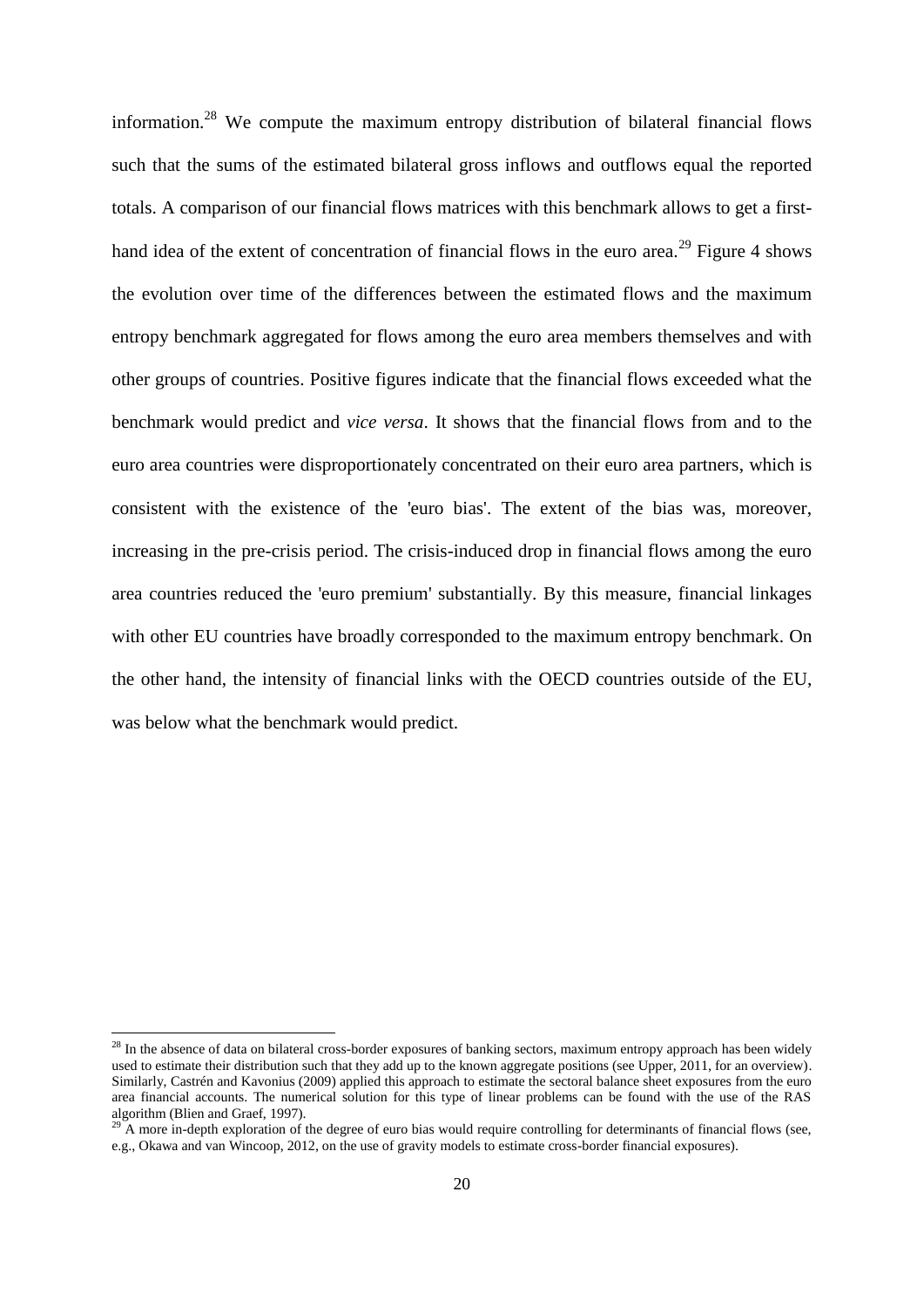### **Figure 4: Geographical concentration of gross financial flows**



Note: The figure shows the development over time of the differences between the matrices of bilateral gross flows and the matrices of flows computed with the maximum entropy method aggregated for different groups of countries: within the euro area (EA); between euro area countries and the rest of the EU (RoEU); and between the euro area countries and the non-EU OECD countries. The computation of the maximum entropy benchmark was made on adjusted matrices of bilateral flows that contain only positive elements (gross outflows from country A to country B were recorded as inflows from B to A).

### **4.2 The geography of financial flows and imbalances in the euro area**

**.** 

The surge in gross financial flows before the financial crisis coincided with the emergence of large net external imbalances. Figures 5 and 6 show this pattern of financial flows from the euro area 'core' to the high-deficit countries in 2004-6.<sup>30</sup> The euro area surplus countries were the main financial partner of the deficits countries in terms of both gross as well as net financial flows. The flows into the periphery predominantly took the form of debt, mostly inter-bank loans or bonds, while deficit countries recorded modest net outflows of

 $30$  The flowcharts in the paper show the financial flows among several regions in the EU, and with the rest of the world (the outside arrows). The direction of arrows shows the direction of the gross flows or the net balance. The regions cover the euro area surplus countries (EA surplus), i.e., Belgium, Germany, Luxembourg, the Netherlands, Austria and Finland; the euro area peripheral countries (EA deficit), i.e., Greece, Italy, Ireland, Portugal and Spain; the remaining EU countries (RoEU), i.e., Denmark, Sweden, the UK and countries which joined the EU since 2004; and France, which is considered separately because it is an important intermediary of financial flows to the periphery and has been both a surplus and deficit country during the last decade.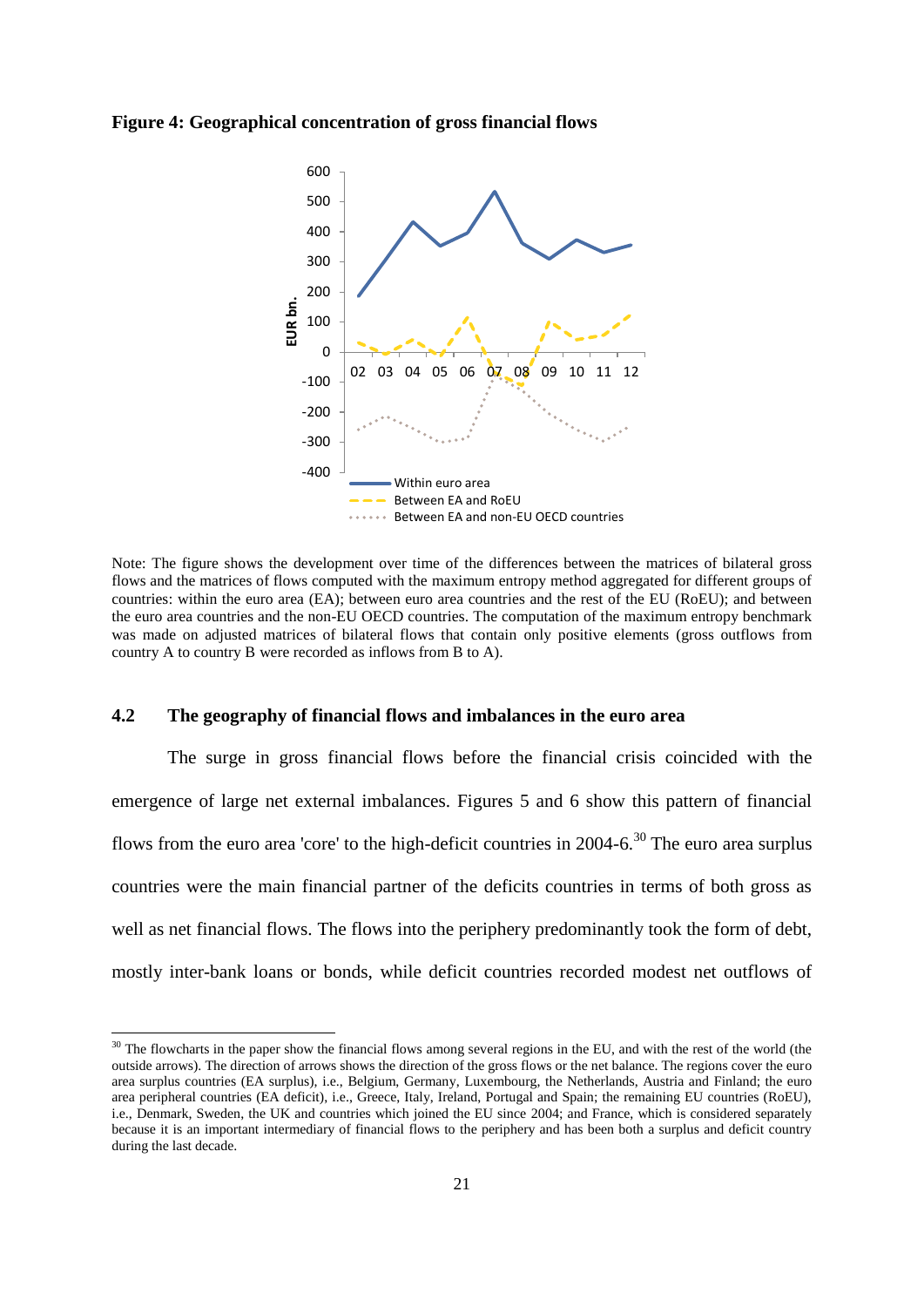equity investment to surplus countries. The surplus countries' net financial flows to the group of deficit countries amounted to around EUR 80 bn annually, corresponding to two-thirds of the latter's current account balance. The most important bilateral financial relationship in the euro area, in the years preceding the crisis, was that between Germany and Spain, the two countries with the largest surplus and deficit in nominal terms respectively (Table 3 in the annex $).$ <sup>31</sup>

Deficits in the euro area's periphery were thus almost entirely financed from the rest of the euro area. Net inflows from the rest of the EU financed a rather small share of the euro area periphery's deficits, while the deficit countries actually were net investors in non-EU countries. The euro area core countries financed the periphery deficits with their own savings, but also intermediated financial flows from the rest of the world. This is particularly apparent for France, whose financial system received net inflows from the rest of the world and noneuro area Member States and channeled them to the deficit countries. The net flows from France to the euro area periphery amounted to roughly EUR 40 bn annually. Some of the surplus countries, in particular Germany, played a similar role. Chen *et al.* (2012) see this as a manifestation of the fact that while euro area investors considered financial assets of different euro area countries as close substitutes, external investors did not. In a similar vein, Hale and Obstfeld (2014) conjecture that banks in the euro area core had a comparative advantage in investing in the periphery compared to banks from outside of the euro area. Liquidity considerations, regulatory requirements (in terms of rating, currency, and liquidity of investment instruments) for both euro area and non-euro area investors, and the ECB's collateral rules might provide part of the explanation why this was the case.

1

 $31$  This abstracts from financial flows with Luxembourg, which is very specific as a financial center.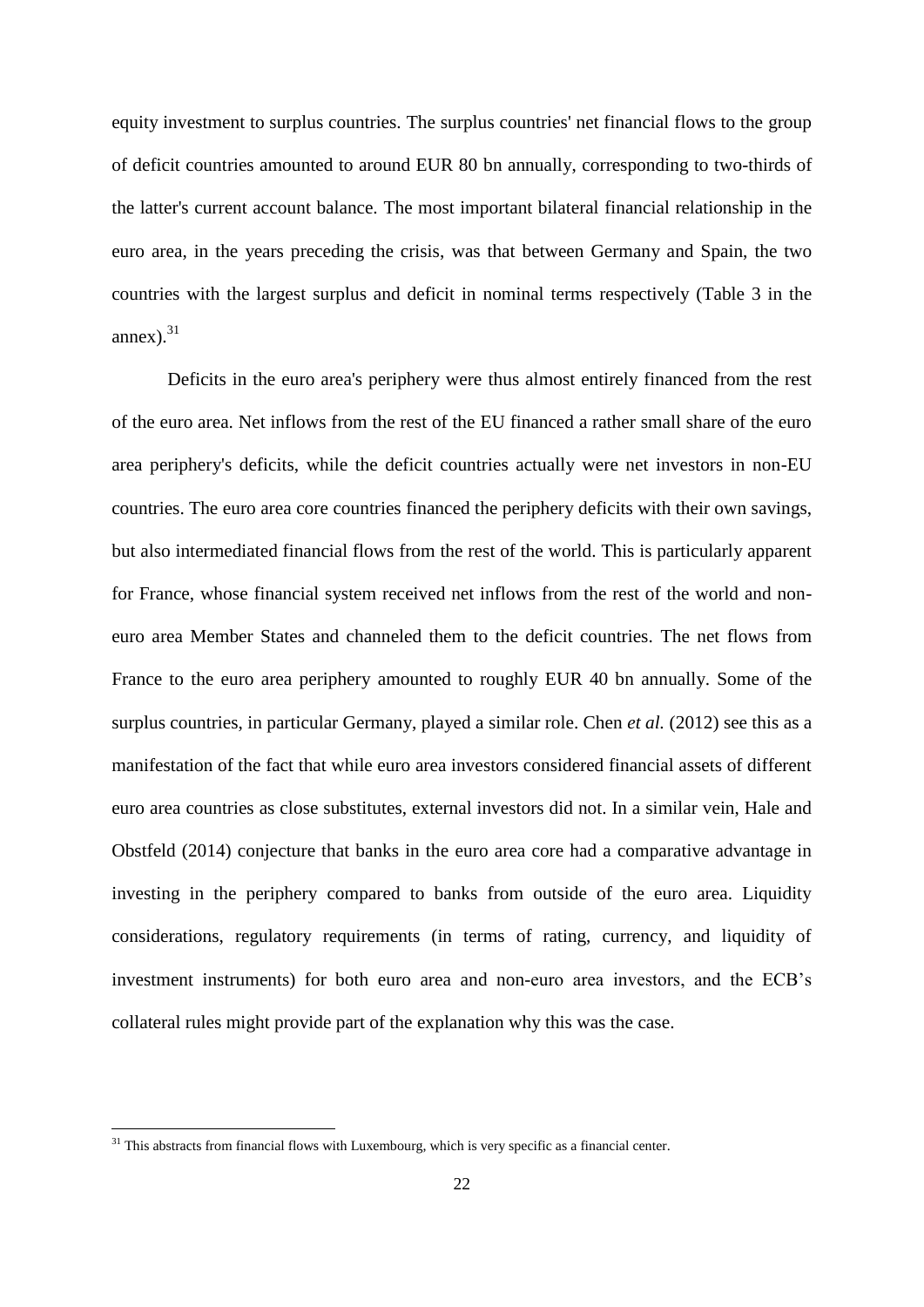# **Figure 5: Gross financial flows (average 2004-06, EUR bn)**



Note: Financial flows cover direct investment, portfolio investment and other investment.

# **Figure 6: Net debt and net equity flows (average 2004-06, EUR bn)**



Note: Debt flows include portfolio debt and other investment; equity flows include portfolio equity and direct investment.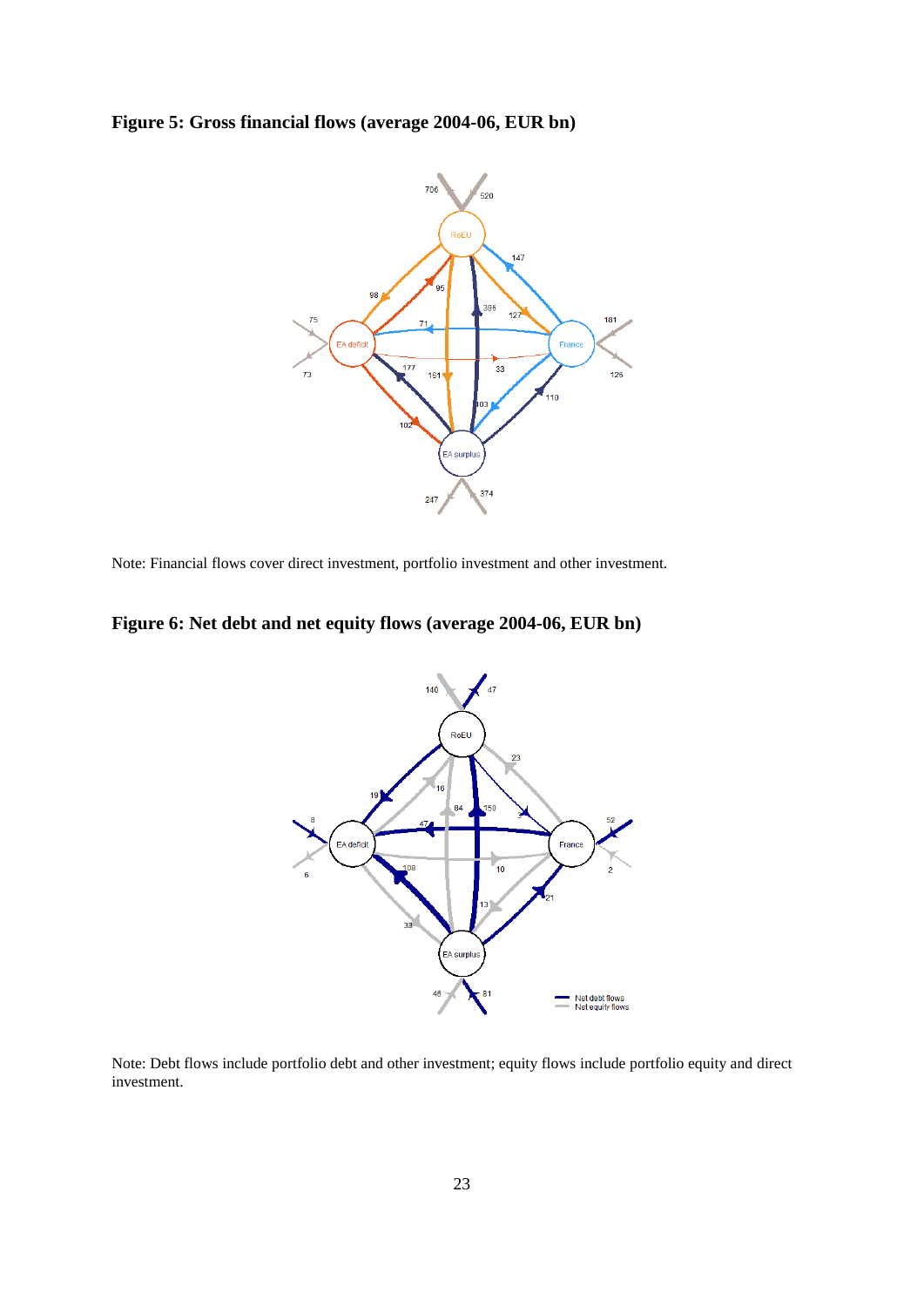The surplus countries as a group also provided strong net financial outflows to noneuro countries. Inside the EU, these flows were clearly dominated by net investments going to the UK, mainly in debt instruments. Flows to the Eastern EU members were large too, but predominantly took the form of FDI. This was particularly the case for financial flows out of Germany. The surplus countries also maintained close financial relations with non-EU countries. Portfolio equity accounted for a somewhat larger portion of the inflows from the non-EU countries. This stems from the scale of stock markets in the surplus countries and the attractiveness of their companies to foreign investors. An important share of foreign capital likely came from foreign central banks buying highly rated sovereign bonds of the core euro area countries. Within the euro area, the 2004-06 period shows gross outflows from Germany and the Benelux that exceed their inflows by a wide margin and are mainly directed towards the euro area and the UK. France was the largest euro area recipient of inflows from the UK, Benelux, and the rest of the world, while it was one of the largest financiers of the Southern euro area countries.

The crisis radically changed the pattern of bilateral financial flows, with regard to both their intensity and direction. It led to a dramatic collapse in cross-border financial flows worldwide. The impact was particularly strong at the nadir of the crisis in 2008/09. The euro area countries with developed and highly integrated financial markets, relying mostly on banking flows, were among the hardest hit (Milesi-Ferretti and Tille, 2011). This can be seen in Figures 7 and 8, which show total gross investment flows in the periods 2007-9 and 2010- 12. In fact, many of the bilateral gross flows reverted, *i.e.* countries were selling foreign assets they had previously acquired as means to generate liquidity.<sup>32</sup> This naturally affected mostly those periphery countries with high levels of indebtedness, whose sustainability or

<sup>&</sup>lt;sup>32</sup>Here, negative gross investment flows denote flows that lead to a decrease in an outstanding aggregate position. Technically, this can reflect the sale of foreign assets, but also their non-rollover.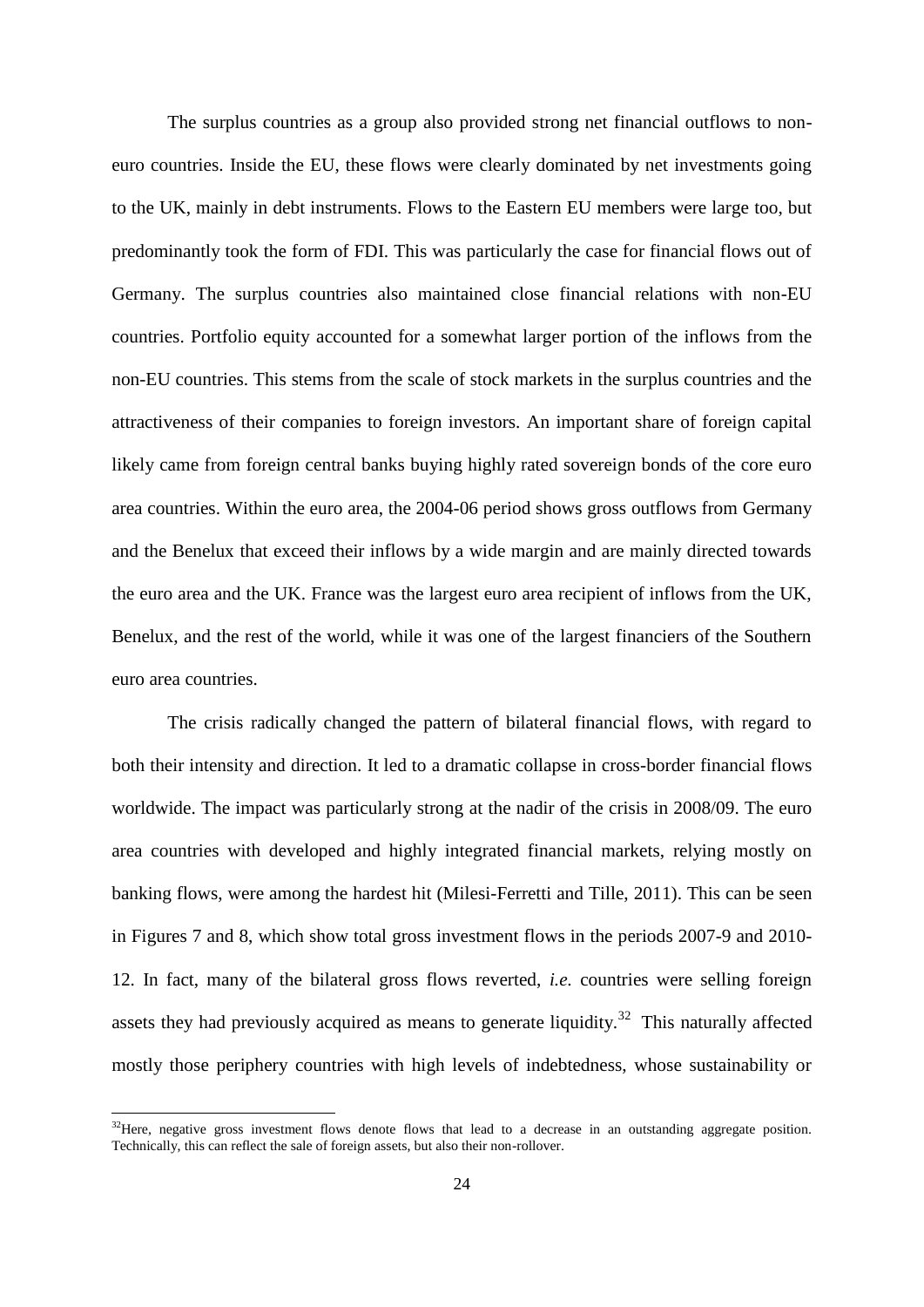solvency was questioned by the markets during the euro area 'sovereign' crisis. However, also the surplus countries experienced significant retrenchments in international financial inflows.

# **Figure 7: Gross financial flows (average 2007-09, EUR bn)**



Note: Financial flows include direct investment, portfolio investment and other investment.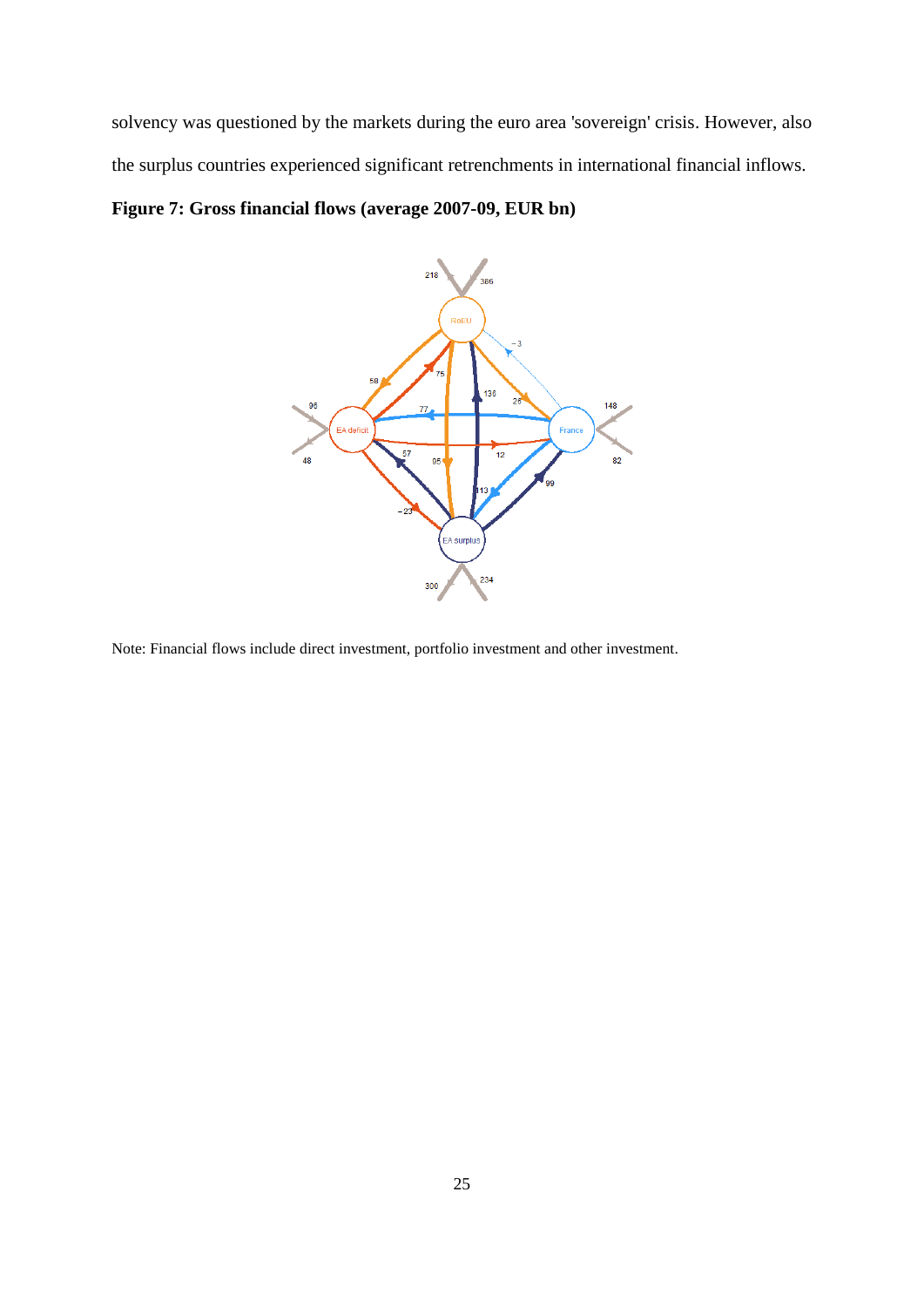### **Figure 8: Gross financial flows (average 2010-2012, EUR bn)**



Note: Financial flows include direct investment, portfolio investment and other investment.

The net flows to the deficit countries did not substantially change their overall size in the early years after the onset of the crisis, i.e., the current account deficits initially remained in place. However, their geographical composition changed rather significantly. The net inflows in the periphery were to a higher extent routed through France, particularly after 2009, which thus compensated for the drop in funding coming from the surplus countries, most notably Germany (Figure 7). This could possibly reflect the differences between these countries' financial exposures at the beginning of the crisis. The German banks had comparatively larger exposures to the U.S. mortgage-backed securities market, where they suffered substantial losses in 2007/8. On the other hand, the high exposure of the French banking system in the euro area periphery provided incentives to continue refinancing these loans so as to help prevent collapse of these economies, which would lead to considerably higher losses. For example, just before the start of the euro area sovereign crisis, among all countries, France had the highest exposures in Italy, Spain and Greece and the second highest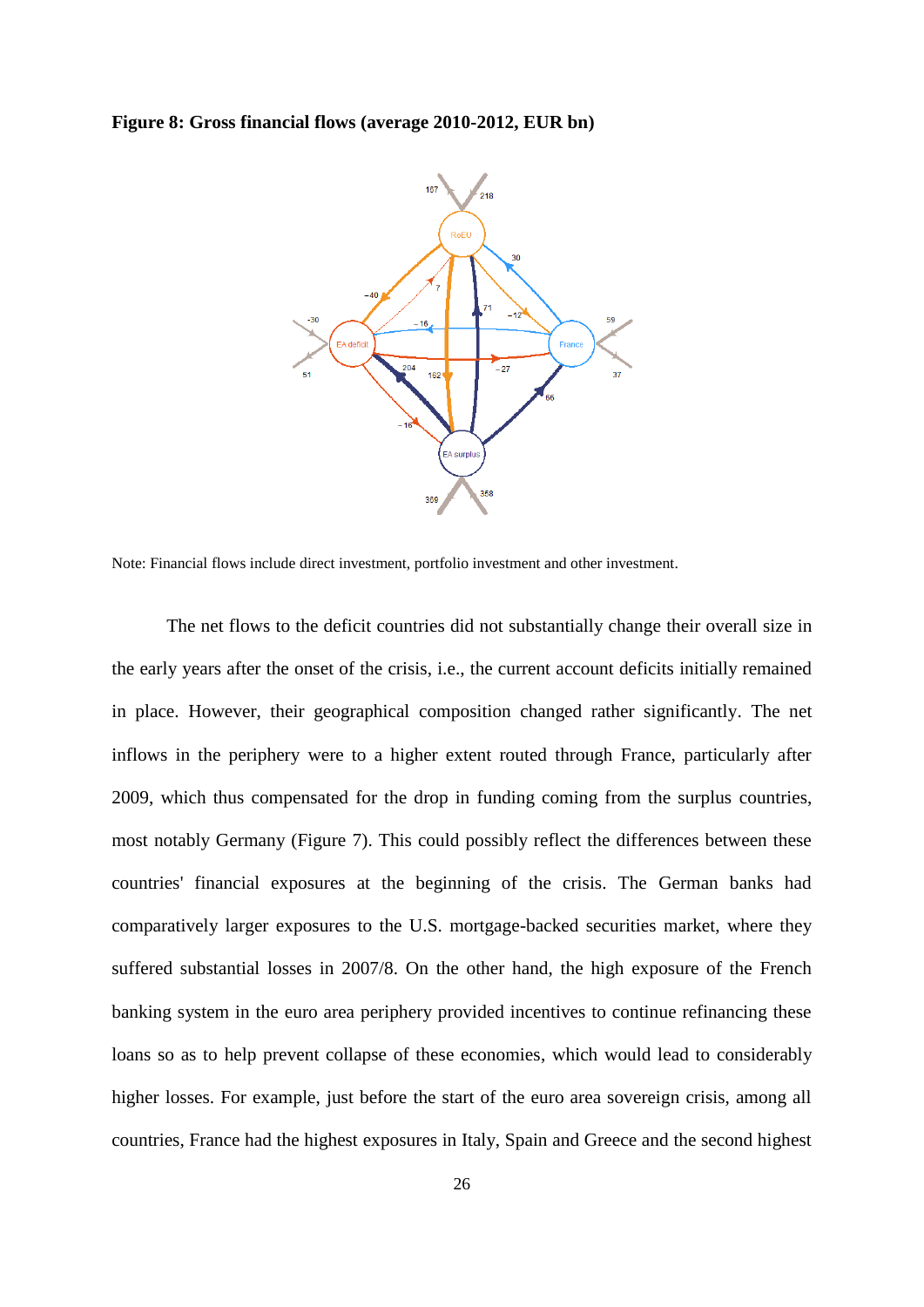in Portugal. However, following the escalation of the euro area sovereign debt crisis, French banks came under renewed pressure because of their exposure to, particularly, Italian sovereign debt. To ensure their short-run funding needs, they had to reduce quite hastily their exposure in the euro area periphery (Figure 8). Consequently, net flows of *private* capital reverted as a result of capital flight and risk aversion. On the other hand, the withdrawal of funds from abroad by the deficit countries and later on the replacement of private flows by intra-Eurosystem claims helped to mitigate the shock and make the external adjustment less abrupt. 33

### **4.3 Bilateral valuation effects**

**.** 

The external positions of euro area countries were subject to important valuation changes in the financial turmoil since the start of the crisis. Such price changes of foreign assets and liabilities can be a potentially powerful adjustment mechanism (Gourinchas and Rey, 2007a). The associated wealth transfers can help dampen the effects of shocks on the domestic economy and distribute the costs of adjustment across countries. The aggregate figures, for example, show that Germany suffered valuation losses on its net foreign asset holdings of around EUR 500 bn., corresponding to roughly 20% of GDP, during 2007-10. In this sense, Germany seems to have played a role of international insurer during the Great Recession, similar to that which Gourinchas and Rey (2007b) attribute to the U.S.. Some other 'core' countries also recorded valuation losses, although by far not as significant in absolute terms.

Our estimates of bilateral valuation effects help disentangle their geographical distribution to see who actually bore the burden of adjustment in the first phase of the financial crisis (Figure 9). The estimates indicate that the adverse valuation effects in surplus

 $33$ This stands in a rather stark contrast with financial flows to other EU deficit countries, which were not members of the euro area. Most prominently, the Baltics experienced a true sudden stop which initiated drastic adjustment as a result of which the current account deficits of these countries sharply narrowed.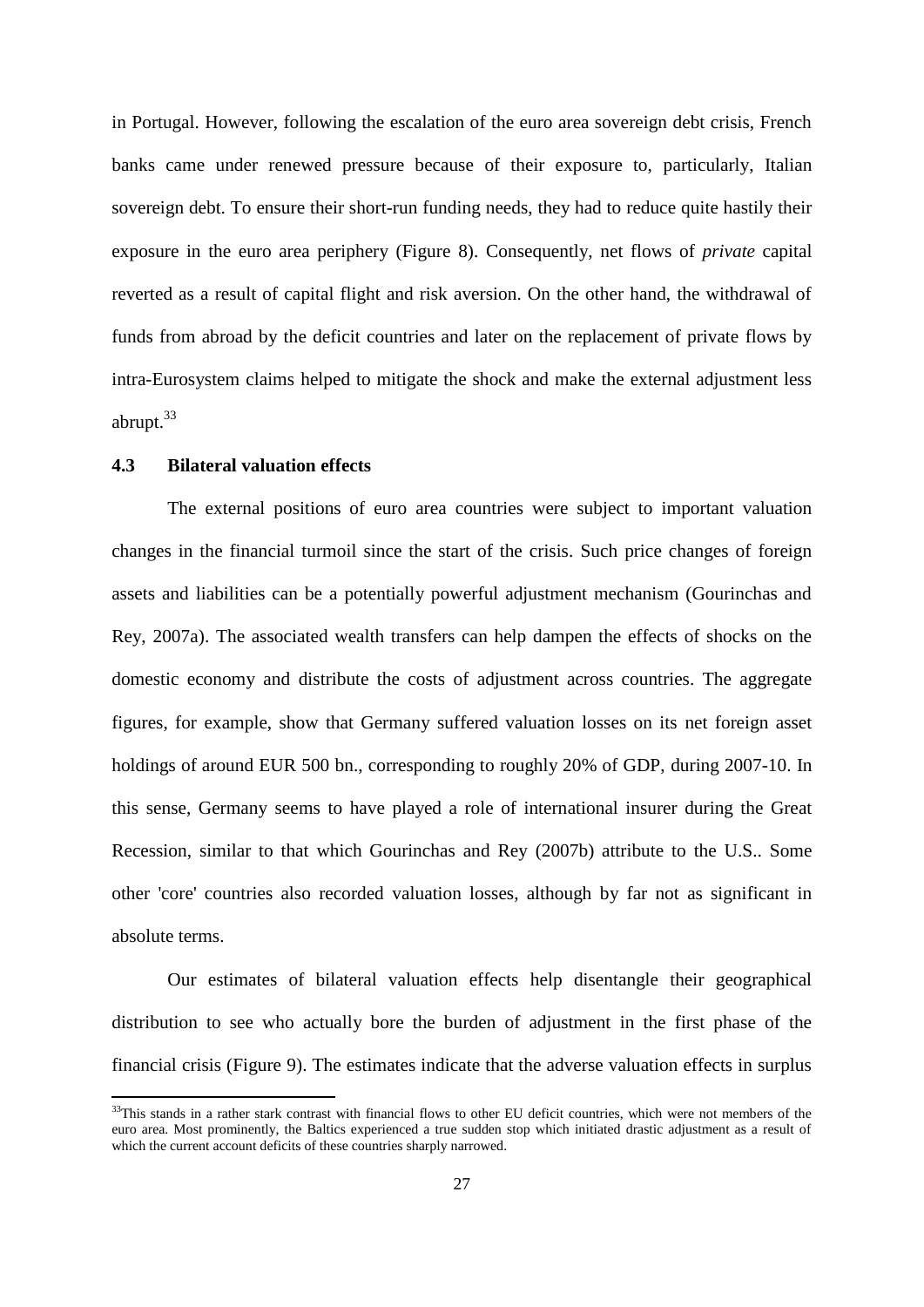countries mainly stemmed from the core euro area, the UK, and non-EU economies. For Germany, an important part of net valuation losses accrued on the investments in the US mortgage-backed assets (the valuation losses on these investments were actually even higher as they were also partially captured under the category 'financial derivatives', which is not included in the Figure 9). In contrast, Germany does not seem to have suffered much from net valuation losses on their holdings in the largest deficit countries.<sup>34</sup> It thus helped the U.S. economy weather the financial shock and only to a lesser extent played a role of an insurer for the euro area.<sup>35</sup> Germany managed to compensate these losses in 2011 and 2012 through large net valuation gains on its bilateral foreign positions mostly with the rest of the world (see the web appendix for the data). This is presumably the result of the 'save haven' status Germany acquired during the euro area sovereign crisis.

1

 $34$ Note, however, that the restructuring of the Greek sovereign debt took place only at the beginning of 2012.

<sup>&</sup>lt;sup>35</sup>Note that the estimates of valuation effects in several countries, particularly Belgium, Luxembourg and the Netherlands, are affected by large swings in equity valuations, which come from the importance of direct investment in special financing vehicles in these countries.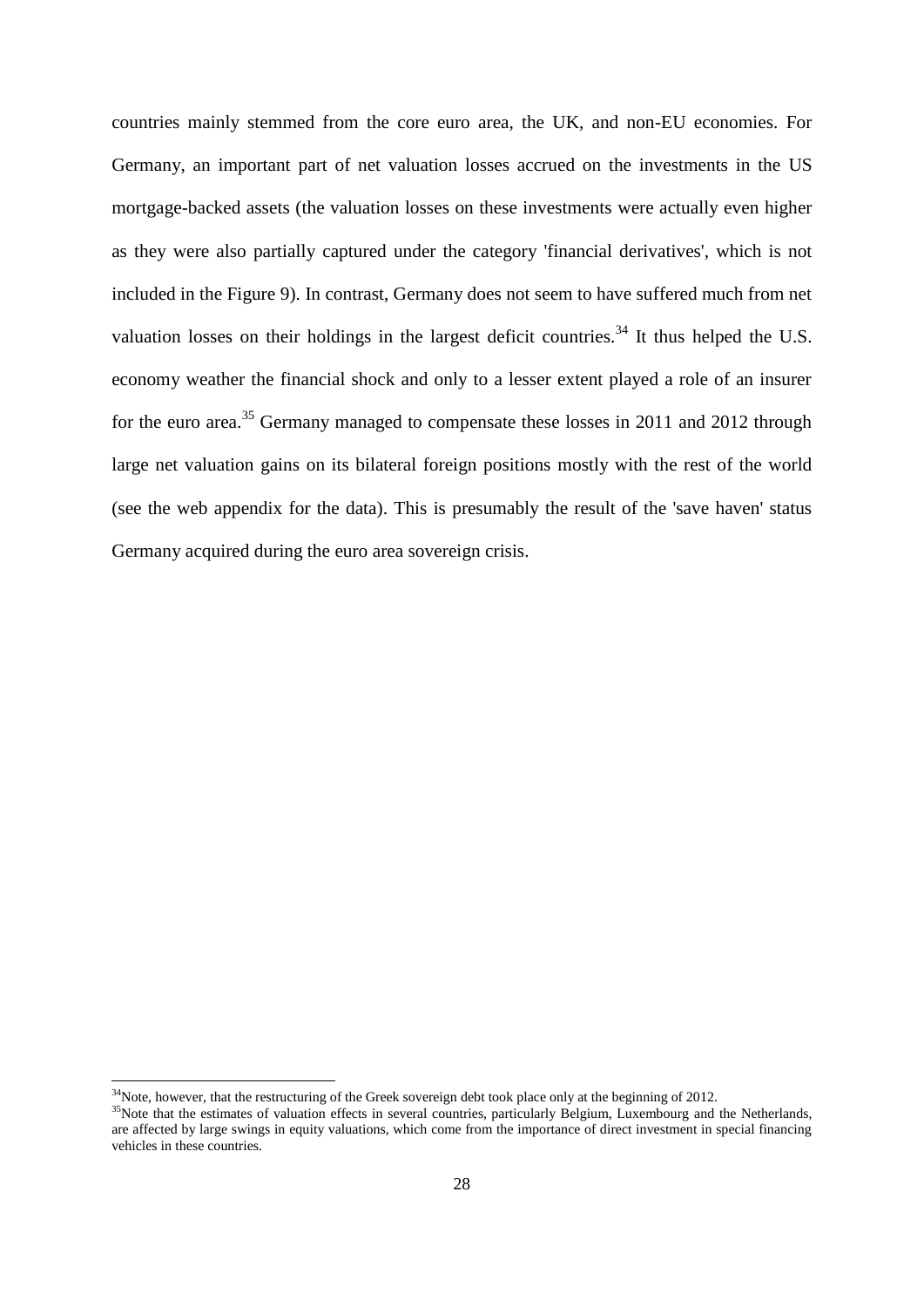

**Figure 9: Cumulated valuation effects by region 2007-2010, % of 2010 GDP**

# **4.4 Trade, financial flows and current accounts**

The previous sections documented that deficits of some of the euro area members were almost exclusively financed from surpluses in others. This raises a question whether the pattern of bilateral financial flows in the euro area contributed to the accumulation of imbalances. *A priori,* it is not possible to establish a direct link between bilateral financial flows and the total external financial balance (and thus the current account balance). Under efficiently working financial markets, any savings-investment gap in a deficit country can be financed under the same conditions irrespective of the source of financing. However, the presence of a financial 'euro bias' could make the total balances of its members depend more on credit supply and demand within the euro area than outside. A competing but not necessarily exclusive interpretation of the emergence of external imbalances in the euro area emphasizes the impact of excessive real appreciations on trade performance. Behind this stand the (overly optimistic) expectations of income convergence in the periphery countries,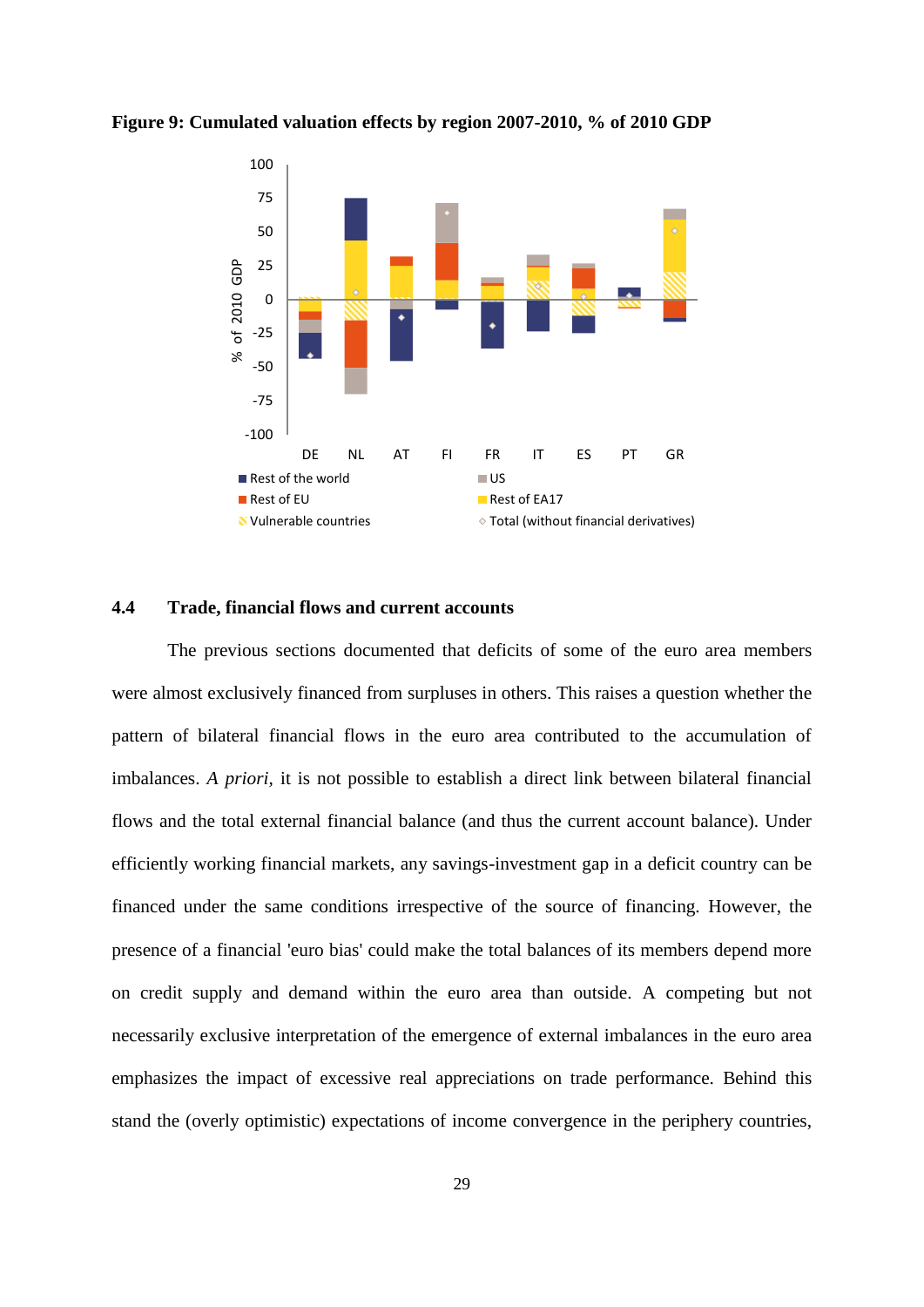further stimulated by the reductions in financing costs, which resulted in domestic credit booms, reallocation of resources towards non-tradable sectors (e.g. housing and construction), and increased price and cost pressures (see Chen et al., 2013, for a discussion). An examination of the bilateral trade and financial balances may provide some initial hints as to the relative role of financial and trade interlinkages in shaping the imbalances in the euro area. In this respect, Chen et al. (2013) point out that, in addition to the intra-euro area factors, external trade shocks had a differentiated impact on euro area economies and their external trade positions. This contrasted with the pattern of financial flows dominated by the core-periphery nexus.

Figure 10 decomposes the total financial account balance and the trade balance as % of GDP into bilateral balances with the euro area (horizontal axis) and the rest of the world (vertical axis) for a number of countries in the period before the crisis. It shows that the geographical patterns of trade and financial balances of euro area countries indeed differ significantly and in many cases individual countries are not even located in the same quadrant. For example, France recorded trade deficit with the euro area and a mild surplus with the rest of the world. But the financial account balances showed an opposite pattern: it was a net capital exporter to the euro area and a net importer from the rest of the world. While Germany recorded trade and financial surpluses with both the euro area as well as the rest of the world, its net financial exports were considerably higher with the euro area, particularly the periphery. For a broad sample of 40 countries over 2001-12, bilateral trade and financial balances are not statistically associated: the correlation coefficient between the geographical components of these balances (expressed as % of GDP) is close to zero (0.002). The same applies just for the EU (0.013). Bilateral net trade thus does not provide a good indication of net bilateral financial flows. Looking at the geographical patterns of trade and capital exports (as % of GDP) in the broad sample and the EU, the correlation coefficients are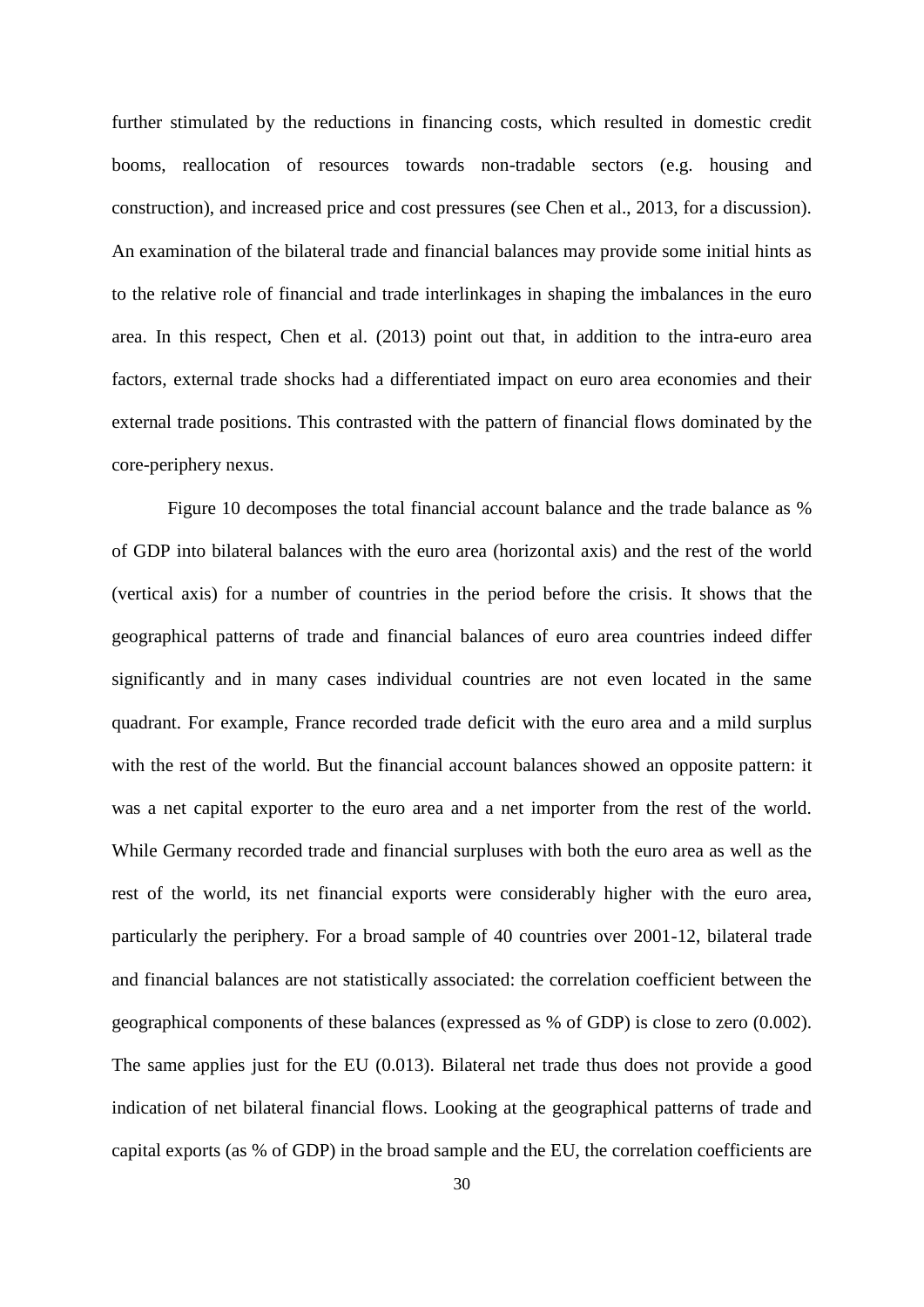0.27 and 0.31 respectively, i.e., statistically significant but rather small. In the absence of similarity between the bilateral trade and financial flows, it is the latter that appear to be more aligned with the pattern of current account balances in the euro area.



**Figure 10: Balances with the euro area and RoW as % of GDP, average 2005-07**

To see whether there is a statistical relationship among current account balances associated with the geographical patterns of trade or financial links, we compute the spatial correlation coefficients (Moran's I) using as distance matrices the trade interlinkages as well as financial flows respectively. To account for the possibility that spatial correlations could tend to pick up the uneven distribution of fundamental factors driving current account imbalances during the last decade, we apply the same spatial autocorrelation estimator to the residuals from a regression of current account balances on their determinants.<sup>36</sup> Table 1 presents the results for a broad sample of 37 countries over the period 1999-2010 which show that there is a positive and strongly significant correlation between current account balances

1

 $36$  IMF (2013) represents a recent such estimation, and succeeds in explaining a high share of current account variation by the regressors in its data set. We therefore use the residuals from the original IMF (2013) dataset to construct a set of current account balances adjusted for 'fundamental' factors (such as demography) and temporary variables (such as output gaps) over the period 2001-2010.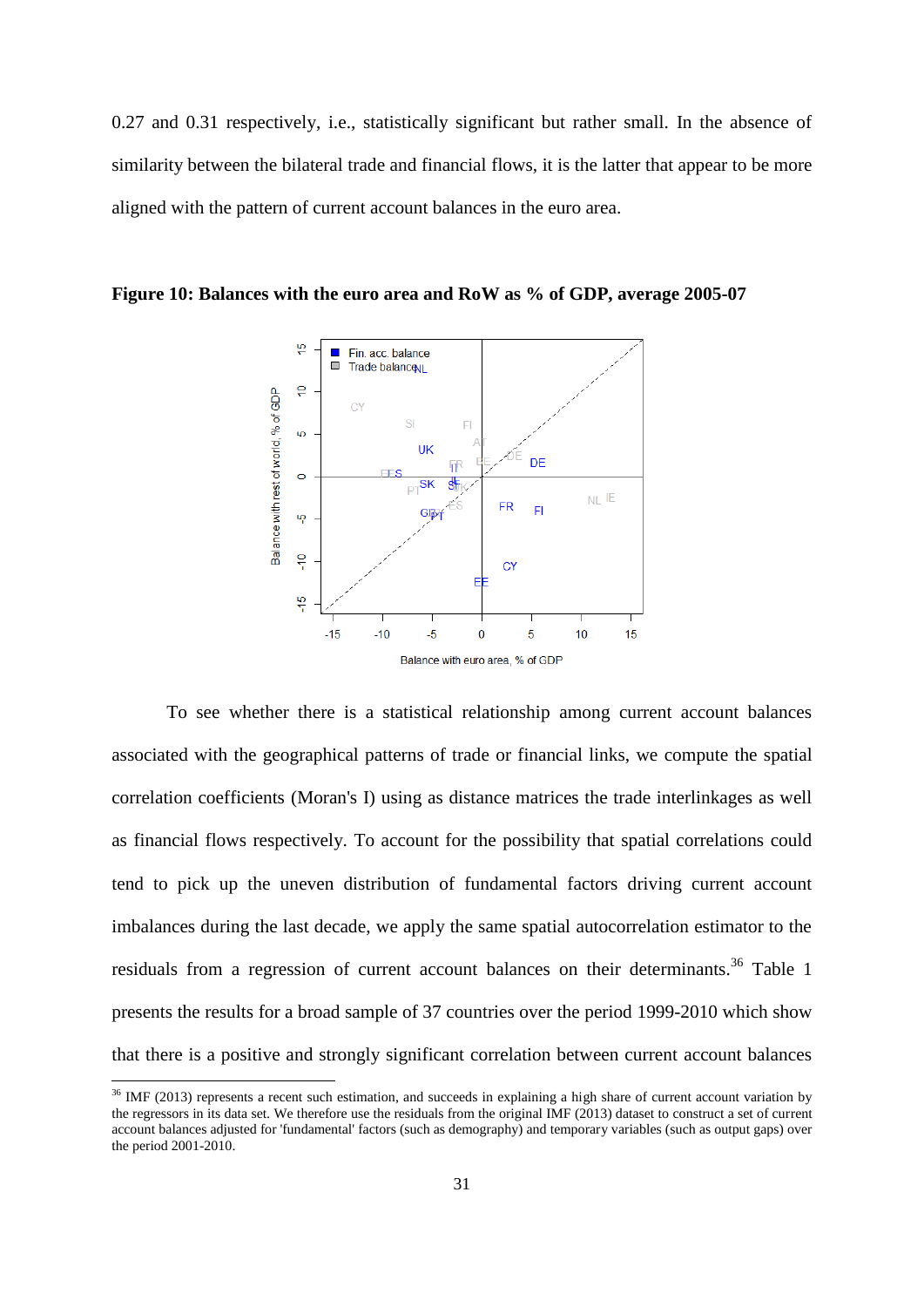and both trade and financial flows. This would imply that countries are more likely to run a current account surplus if their trade or financial partners run a surplus, and vice versa for deficits. However, the spatial correlation coefficient becomes insignificant for trade linkages when the residuals for a current account regression are used. This finding indicates that any positive spatial correlation of unadjusted current account balances along trade links is mainly reflecting secular trends in the underlying current account determinants. In contrast, the spatial correlation of current account residuals is significantly negative along financial links. This implies that on top of the effects of current account determinants captured in the underlying regression, the variation in current account balances is also influenced by spillovers along financial links. The negative coefficient means that a country is more likely to run a deficit if its financial partners run a surplus, and vice versa. This result holds both for the whole sample as well as the sub-sample of euro area countries.

# **Table 1: Spatial correlation along financial and trade linkages**

|                                             | <b>Trade linkages</b> | <b>Financial linkages</b> |
|---------------------------------------------|-----------------------|---------------------------|
| Current account balances                    | $0.11***$             | $0.06***$                 |
| Residuals from a current account regression | 0.02                  | $-0.05*$                  |

Note: This table shows spatial correlations (Moran's I) for pooled annual data 1999-2010 for 37 countries along matrices of trade weights and financial weights respectively. The first row presents the spatial correlation of current account balances as % of GDP. The second row shows the correlation of residuals from a regression of current account balances on their determinants based on the IMF (2013) approach (estimated via OLS). 'Trade linkages' are represented by a distance matrix that uses, for each country, the share of goods and services imports from each partner (with row sums equal to one) averaged over the preceding three years. Data sources for trade flows are UN COMTRADE and UN service trade database. 'Financial weights' matrix uses, for each country, the share of gross financial inflows from each partner averaged over the preceding three years (for 1999-2004, the average of financial weights in 2001-2003 is used). \*\*\*, \*\* and \* denote statistical significance at the 1%, 5% and 10% levels, respectively.

# **5. Conclusion**

We have constructed a new consistent dataset of bilateral financial stocks and flows covering the period 2001-12 that focuses on euro area countries and their main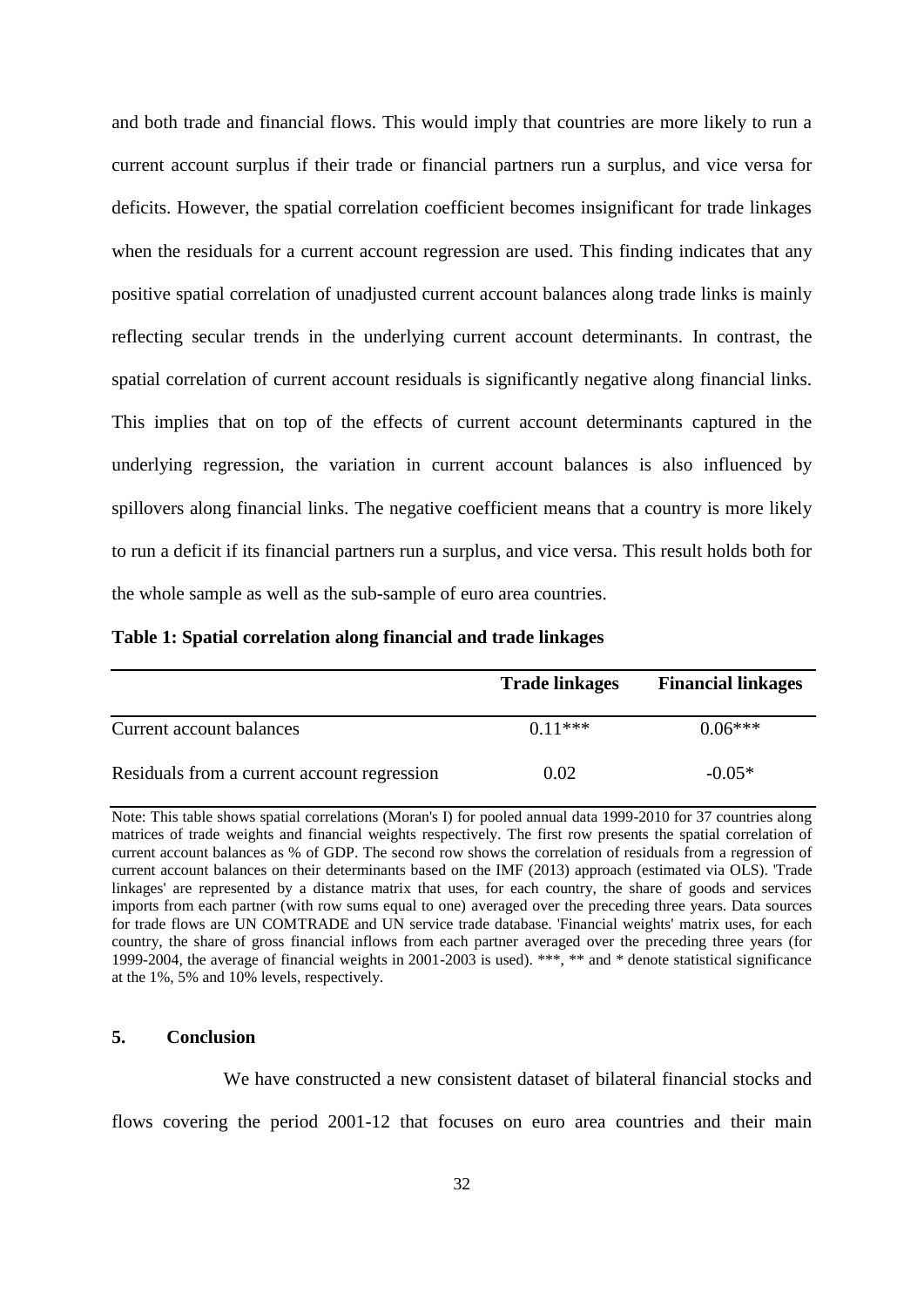partners. In particular, we propose an approach to disentangle the underlying transactions, i.e., the financial flows, from the valuation effects on the outstanding stocks of foreign assets and liabilities. Our dataset can be used for a number of analytical purposes. It can have implications *inter alia* for analyzing cross-border spillovers among economies. Common modelling approaches typically rely on the bilateral trade data as a main transmission channel of spillover effects. For example, the literature on global VAR models has widely used the weight matrices based on trade flows to estimate the cross-border transmission of shocks. Our results show that financial interlinkages may play even more prominent role in transmitting shocks and data on bilateral financial flows could be more appropriate in this respect.<sup>37</sup>

# **Acknowledgements:**

We would like to thank Laura Fernandez Vilaseca for her invaluable statistical assistance. We are also very grateful for insightful comments and useful suggestions from Menzie Chinn, Maria Demertzis, Gian Maria Milesi-Ferretti, Robert Kollmann, Philip Lane, Joao Nogueira Martins, Goetz von Peter as well as the participants of the conference on Current Account Imbalances and International Financial Integration, December 6-7, 2013, European Commission, Brussels. All remaining errors are our own.

### **References:**

**.** 

Battistini, N., M. Pagano, S. Simonelli, 2013. "Systemic Risk and Home Bias in the Euro Area", European Economy, Economic Papers 494.

 $37$ Some authors have considered both trade and financial links (e.g., Chudik and Fratzscher, 2011), but only used matrices of financial links that covered specific financial instruments, such as BIS bank exposures (which are heavily offset by TARGET2).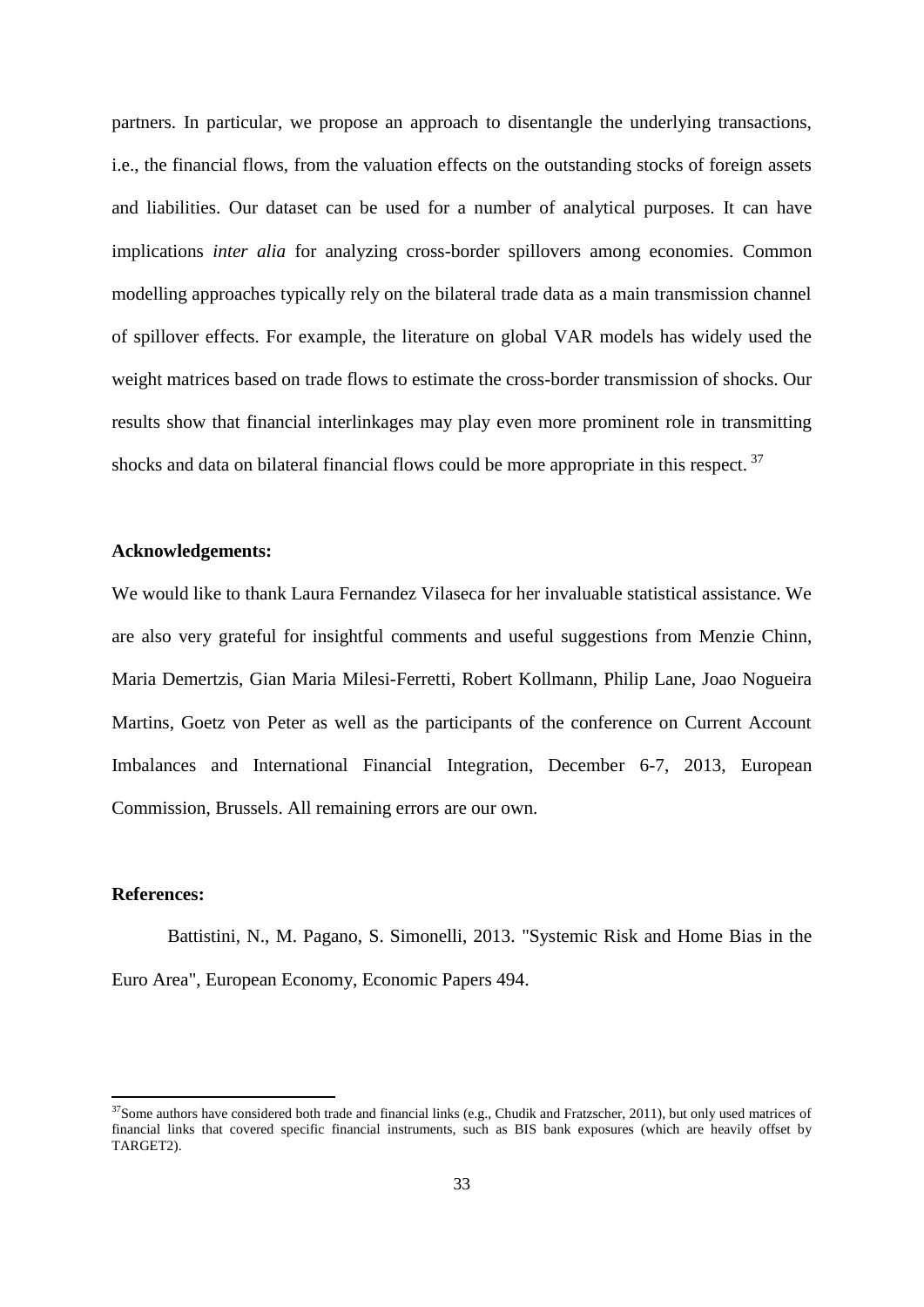Blien, U. and F. Graef, 1997. "Entropy Optimizing Methods for the Estimation of Tables", in I. Balderjahn, R. Mathar, and M. Schader, eds.: Classification, Data Analysis, and Data Highways (Springer Verlag, Berlin ).

Castrén, O., and I.K. Kavonius, 2009. "Balance Sheet Interlinkages and Macro-Financial Risk Analysis in the Euro Area", ECB Working Paper No 1124.

Chen, R., Milesi-Ferretti, G. M., Tressel, T., 2013. "External imbalances in the eurozone", *Economic Policy*, 28: 101–142.

Chudik, A. and M. Fratzscher, 2011. "Identifying the global transmission of the 2007– 2009 financial crisis in a GVAR model", *European Economic Review* Vol. 55, No. 3, pp. 325-339.

Coeurdacier, N. and P. Martin, 2009. "The Geography of Asset Trade and the Euro: Insiders and Outsiders", *Journal of the Japanese and International Economies*, 23(2), 90-113.

European Commission, 2014. "European Economic Forecast: Winter 2014", European Economy 2/2014.

Gourinchas P.O., H. Rey, K. Trümpler, 2012. "The financial crisis and the geography of wealth transfers", *Journal of International Economics* 88 (2), pp. 266–283

Gourinchas, P.O. and H. Rey, 2007a. "International Financial Adjustment", *Journal of Political Economy*, University of Chicago Press, vol. 115(4), pages 665-703, 08.

Gourinchas, P.O. and H. Rey, 2007b. "From world banker to world venture capitalist: US external adjustment and the exorbitant privilege", in R Clarida (ed), G-7 current account imbalances: sustainability and adjustment, Chicago, University of Chicago Press, pp 11–55.

Gourinchas, P.O., 2008. "Valuation Effects and External Adjustment: A Review", Central Banking, Analysis, and Economic Policies Book Series, Central Bank of Chile.

Hale, G. and M. Obstfeld, 2014. "The Euro and the Geography of International Debt Flows", NBER Working Paper No. 20033.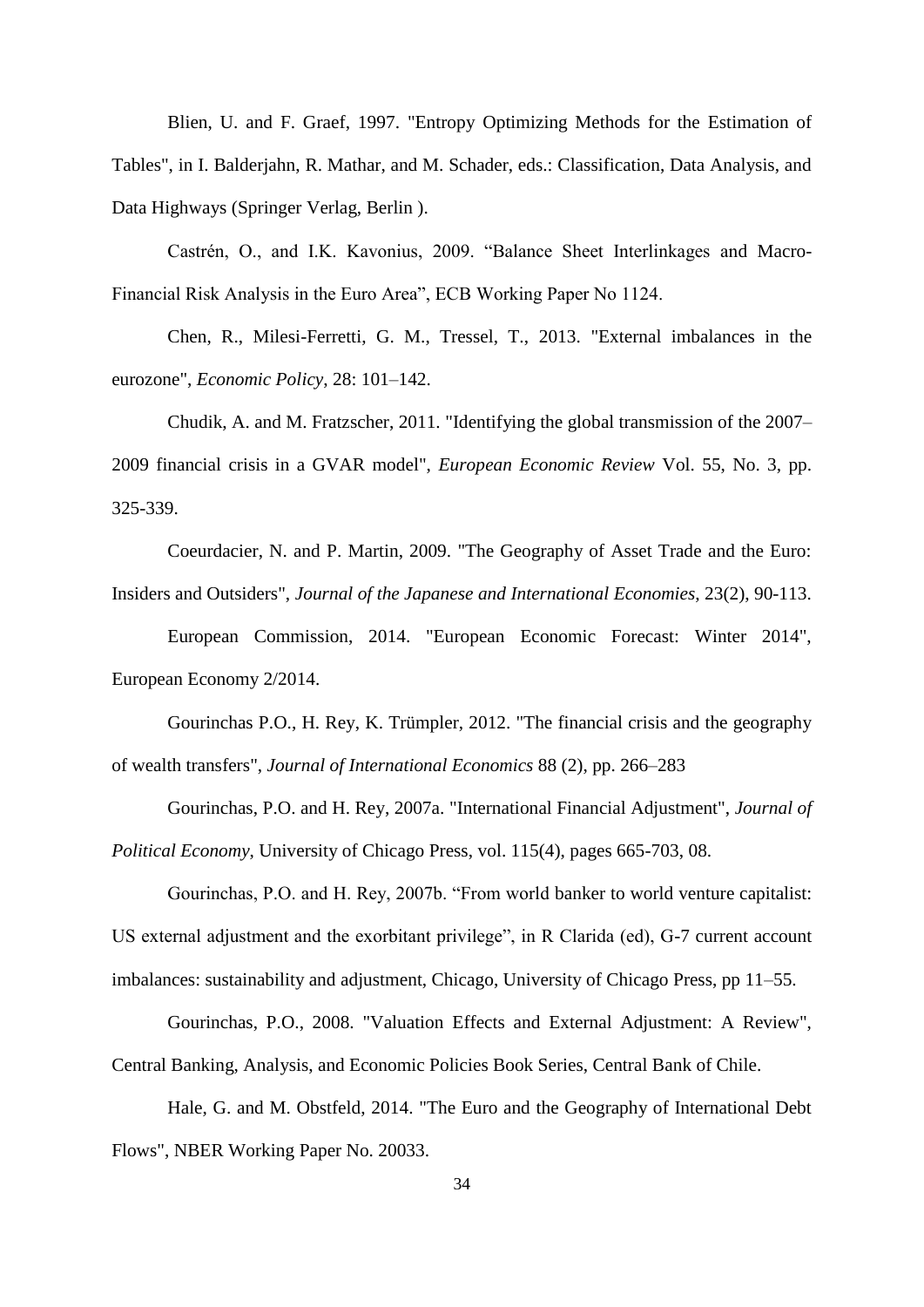IMF, 2013. "Pilot External Sector Report 2013", International Monetary Fund, Washington, D.C.

Jappelli, T. and Pagano, M., 2010. "Financial Market Integration under EMU", in M. Buti, S. Deroose, V. Gaspar and J. Nogueira Martins (eds.), The Euro: The First Decade, Cambridge University Press.

Kalemli-Ozcan, S., E. Papaioannou, J.-L. Peydró, 2010. "What Lies beneath the Euro's Effect on Financial Integration? Currency risk, legal harmonization, or trade?", *Journal of International Economics*, vol. 81(1), pp. 75–88.

Kubelec, C. and F. Sá, 2010. "The geographical composition of national external balance sheets: 1980-2005", in: "Research on global financial stability: the use of BIS statistics", Committee on Global Financial System (CGFS) publication No. 40, June.

Lane, P. R. and G. M. Milesi-Ferretti, 2007b. "The External Wealth of Nations Mark II: Revised and Extended Estimates of Foreign Assets and Liabilities, 1970–2004", *Journal of International Economics*, 73(2): 223–50.

Lane, P. R. and G. M. Milesi-Ferretti, 2007a. "The International Equity Holdings of Euro Area Investors", in: Anderton R. and F. di Mauro (eds.), The Importance of the External Dimension for the Euro Area: Trade, Capital Flows, and International Macroeconomic Linkages. Cambridge University Press.

Lane, P.R., 2006. "Global Bond Portfolios and EMU", *International Journal of Central Banking*, Vol. 2(2).

Lane, P. R. and G. M. Milesi-Ferretti, 2001. "The external wealth of nations: measures of foreign assets and liabilities for industrial and developing countries," *Journal of International Economics*, Elsevier, vol. 55(2), pages 263-294, December.

Lane, P.R. and G.M. Milesi-Ferretti, 2012. "External adjustment and the global crisis", *Journal of International Economics* 88(2), pp. 252-265.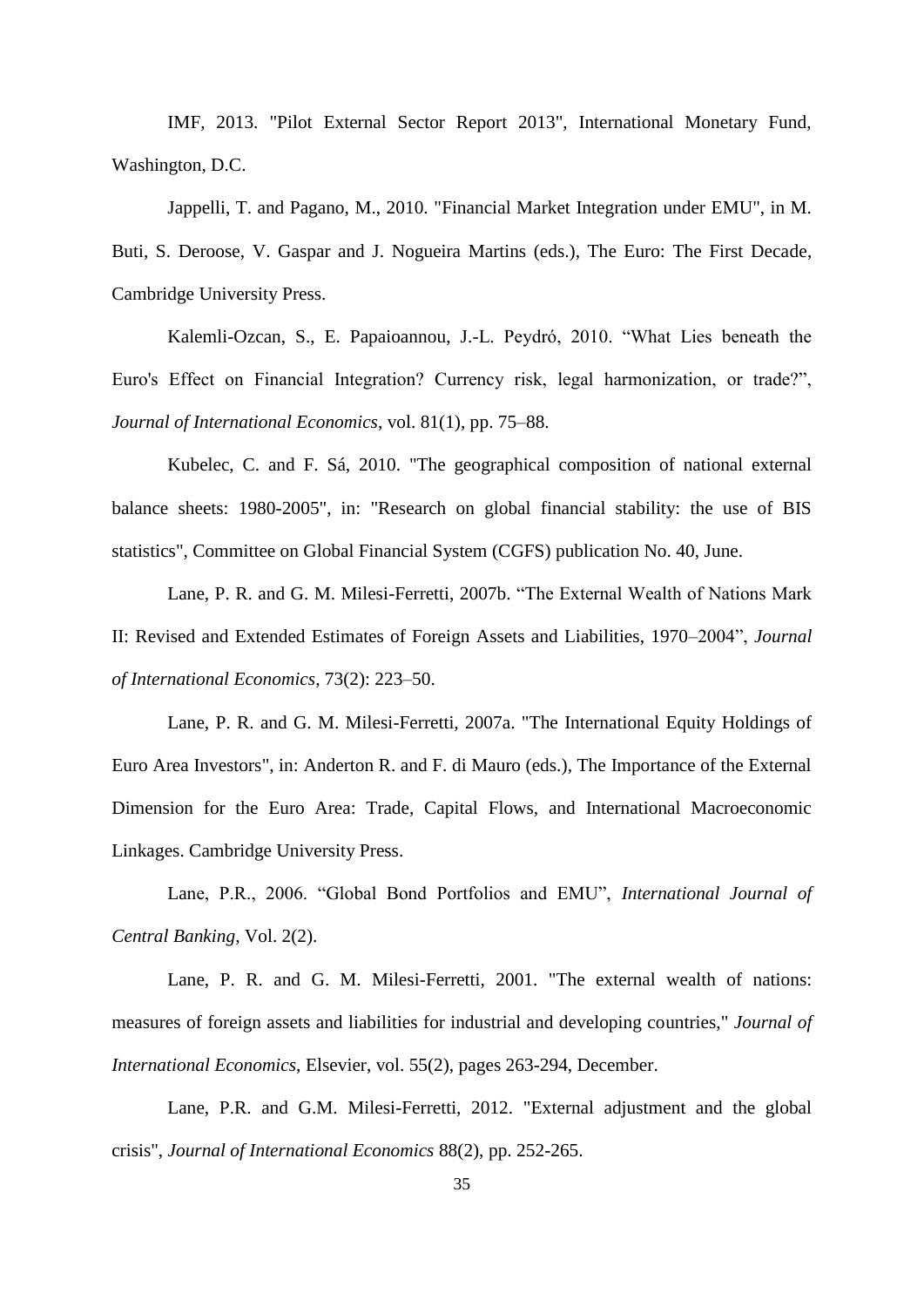Lane, P.R., 2013. "Capital Flows in the Euro Area", CEPR Discussion Paper 9493.

Lane, P. R., and J. C. Shambaugh, 2010. "Financial Exchange Rates and International Currency Exposures." *American Economic Review*, 100(1): 518-40.

Lucas, R., 1990. "Why Doesn't Capital Flow From Rich to Poor Countries?" *American Economic Review* 80, pp. 93-96.

Merler, S., and J. Pisani-Ferry, 2012. "Sudden Stops in the Euro Area", *Review of Economics and Institutions*, Università di Perugia, vol. 3(3).

Milesi-Ferretti, G. M. and C. Tille, 2011. "The great retrenchment: international capital flows during the global financial crisis", *Economic Policy* 26 (66), pp. 285-342.

Milesi-Ferretti, G. M., F. Strobbe, N. Tamirisa, 2010. "Bilateral Financial Linkages and Global Imbalances: a View on the Eve of the Financial Crisis", IMF Working Paper 10/257.

Okawa, Y. and E. van Wincoop, 2012. "Gravity in International Finance," *Journal of International Economics*, Elsevier, vol. 87(2), pages 205-215.

Reichlin, L., 2013. "The ECB and the Banks: The Tale of Two Crises", CEPR Discussion Paper No. DP9647.

Schmitz, B. and J. von Hagen, 2009. "Current Account Imbalances and Financial Integration in the Euro Area," CEPR Discussion Papers No. 7262.

Spiegel, M., 2009. "Monetary and Financial Integration in the EMU: Push or Pull?", *Review of International Economics*, vol. 17(4), pp. 751–776.

Upper, C., 2011. "Simulation methods to assess the danger of contagion in interbank markets", *Journal of Financial Stability*, 7, 111-125.

Waysand, C., K. Ross, J. de Guzman, 2010. "European Financial Linkages: A New Look at Imbalances", IMF Working Paper 10/295.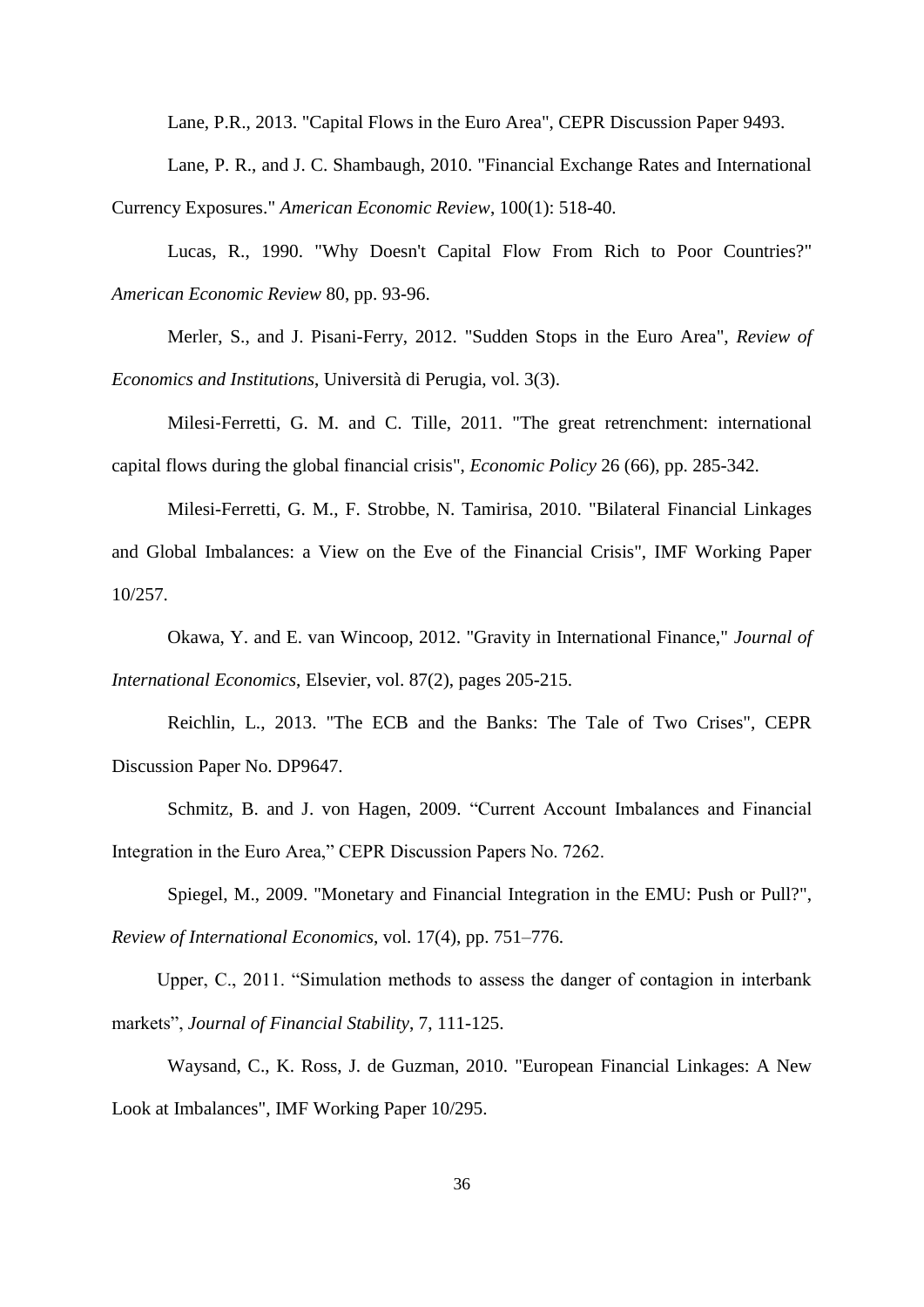# **Annex**

| <b>Country group</b>      | <b>Entitiv</b>        | <b>Description</b>                                                                                                                                                                                                                                                                                                                        |  |  |  |  |  |  |  |
|---------------------------|-----------------------|-------------------------------------------------------------------------------------------------------------------------------------------------------------------------------------------------------------------------------------------------------------------------------------------------------------------------------------------|--|--|--|--|--|--|--|
|                           | Germany               | Germany                                                                                                                                                                                                                                                                                                                                   |  |  |  |  |  |  |  |
|                           | Greece                | Greece                                                                                                                                                                                                                                                                                                                                    |  |  |  |  |  |  |  |
|                           | <b>Spain</b>          | Spain                                                                                                                                                                                                                                                                                                                                     |  |  |  |  |  |  |  |
|                           | <b>France</b>         | France (including overseas departments)                                                                                                                                                                                                                                                                                                   |  |  |  |  |  |  |  |
| Euro area (17<br>members) | <b>Italy</b>          | Italy                                                                                                                                                                                                                                                                                                                                     |  |  |  |  |  |  |  |
|                           | Austria               | Austria                                                                                                                                                                                                                                                                                                                                   |  |  |  |  |  |  |  |
|                           | Portugal              | Portugal                                                                                                                                                                                                                                                                                                                                  |  |  |  |  |  |  |  |
|                           | <b>Benelux</b>        | Belgium, Netherlands and Luxembourg                                                                                                                                                                                                                                                                                                       |  |  |  |  |  |  |  |
|                           | Rest euro area        | Ireland, Finland, Slovenia, Cyprus, Malta, Slovakia, Estonia                                                                                                                                                                                                                                                                              |  |  |  |  |  |  |  |
|                           | Poland                | Poland                                                                                                                                                                                                                                                                                                                                    |  |  |  |  |  |  |  |
| Non-euro area EU          | <b>Sweden</b>         | Sweden                                                                                                                                                                                                                                                                                                                                    |  |  |  |  |  |  |  |
|                           | <b>United Kingdom</b> | United Kingdom                                                                                                                                                                                                                                                                                                                            |  |  |  |  |  |  |  |
|                           | Rest of EU-27         | Bulgaria, Czech Rep., Denmark, Hungary, Latvia, Lithuania, Romania                                                                                                                                                                                                                                                                        |  |  |  |  |  |  |  |
|                           | $ROW$ (non $EU$ )     | Non-EU-27 countries and territories                                                                                                                                                                                                                                                                                                       |  |  |  |  |  |  |  |
|                           | <b>USA</b>            | USA (includes Virgin Islands and Puerto Rico)                                                                                                                                                                                                                                                                                             |  |  |  |  |  |  |  |
| <b>Non-EU OECD</b>        | Japan                 | Japan                                                                                                                                                                                                                                                                                                                                     |  |  |  |  |  |  |  |
| members                   | <b>Switzerland</b>    | Switzerland                                                                                                                                                                                                                                                                                                                               |  |  |  |  |  |  |  |
|                           | <b>Rest of OECD</b>   | Remaining OECD members as of 2012                                                                                                                                                                                                                                                                                                         |  |  |  |  |  |  |  |
| <b>Others</b>             | <b>OFFSHORE</b>       | Bahamas, Bahrain, Barbados, Bermuda, Cayman Islands, Gibraltar, Guernsey, Isle of Man, Jersey,<br>Lebanon, Liechtenstein, Macao, Mauritius, Former Dutch Antilles (Aruba, Bonaire, Curacao, Sint<br>Maarten), Panama, and 'British West Indies' (Anguilla, Antigua & Barbuda, British Virgin islands,<br>Montserrat, Saint Kitts & Nevis) |  |  |  |  |  |  |  |
|                           | <b>Hong Kong</b>      | Hong Kong                                                                                                                                                                                                                                                                                                                                 |  |  |  |  |  |  |  |
|                           | <b>Rest of World</b>  | All other countries. Includes foreign-exchange reserves by all central banks, including those of the<br>countries mentioned above (which is particularly relevant for Japan and Switzerland).                                                                                                                                             |  |  |  |  |  |  |  |
|                           | <b>Total</b>          | Total outflows/inflows according to balance of payments                                                                                                                                                                                                                                                                                   |  |  |  |  |  |  |  |

# <span id="page-36-0"></span>**Table 2: Countries and country groups used in the tables**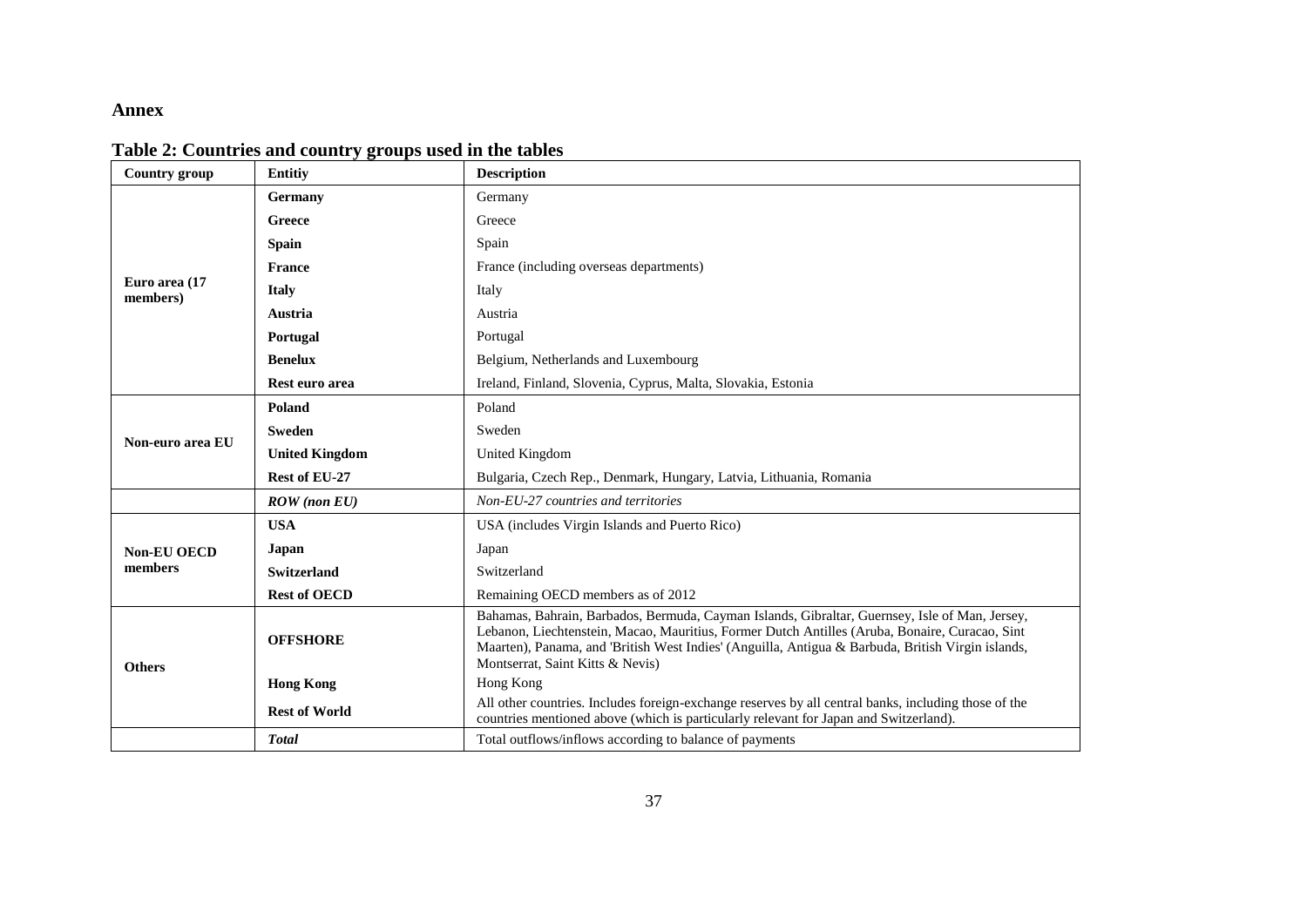| <b>Gross financial</b><br>flows<br>av. 04-06, bn EUR<br>from $\vert$ to | Germany                  | Greece         | Spain                    | France         | Italy            | Austria          | Portugal         | <b>Benelux</b> | <b>Rest</b><br>of EA     | Poland         | Sweden           | $\overline{\mathbf{M}}$ | Rest of EU       | $N$ on-EU                | <b>ASU</b>               | <b><i><u>dapan</u></i></b> | Switzerland              | <b>Rest OECD</b> | <b>OFFSHORE</b>          | <b>Hong Kong</b> | ROW            | Total |
|-------------------------------------------------------------------------|--------------------------|----------------|--------------------------|----------------|------------------|------------------|------------------|----------------|--------------------------|----------------|------------------|-------------------------|------------------|--------------------------|--------------------------|----------------------------|--------------------------|------------------|--------------------------|------------------|----------------|-------|
| Germany                                                                 | $\overline{\phantom{a}}$ |                | 43                       | 26             | 23               | 17               | 5                | 52             | 36                       | 6              | $\overline{4}$   | 79                      | 15               | 69                       | $27\,$                   | $-4$                       | 11                       | 18               | 21                       | $\mathbf{1}$     | $-8$           | 373   |
| Greece                                                                  |                          |                | $\boldsymbol{0}$         | $\overline{0}$ | $\mathbf{0}$     | $\mathbf{0}$     | $\mathbf{0}$     | 1              | 1                        | $\overline{0}$ | $\mathbf{0}$     | 7                       |                  | 8                        |                          | $\mathbf{0}$               | $-1$                     |                  | -1                       | $\Omega$         | 6              | 20    |
| <b>Spain</b>                                                            |                          |                | $\overline{\phantom{a}}$ | 16             | 6                | 3                | 4                | 19             | 5                        |                | $\Omega$         | 32                      | 2                | 64                       | 7                        | $\Omega$                   | 1                        | 7                | $-1$                     | $\Omega$         | 49             | 152   |
| <b>France</b>                                                           | 18                       | 3              | 29                       |                | 38               | 7                | 3                | 60             | 35                       | $\overline{2}$ |                  | 59                      | 4                | 177                      | 42                       | 10                         | 13                       | 15               | 37                       | $-1$             | 63             | 437   |
| <b>Italy</b>                                                            | 20                       |                | 7                        | 17             |                  | 5                | 1                | 35             | 6                        |                | -1               |                         |                  | 64                       | $\overline{c}$           | -1                         | $-4$                     |                  | 6                        | $\theta$         | 55             | 152   |
| Austria                                                                 | 18                       |                | 2                        | 3              | 6                |                  | $\boldsymbol{0}$ | 6              | 10                       | $\overline{2}$ | $\boldsymbol{0}$ | 3                       | 14               | 5                        |                          | $\mathbf{0}$               | $\overline{4}$           | 3                | 4                        | $\theta$         | $-11$          | 66    |
| Portugal                                                                |                          |                | 5                        | $\overline{c}$ | $\boldsymbol{0}$ | $\mathbf{0}$     |                  | 3              | 1                        | $\Omega$       | $\mathbf{0}$     | 2                       | $\boldsymbol{0}$ | 4                        |                          | $\Omega$                   | $\mathbf{0}$             |                  | $\overline{2}$           | $\Omega$         | $\mathbf{0}$   | 20    |
| <b>Benelux</b>                                                          | 41                       | 6              | 43                       | 78             | 41               | 9                | $\overline{4}$   |                | 38                       | 6              | $\overline{4}$   | 128                     | 9                | 231                      | 91                       | 16                         | 7                        | 58               | 41                       | 3                | 6              | 627   |
| Rest euro area                                                          | 17                       | 3              | 17                       | 15             | 31               | 3                | 9                | $22\,$         | $\overline{\phantom{a}}$ | 3              | 6                | 105                     | 8                | 66                       | 46                       | 12                         | $-1$                     | 17               | 25                       |                  | $-36$          | 302   |
| Poland                                                                  |                          | $\theta$       | $\mathbf{0}$             |                | $\mathbf{0}$     | $\mathbf{0}$     | $\boldsymbol{0}$ | $\mathbf{2}$   | $\mathbf{0}$             |                | -4               |                         |                  | 9                        | $\boldsymbol{0}$         | $\mathbf{0}$               | 1                        | $\overline{0}$   | $\overline{0}$           | $\mathbf{0}$     | 8              | 11    |
| <b>Sweden</b>                                                           | 6                        | $\mathbf{0}$   | 2                        | $\overline{c}$ | $\boldsymbol{0}$ | $\boldsymbol{0}$ | $\mathbf{0}$     | 5              | 12                       | $\mathbf{0}$   |                  | 10                      | 7                | 18                       | 5                        |                            | $\boldsymbol{0}$         | 12               | 7                        | $\mathbf{0}$     | $-7$           | 62    |
| <b>United Kingdom</b>                                                   | 23                       | -4             | 48                       | 95             | $-1$             | $\overline{c}$   | $-3$             | 55             | 158                      |                | 6                |                         | 11               | 485                      | 257                      | 17                         | $-13$                    | 70               | 118                      | 11               | 23             | 875   |
| Rest of EU-27                                                           | 7                        | $\theta$       |                          | $\overline{c}$ |                  | $\mathbf{0}$     |                  | $\overline{2}$ | 3                        | $\mathbf{0}$   | 7                | 15                      | $\blacksquare$   | 16                       | 3                        |                            | $\mathbf{0}$             | 5                | 3                        | $\mathbf{0}$     | 3              | 54    |
| $ROW$ (non $EU$ )                                                       | 84                       | 22             | 13                       | 181            | 29               | 20               | $\boldsymbol{8}$ | 328            | $\overline{c}$           | $-2$           | 16               | 473                     | 7                | $\overline{\phantom{a}}$ | 805                      | 118                        | 39                       | 113              | 15                       | 59               | $\theta$       | 2330  |
| <b>USA</b>                                                              | -4                       |                | 8                        | 66             | 8                | 4                | $-1$             | 12             | 23                       | $\overline{2}$ | 8                | 123                     | $-2$             | 497                      | $\overline{\phantom{a}}$ | 63                         | 11                       | 124              | 205                      | 8                | 79             | 738   |
| Japan                                                                   | 3                        | $\Omega$       | 2                        | 17             |                  | $\mathbf{0}$     | $\boldsymbol{0}$ | 20             | 1                        |                | -1               | 15                      |                  | 157                      | 45                       |                            | $\mathbf{0}$             | 24               | 69                       | $\overline{4}$   | 20             | 223   |
| Switzerland                                                             | 9                        | $\Omega$       |                          | 9              | $\overline{0}$   | 2                | $\mathbf{0}$     | 7              | 6                        | $\theta$       | $\overline{0}$   | $-36$                   | 2                | 117                      | $-7$                     | $\overline{\mathcal{A}}$   | $\overline{\phantom{a}}$ | 9                | 49                       | $\Omega$         | 58             | 111   |
| <b>Rest of OECD</b>                                                     | 16                       |                | 4                        | 12             | 3                |                  | 1                | 20             | 8                        | $\theta$       | 2                | 26                      | $\overline{4}$   | 184                      | 97                       | 7                          | 5                        | $\blacksquare$   | 18                       | 3                | 31             | 258   |
| <b>OFFSHORE</b>                                                         | 9                        | $\mathbf{0}$   | $-18$                    | 30             | $-1$             | 2                | $\overline{4}$   | 25             | 6                        | $\mathbf{0}$   | 5                | 99                      | $\overline{0}$   | $-11$                    | 199                      | 3                          | 15                       | 8                | $\overline{\phantom{a}}$ | 16               | $-62$          | 340   |
| <b>Hong Kong</b>                                                        | $\boldsymbol{0}$         | $\overline{0}$ | $\mathbf{0}$             | $\overline{c}$ | $\mathbf{0}$     | $\mathbf{0}$     | $\mathbf{0}$     | 8              | 1                        | $\mathbf{0}$   | $\boldsymbol{0}$ | 4                       | $\boldsymbol{0}$ | 79                       | 6                        | 2                          | $\mathbf{1}$             | 19               | 64                       |                  | $-13$          | 94    |
| <b>Rest of World</b>                                                    | 47                       | 20             | 14                       | 34             | 17               | 10               | 4                | 237            | $-44$                    | -5             | 2                | 233                     | 2                | 0                        | 460                      | 32                         | $\overline{4}$           | $-124$           | $-11$                    | 25               | $\blacksquare$ | 954   |
| <b>Total</b>                                                            | 235                      | 33             | 209                      | 427            | 173              | 66               | 32               | 589            | 307                      | 20             | 38               | 905                     | 79               | 2238                     | 1282                     | 163                        | 54                       | 266              | 658                      | 71               | 263            |       |

| Table 3: Estimated gross financial flows, average 2004-2006, EUR bn |  |  |  |  |
|---------------------------------------------------------------------|--|--|--|--|
|---------------------------------------------------------------------|--|--|--|--|

Note: Estimated gross flows (net asset acquisitions) of direct, portfolio and 'other' investment (excluding financial derivatives). Note that asset acquisitions by all central banks are comprised within 'Rest of World'. The net financial flows between countries may be derived by substracting the transpose of this matrix. For a description of country groups, refer to [Table 2.](#page-36-0)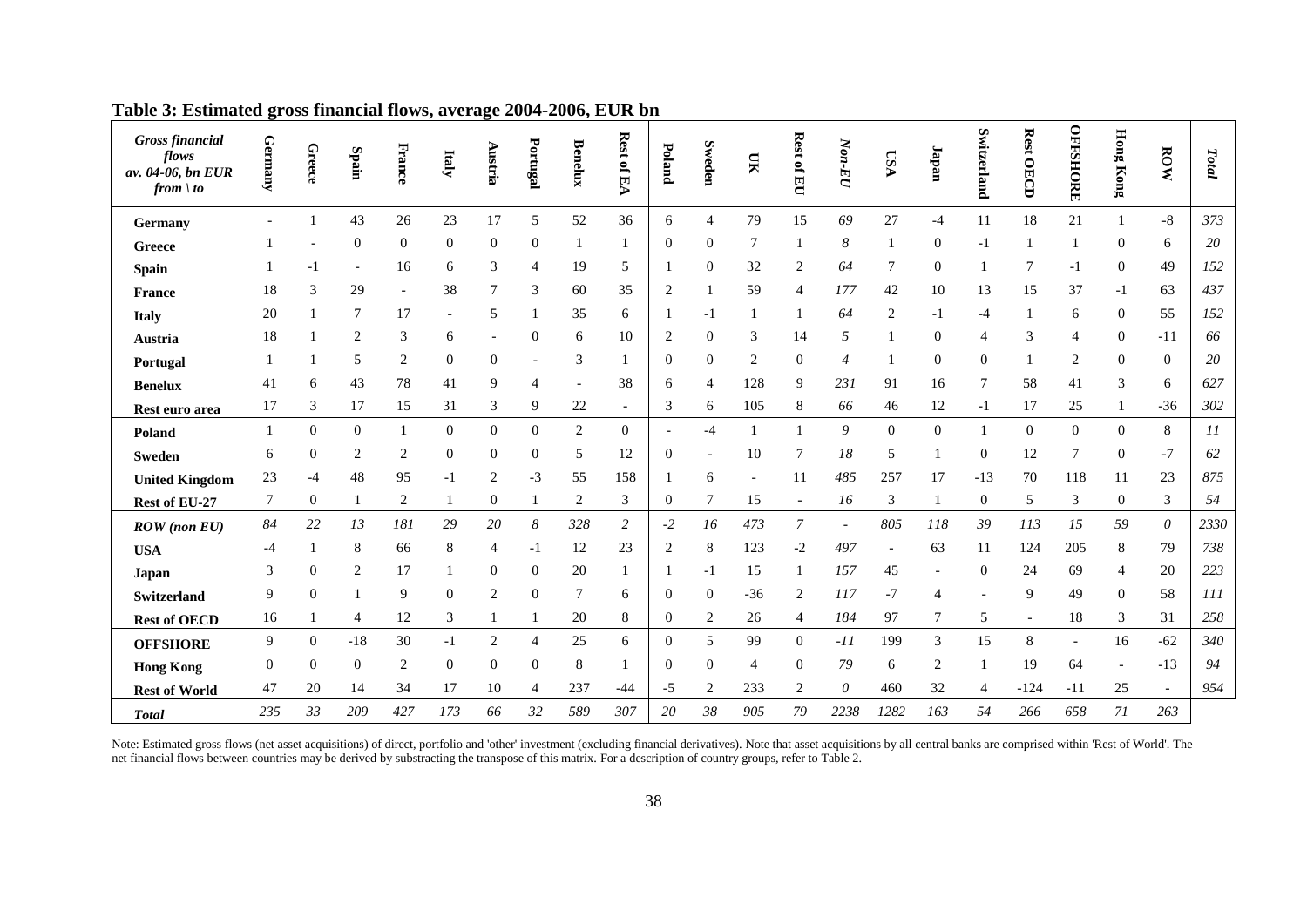| <b>Gross financial</b><br>flows<br>av. 07-09, bn EUR<br>from $\vert$ to | Germany                  | Greece         | Spain                    | France         | Italy            | Austria          | Portugal                  | <b>Benelux</b> | Rest of<br>医<br>V        | Poland           | Sweden         | $\mathbf{N}$   | Rest of EU     | $N$ on-EU      | VSQ | <b><i><u>Tapan</u></i></b> | Switzerland              | <b>Rest OECD</b>         | <b>OFFSHORE</b> | <b>Hong Kong</b> | ROW                   | Total          |
|-------------------------------------------------------------------------|--------------------------|----------------|--------------------------|----------------|------------------|------------------|---------------------------|----------------|--------------------------|------------------|----------------|----------------|----------------|----------------|-----|----------------------------|--------------------------|--------------------------|-----------------|------------------|-----------------------|----------------|
| Germany                                                                 | $\overline{\phantom{a}}$ | 14             | 16                       | 35             | 20               | 6                | $\mathfrak{Z}$            | 67             | 45                       | 6                | 6              | $-19$          | 10             | 68             | 19  | $-1$                       | $-7$                     | $\tau$                   | 13              | $\overline{3}$   | 30                    | 272            |
| Greece                                                                  | $-2$                     |                | $\mathbf{0}$             | $\Omega$       | $\boldsymbol{0}$ | $\Omega$         | $\boldsymbol{0}$          | 4              | 15                       | $\theta$         | 0              | 14             | 4              | $-4$           | 0   | $\Omega$                   | $\boldsymbol{0}$         |                          | $\mathbf{0}$    | $\Omega$         | -6                    | 31             |
| <b>Spain</b>                                                            | $-3$                     | $\overline{0}$ | $\overline{\phantom{a}}$ | 6              | 12               |                  | 4                         | 3              | $-1$                     | $\theta$         | 0              | 14             |                | 30             | 8   | $\overline{0}$             | $-1$                     | 7                        |                 | 2                | 14                    | 67             |
| <b>France</b>                                                           | 11                       | 9              | 22                       |                | 45               | 3                | 6                         | 34             | $-5$                     |                  | 4              | $-7$           | 8              | 126            | 7   | 6                          | $-3$                     | 10                       | $-10$           | 7                | 99                    | 250            |
| <b>Italy</b>                                                            | -5                       | 3              | 15                       | 9              |                  | 4                | $\overline{c}$            | $-27$          | 9                        |                  | $\overline{0}$ | 6              | -1             | 16             | 6   | -2                         | $-8$                     | -1                       | -6              |                  | 28                    | 33             |
| Austria                                                                 | 3                        | -1             | $\mathbf{0}$             | 3              | $\overline{2}$   |                  | $\overline{0}$            | $-1$           | 9                        |                  | $\Omega$       | -4             | 10             | 17             |     | $\Omega$                   | 7                        | 2                        | $-2$            | $\theta$         | 5                     | 35             |
| Portugal                                                                | -1                       |                | 2                        | $\overline{0}$ | $\boldsymbol{0}$ | $\boldsymbol{0}$ |                           | $-1$           | 13                       | 0                | 0              | $\overline{c}$ | $\mathbf{0}$   | $-2$           | 0   | $\Omega$                   | $\boldsymbol{0}$         | $\theta$                 | $\mathbf{0}$    | $\theta$         | $-2$                  | 15             |
| <b>Benelux</b>                                                          | $-12$                    |                | 27                       | 44             | -4               | -1               | 5                         | ÷,             | 28                       | 4                | 9              | 19             | $\tau$         | 253            | 14  | -9                         | 19                       | 19                       | 28              | 4                | 173                   | 373            |
| Rest euro area                                                          | -1                       | 13             | $-1$                     | 14             | 10               | 5                | 8                         | $18\,$         | $\overline{\phantom{a}}$ |                  | 9              | 156            | 8              | $-49$          | 39  | -1                         | -1                       | 9                        | $-3$            | $\theta$         | $-93$                 | 189            |
| Poland                                                                  | $\mathbf{0}$             | $\mathbf{0}$   | $\mathbf{0}$             | $\mathbf{0}$   | $\boldsymbol{0}$ | $\theta$         | $\mathbf{0}$              |                | $\overline{0}$           |                  | $\overline{0}$ | $\overline{0}$ | $\overline{0}$ | 4              | 0   | $\mathbf{0}$               | $\mathbf{1}$             | $\overline{0}$           | $\overline{0}$  | $\overline{0}$   | 3                     | $\mathfrak{Z}$ |
| <b>Sweden</b>                                                           | $\boldsymbol{0}$         | $\overline{0}$ | $\mathbf{0}$             | $\overline{0}$ | $\mathbf{0}$     | $\overline{0}$   | $\boldsymbol{0}$          | 5              | 8                        |                  |                | $\theta$       | 7              | 30             | 6   | $\overline{0}$             | 3                        | 5                        | $-2$            | $\theta$         | 19                    | 52             |
| <b>United Kingdom</b>                                                   |                          | $\Omega$       | 15                       | 5              | 15               | $-3$             | $\overline{2}$            | 26             | 179                      |                  |                |                | $-2$           | $-53$          | 4   | $-24$                      | 6                        | 10                       | 3               | $-3$             | $-34$                 | 205            |
| Rest of EU-27                                                           | 4                        |                | $\boldsymbol{0}$         | 4              |                  |                  | $\boldsymbol{0}$          | 3              | 8                        |                  | 6              | -1             | $\overline{a}$ | 21             | 4   | $\mathbf{0}$               | -1                       |                          | $\sqrt{2}$      | $\theta$         | 11                    | 46             |
| <b>ROW</b> (non EU)                                                     | 129                      | 18             | 62                       | 156            | $-39$            | 13               | $\boldsymbol{\mathit{0}}$ | 216            | $-91$                    | $_{II}$          | 23             | 104            | 43             | $\overline{a}$ | 565 | 64                         | 13                       | 267                      | $\theta$        | 80               | $\boldsymbol{\theta}$ | 1635           |
| <b>USA</b>                                                              | 9                        |                | 7                        | 16             | 3                | $-4$             |                           | 56             | $-1$                     |                  | $-4$           | 101            | 5              | 89             |     | 3                          | $\,8\,$                  | $-16$                    | 88              | 8                | $-17$                 | 266            |
| Japan                                                                   | 5                        |                |                          | $-5$           | 3                | $\theta$         |                           | $-2$           | -1                       | $\Omega$         | 4              | 10             | $\overline{0}$ | 143            | 60  |                            | $-1$                     | 37                       | 40              | Δ                | $\overline{4}$        | 161            |
| <b>Switzerland</b>                                                      | $\overline{2}$           |                | $\mathbf{0}$             | 10             | $\overline{2}$   | $\overline{4}$   | $\mathbf{0}$              | 7              | 2                        |                  | 3              | 10             | 8              | $-18$          | 10  | $-2$                       | $\overline{\phantom{a}}$ | 5                        | $-21$           |                  | $-7$                  | 35             |
| <b>Rest of OECD</b>                                                     |                          | $\mathbf{0}$   | 4                        | 20             |                  | $-1$             | $\boldsymbol{0}$          | 13             | 5                        | $\boldsymbol{0}$ | 7              | 31             | $\overline{c}$ | 203            | 88  | 2                          | 6                        | $\overline{\phantom{a}}$ | 27              | 5                | 51                    | 265            |
| <b>OFFSHORE</b>                                                         | $-12$                    | $\mathbf{0}$   | $-4$                     | $-1$           | 3                | $-1$             | $-8$                      | 12             | 5                        |                  | 3              | $-1$           | 3              | 16             | 43  | 7                          | 2                        | 19                       | $\equiv$        | 16               | $-17$                 | 70             |
| <b>Hong Kong</b>                                                        | $\overline{2}$           | $\mathbf{0}$   | $\mathbf{0}$             | 9              | -1               | $\mathbf{0}$     | $\boldsymbol{0}$          | $\Omega$       | $\overline{c}$           | 0                | 0              | 8              | $\mathbf{0}$   | 68             | 6   | $\Omega$                   | -1                       | 6                        | 39              |                  | 14                    | 84             |
| <b>Rest of World</b>                                                    | 126                      | 15             | 53                       | 110            | $-50$            | 16               | 6                         | 125            | $-104$                   | 8                | 10             | $-55$          | 24             | 0              | 350 | 39                         | $-3$                     | 216                      | $-21$           | 49               | $\sim$                | 916            |
| <b>Total</b>                                                            | 134                      | 59             | 158                      | 278            | 62               | 29               | 31                        | 343            | 218                      | 31               | 56             | 282            | 94             | 956            | 665 | 16                         | 30                       | 337                      | 175             | 96               | 274                   |                |

| Table 4: Estimated gross financial flows, average 2007-2009, EUR bn |  |  |  |  |
|---------------------------------------------------------------------|--|--|--|--|
|---------------------------------------------------------------------|--|--|--|--|

Note: Estimated gross flows (net asset acquisitions) of direct, portfolio and 'other' investment (excluding financial derivatives). Note that asset acquisitions by all central banks are comprised within 'Rest of World'. The net financial flows between countries may be derived by substracting the transpose of this matrix. For a description of country groups, refer to [Table 2.](#page-36-0)